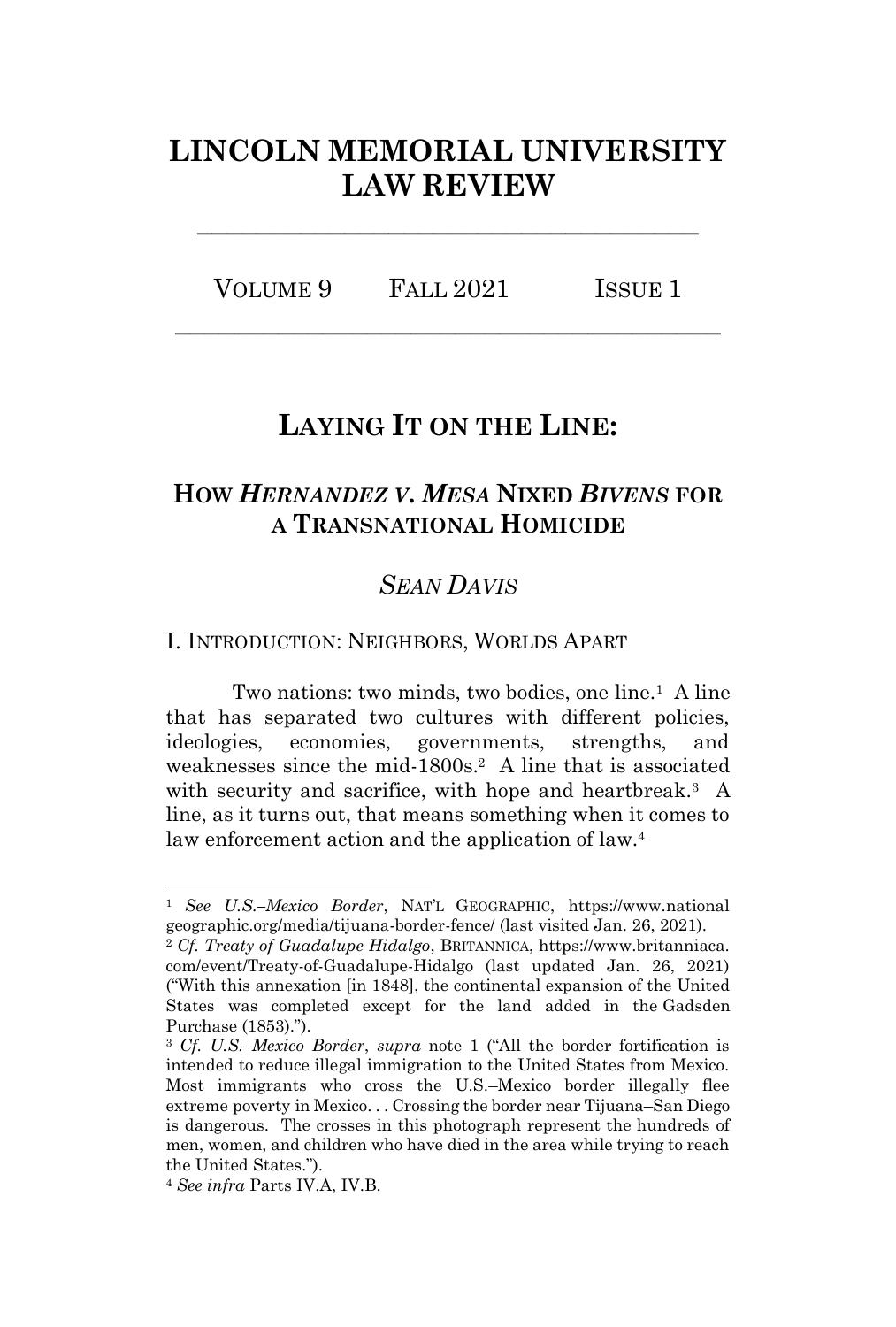One such law enforcement action implicated the Mexico– U.S. border in 2010 when a U.S. Border Patrol officer shot and killed a teenage boy, who was a citizen and resident of Mexico, giving rise to *Hernandez v. Mesa*.<sup>5</sup> The officer, claiming he was reacting to being assaulted with rocks during an illegal entry attempt, fired his weapon from U.S. soil at the teenager, who had run from the United States back to the Mexico side of the border.<sup>6</sup> Lacking a statutory claim for the alleged violation of their son's constitutional rights, the teenager's parents relied on a U.S. Supreme Court case that created a cause of action for violations similar to the one in their case, hoping it would equally apply.<sup>7</sup>

That recovery theory, known as the *Bivens* doctrine, was a way to sue federal officials personally for violating constitutional rights in certain circumstances. <sup>8</sup> But the *Bivens* doctrine lacked a precise scope when it first came into being; its borders were amoebic—undefined and ready to absorb anything for food.<sup>9</sup> Indeed, the doctrine behaved as such at the outset as the Supreme Court fed it disanalogous cases and failed to define its shape.<sup>10</sup> It also reaped criticism for defying the separation of powers and having an undesirable effect on the function of law enforcement.<sup>11</sup> But the Court became more sensitive to the roles of the different branches of government and soon began the process of limiting *Bivens*'s application, narrowing its scope drastically over a period of decades.<sup>12</sup> By the time the *Hernandez* lawsuit reached the Supreme Court, *Bivens* jurisprudence had laid out a more defined process for determining when *Bivens* already applied to an action and, if it did not apply, when it should be expanded to cover the new context.<sup>13</sup>

In *Hernandez*, the Court issued a 5–4 decision, ruling that the action was not already covered by *Bivens* and, given the circumstances—namely, implicating the international border between the United States and Mexico—*Bivens* 

<sup>5</sup> *See* Hernandez v. Mesa, 140 S. Ct. 735, 740 (2020).

<sup>6</sup> *Id.*

<sup>7</sup> *See id.*

<sup>8</sup> Bivens v. Six Unknown Named Agents of Fed. Bureau of Narcotics, 403 U.S. 388, 397 (1971).

<sup>9</sup> *See infra* Part II.A.

<sup>10</sup> *See infra* Part II.A.

<sup>11</sup> *See infra* Part II.A.

<sup>12</sup> *See infra* Part II.B.

<sup>13</sup> *See infra* Part II.B.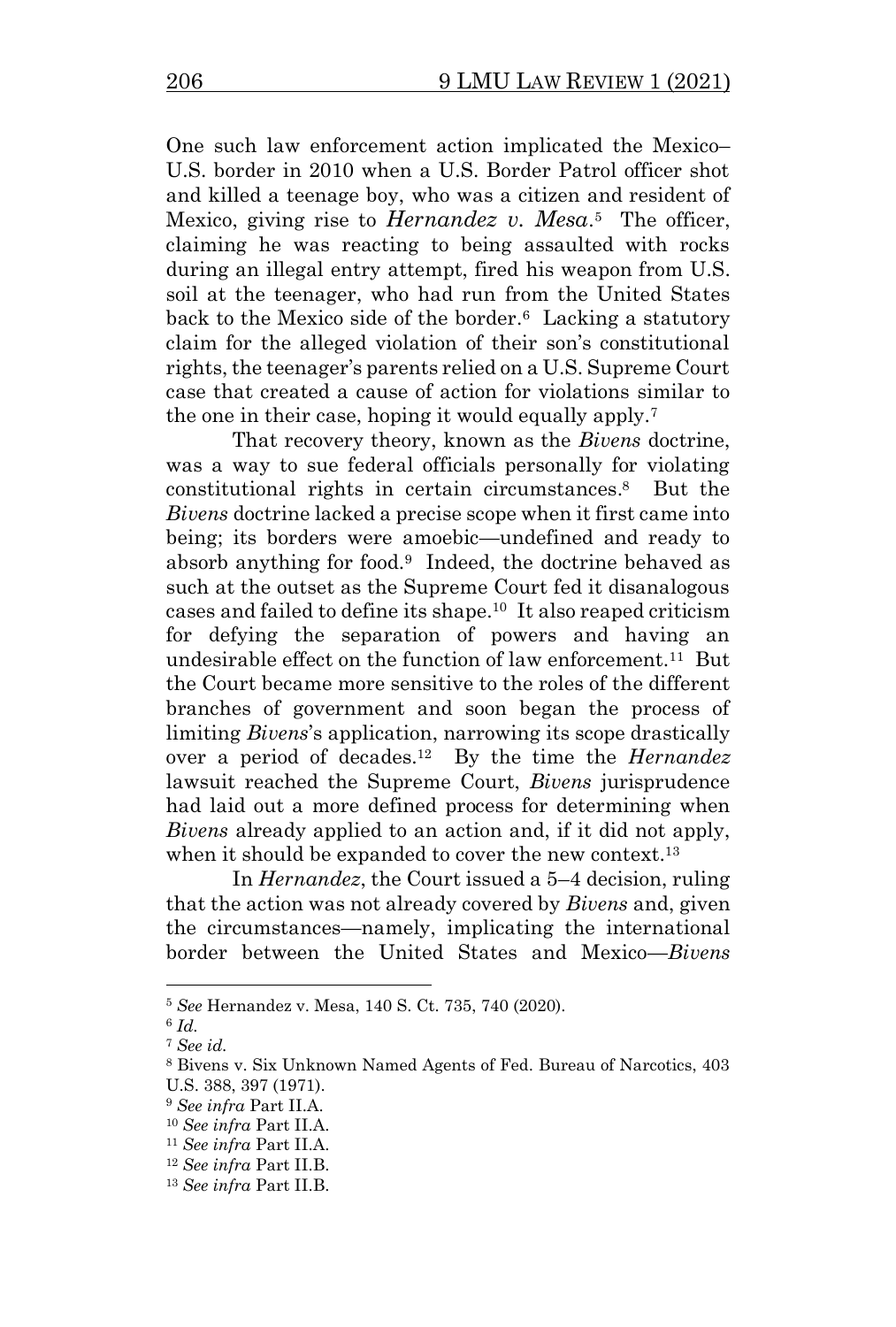should not be expanded to cover it.<sup>14</sup> This Note asserts that the Court reached the right conclusion in *Hernandez*, although its arguments were not always impervious to criticism. 15 The *Hernandez* decision was consistent with the Court's pattern of boxing *Bivens* in and it teed *Bivens* up to be jettisoned in the future.<sup>16</sup> Eliminating *Bivens* would be consistent with the separation of powers and *Hernandez*  rightly puts the spotlight on Congress to formulate an effective solution.<sup>17</sup>

This Note in Part II looks at the cases that created and molded the *Bivens* doctrine, beginning with the original and expansion cases, then the cases in which a *Bivens* claim was rejected.<sup>18</sup> Part III walks through the factual circumstances that led to the lawsuit, considering both the agent's and the parents' perspectives.<sup>19</sup> Part IV considers, step by step within the *Bivens* framework, the arguments the majority made for the proposition that *Hernandez* did not warrant a *Bivens* remedy and the arguments the dissent made against that proposition.<sup>20</sup> Part IV also analyzes the concurrence's contention that the *Bivens* doctrine should be retired.<sup>21</sup> Part V contemplates the legal and practical effects *Hernandez* will have and what might happen if the *Bivens*  doctrine were to be retired, as the concurrence advocated.<sup>22</sup> Part VI concludes by exhorting Congress to deliberate on the direction *Bivens* remedies are heading and to decide whether to allow that type of lawsuit by enacting legislation.<sup>23</sup>

## II. HISTORICAL BACKGROUND: AN IMPLIED CAUSE OF ACTION FOR EXPRESS RIGHTS

<sup>14</sup> *See infra* Parts IV.A, IV.B.

<sup>15</sup> *See infra* Part IV.

<sup>16</sup> *See infra* Part IV.

<sup>17</sup> *See infra* Part IV.C.

<sup>18</sup> *See infra* Part II.

<sup>19</sup> *See infra* Part III.

<sup>20</sup> *See infra* Parts IV.A, IV.B.

<sup>21</sup> *See infra* Part IV.C.

<sup>22</sup> *See infra* Part V.

<sup>23</sup> *See infra* Part VI.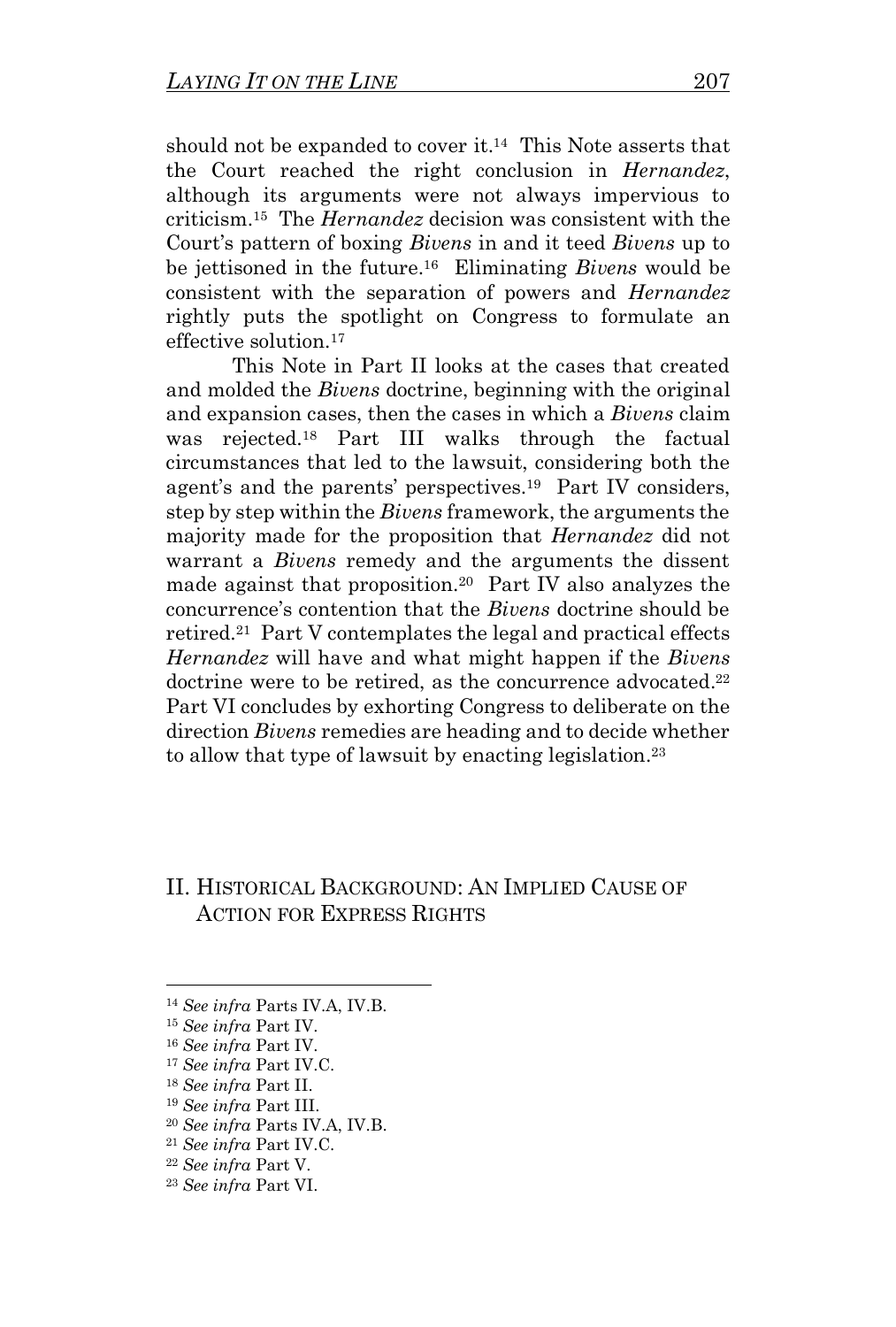When *Bivens* remedies were created, they provided a way for plaintiffs to recover damages from federal officials who violated their Fourth Amendment rights.<sup>24</sup> Two cases after *Bivens* extended that remedy to certain Fifth and Eighth Amendment claims.<sup>25</sup> Due, in part, to concerns that the judiciary was performing a legislative function by expanding *Bivens* remedies, the Supreme Court began narrowing down *Bivens*'s applicability, developed a more specific method to analyze requests for *Bivens* relief, and did not extend *Bivens* to any case that reached the Court thereafter. 26

## A. CONCEPTION AND EARLY EXPANSION OF THE BIVENS **DOCTRINE**

In 1946, the Supreme Court in *Bell v. Hood* left open the question of whether a Fourth Amendment violation by a federal officer acting in the performance of the officer's duties necessarily provides grounds for a damages suit.<sup>27</sup> Federal tort lawsuits, which used to be the primary method of recovery against federal officials, had become a thing of the past following *Erie R. Co. v. Tompkins*. 28 Twenty-five years later, in *Bivens v. Six Unknown Named Agents of Federal Bureau of Narcotics*, the Court answered *Bell*'s question in the affirmative.<sup>29</sup> In *Bivens*, federal agents entered the plaintiff's home in New York with neither a warrant nor probable cause, thoroughly searched the home, and arrested the plaintiff for violations related to narcotics.<sup>30</sup> In deciding to find an implied damages remedy for the constitutional violation, the Court considered both the history of according damages for violating personal liberty and its holding from *Bell* that "where legal rights have been invaded, and a

<sup>24</sup> *See infra* Part II.A.

<sup>25</sup> *See infra* Part II.A.

<sup>26</sup> *See infra* Part II.B.

<sup>27</sup> Bivens v. Six Unknown Named Agents of Fed. Bureau of Narcotics, 403 U.S. 388, 389 (1971) (citing Bell v. Hood, 327 U.S. 678 (1946)). The Fourth Amendment provides: "The right of the people to be secure in their persons, houses, papers, and effects, against unreasonable searches and seizures, shall not be violated . . . ." U.S. CONST. amend. IV.

<sup>28</sup> Hernandez v. Mesa, 140 S. Ct. 735, 748 (2020).

<sup>29</sup> *Bivens*, 403 U.S. at 389. For a discussion on the history of civil liability for federal officers, see *Hernandez*, 140 S. Ct. at 748.

<sup>30</sup> *Bivens*, 403 U.S. at 389.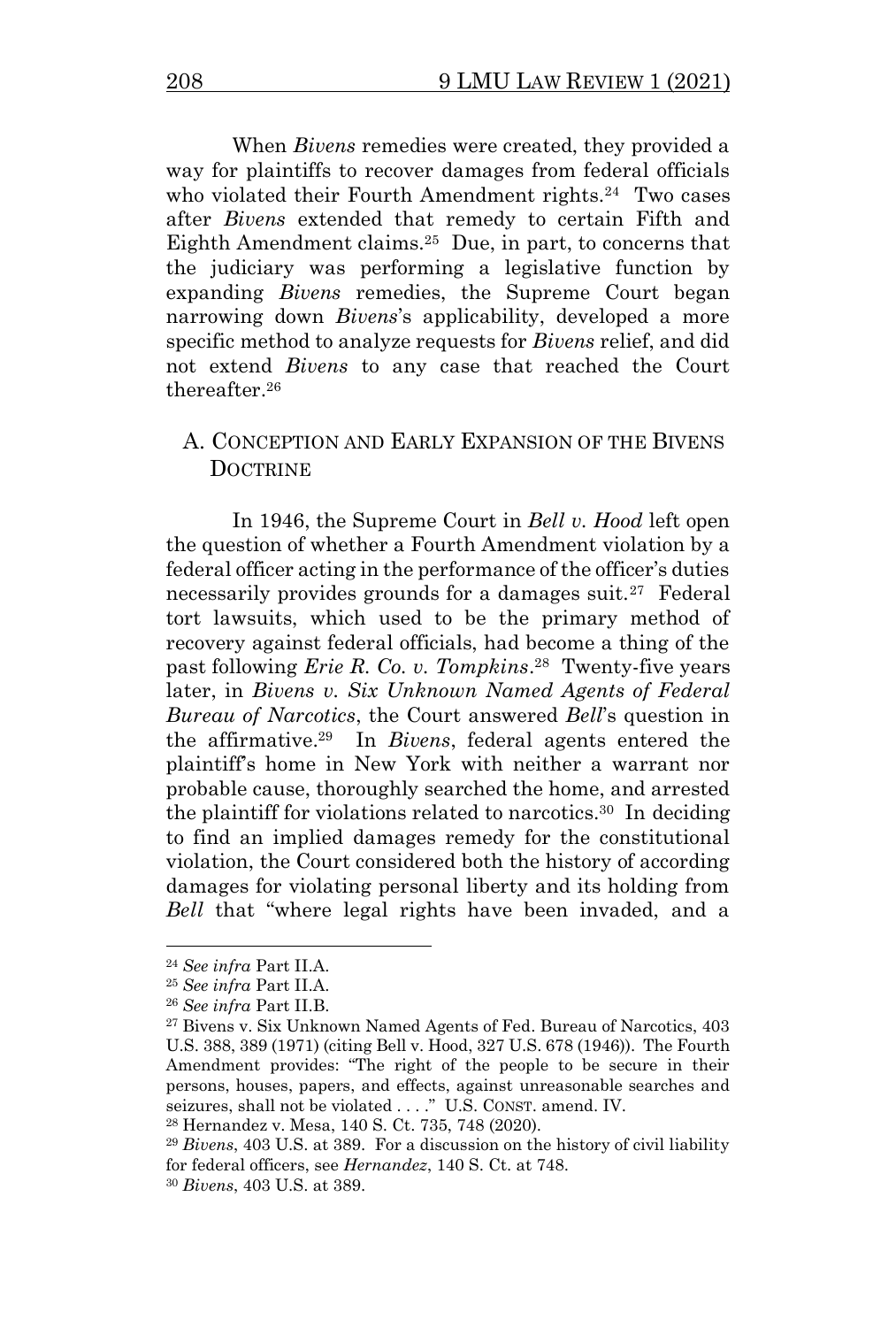federal statute provides for a general right to sue for such invasion, federal courts may use any available remedy to make good the wrong done."<sup>31</sup> The Court also noted that there were "no special factors counseling hesitation in the absence of affirmative action by Congress" and that the plaintiff lacked other possible remedies for his harm. 32 The concurring opinion expounded on this point, explaining that for Bivens, "it [was] damages or nothing."<sup>33</sup> However, the Court did not explain what it meant by "special factors counseling hesitation," only suggesting that "dealing with a question of 'federal fiscal policy'" or total absence of a constitutional violation might qualify.<sup>34</sup> The effect of the case was that plaintiffs could seek damages against federal agents personally for warrantless searches and arrests in violation of the Fourth Amendment if no factors counseled hesitation and the plaintiff had no alternate remedy.<sup>35</sup>

<span id="page-4-0"></span>Three dissenting opinions highlighted various concerns. <sup>36</sup> Justice Burger's concern was that the majority's ruling was out of line with the separation of powers doctrine.<sup>37</sup> In Justice Black's dissent, he noted that Congress had already made a remedy for similar causes of action against state officials and stated that Congress could do the

<sup>31</sup> *Id.* at 395–96 (quoting *Bell*, 327 U.S. at 684). However, the Court clearly recognized that there was no such federal statute here, instead justifying the creation of the remedy by Congress's silence. *Id.* at 397 ("For we have here no explicit congressional declaration that persons injured by a federal officer's violation of the Fourth Amendment may not recover money damages from the agents . . .").

 $32$  *Id.* at 396–97. The latter came down to a question of whether a plaintiff in an action for federal agents violating Fourth Amendment rights "[was] entitled to redress his injury through a particular remedial mechanism normally available in the federal courts." *Id.* at 397 (citing J. I. Case Co. v. Borak, 377 U.S. 426, 433 (1964); Jacobs v. United States, 290 U.S. 13, 16 (1933)).

<sup>33</sup> *See id.* at 410 (Harlan, J., concurring).

<sup>34</sup> *See id.* at 396–97 (majority opinion).

<sup>35</sup> *See id.* at 397.

<sup>36</sup> *See, e.g.*, *id.* at 411 (Burger, J., dissenting).

<sup>37</sup> *See id.* at 411–12. *See generally* Robert Longley, *Separation of Powers*, THOUGHTCO, https://www.thoughtco.com/separation-of-powers-3322394, (last updated Apr. 5, 2020) (providing an overview of the powers of each branch of the government and the doctrine of separation of powers). Justice Burger opined that this decision was the work of the legislative branch, something the judiciary was ill equipped to do. *See Bivens*, 403 U.S. at 411–12 (Burger, J., dissenting).Justice Black also believed creating the availability of this remedy was outside the powers of the judiciary. *See id.* at 427–28 (Black, J., dissenting).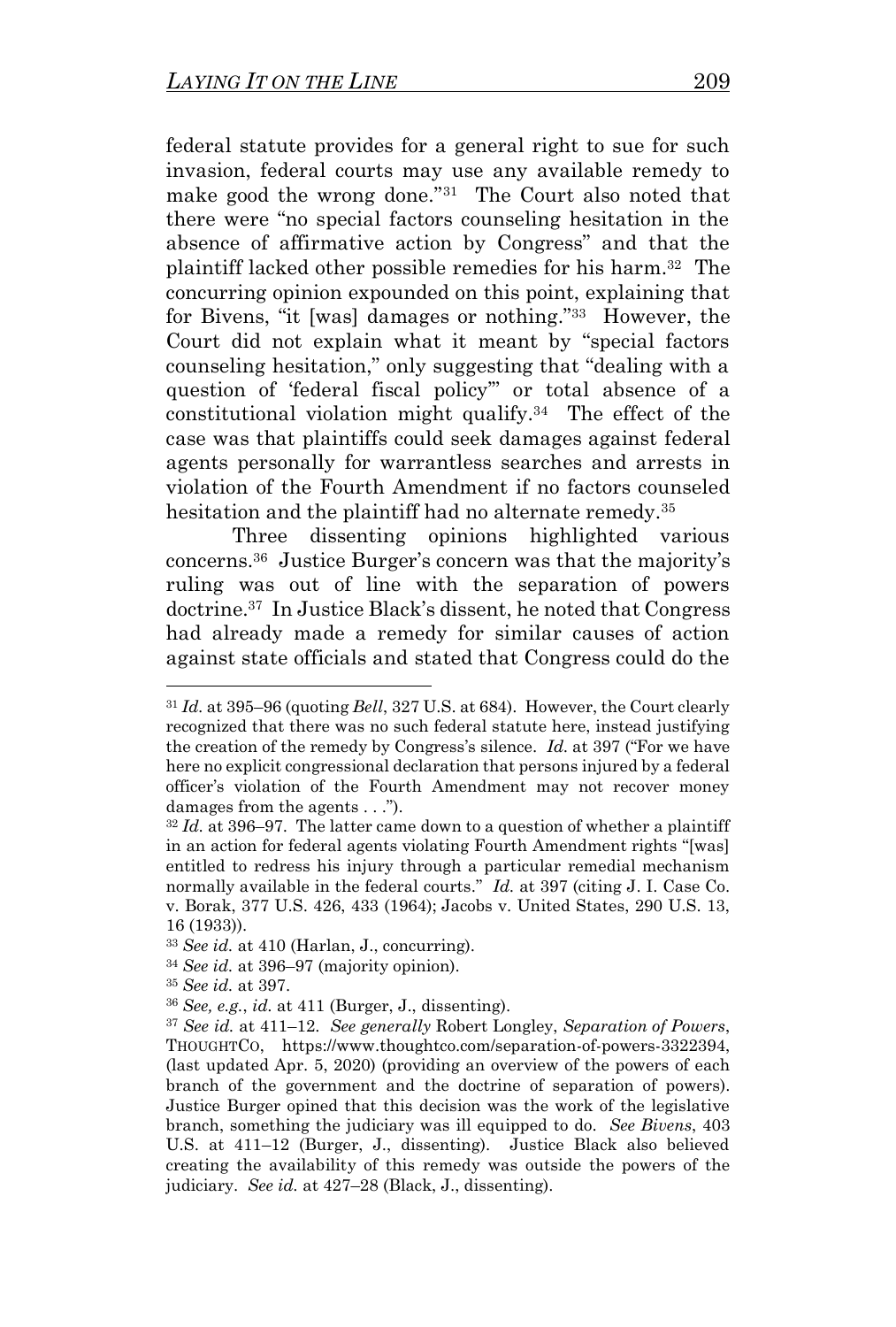same for federal officials if it believed such legislation was prudent.<sup>38</sup> Meanwhile, Justice Blackmun made the point that the effect this ruling would have on law enforcement that proper enforcement would be "stultif[ied]"—was a factor that counseled hesitation.<sup>39</sup>

The *Bivens* decision could reasonably have been interpreted more narrowly since the Court specifically provided the remedy for Fourth Amendment violations.<sup>40</sup> However, the *Bivens* Court did not explicitly limit its decision to Fourth Amendment violations; thus, it left the door wide open for a Court that apparently believed fashioning remedies was more important than the concerns flagged by the dissenters.<sup>41</sup>

Over the ensuing nine years, cases involving this new Bivens claim reached the Supreme Court twice.<sup>42</sup> First, in *Davis v. Passman*, a Fifth Amendment due process claim arose after a congressman wrongfully terminated a deputy administrative assistant on the basis of sex.<sup>43</sup> In *Davis*, the

<sup>38</sup> *See Bivens*, 403 U.S. at 427–28 (Black, J., dissenting). *See generally* 42 U.S.C. § 1983 (2018) (creating personal liability for state officials who violate constitutional rights).

<sup>39</sup> *See Bivens*, 403 U.S. at 430 (Blackmun, J., dissenting) ("[Allowing suspects to sue federal officers in federal court] will tend to stultify proper law enforcement and to make the day's labor for the honest and conscientious officer even more onerous and more critical.").

<sup>40</sup> *See id.* at 397 (majority opinion) ("Having concluded that petitioner's complaint states a cause of action under the Fourth Amendment, we hold that petitioner is entitled to recover money damages for any injuries he has suffered as a result of the agents' violation of the [Fourth] Amendment." (citation omitted)).

<sup>41</sup> *See* Hernandez v. Mesa, 140 S. Ct. 735, 750 (2020) (Thomas, J., concurring) (quoting J. I. Case Co. v. Borak, 377 U.S. 426, 433 (1964) (citing Sullivan v. Little Hunting Park, Inc., 396 U.S. 229, 239 (1969); Allen v. State Bd. of Elections, 393 U.S. 544, 557 (1969)) ("In the decade preceding *Bivens*, the Court believed that it had a duty 'to be alert to provide such remedies as are necessary to make effective' Congress'[s] purposes in enacting a statute. Accordingly, the Court freely created implied private causes of action for damages under federal statutes." (internal quotations omitted)).

<sup>42</sup> *See* Carlson v. Green, 446 U.S. 14 (1980); Davis v. Passman, 442 U.S. 228 (1979).

<sup>43</sup> *Davis*, 442 U.S. at 231. The Fifth Amendment provides, in relevant part: "No person shall . . . be deprived of life, liberty, or property, without due process of law . . . ." U.S. CONST. amend. V. This Due Process Clause contains within it a guarantee of equal protection of the laws, so a government official firing someone on the basis of sex would violate due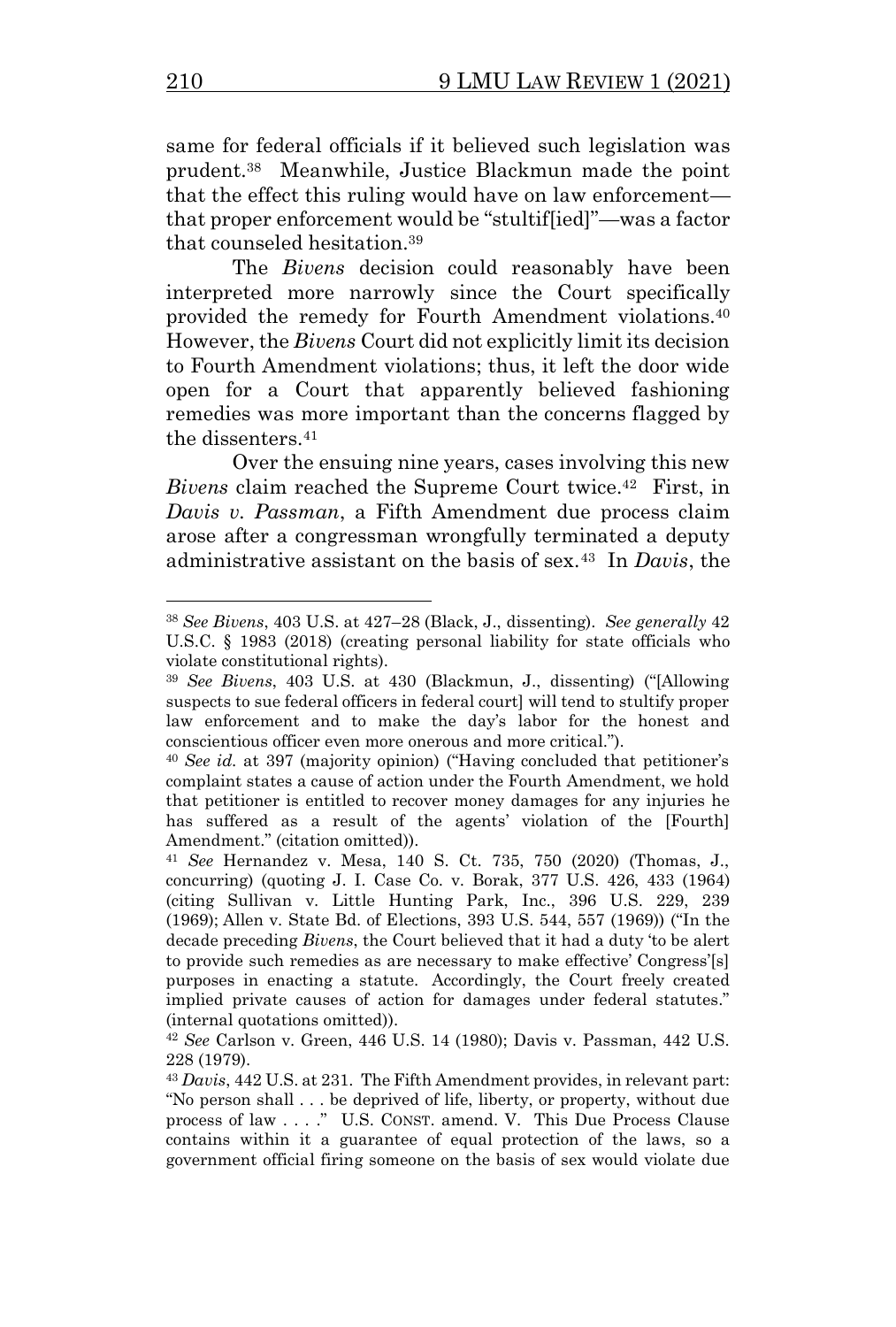Court reasoned that where there was no "'textually demonstrable constitutional commitment of [an] issue to a coordinate political department,' we presume that justiciable constitutional rights are to be enforced through the courts."<sup>44</sup> Following *Bivens*, the Court held that the plaintiff had no other remedy available to her and that some factors did counsel hesitation in that context, but countervailing interests overrode them.<sup>45</sup> The Court thus allowed for the plaintiff to seek a damages remedy under *Bivens* against the (then-former) congressman for alleged wrongful termination based on sex in violation of Fifth Amendment due process.<sup>46</sup>

Multiple dissenting opinions again followed this decision.<sup>47</sup> Notably, Justice Burger once more expressed his belief that this action by the Court "encroacheldl on that barrier" of separation of powers.<sup>48</sup> Justice Powell was also concerned about the separation of powers but wrote separately to criticize the majority's method of applying *Bivens*, calling it "not an exercise of principled discretion."<sup>49</sup>

[T]he exercise of this responsibility [(inferring private causes of action from the Constitution)] involves discretion, and a weighing of relevant concerns. . . . [A] court should "take into account [a range of policy considerations] at least as broad as the range of those a legislature would consider with respect to an express statutory authorization of a traditional remedy."

*Id.* at 252 (last alteration in original) (quoting Bivens v. Six Unknown Named Agents of Fed. Bureau of Narcotics, 403 U.S. 388, 407 (1971) (Harlan, J., concurring)).

process by failing to afford that equal protection. *See Davis*, 442 U.S. at 235.

<sup>44</sup> *Davis*, 442 U.S. at 242 (alteration in original) (citation omitted) (quoting Baker v. Carr, 369 U.S. 186, 217 (1962)).

<sup>45</sup> *See id.* at 245–46. The Court did not name what those factors were, allowing the idea of factors counseling hesitation to remain clouded. *See id.* at 246.

<sup>46</sup> *See id.* at 248–49.

<sup>47</sup> *See, e.g.*, *id.* at 249 (Burger, J., dissenting). Justice Stewart's dissent was the least notable, as he dissented on the grounds that the case presented a separate dispositive issue that should have been ruled on before addressing damages. *Id.* at 251 (Stewart, J., dissenting) (stating that the case presented a Speech and Debate Clause issue which may have granted the defendant immunity).

<sup>48</sup> *Id.* at 250. Justices Powell and Rehnquist agreed with this assertion. *See id.* at 249.

<sup>49</sup> *Id.* at 254 (Powell, J., dissenting). Justice Rehnquist also joined this opinion. *Id.* at 251. Justice Powell used the words of Justice Harlan's concurrence from *Bivens* to set up this point: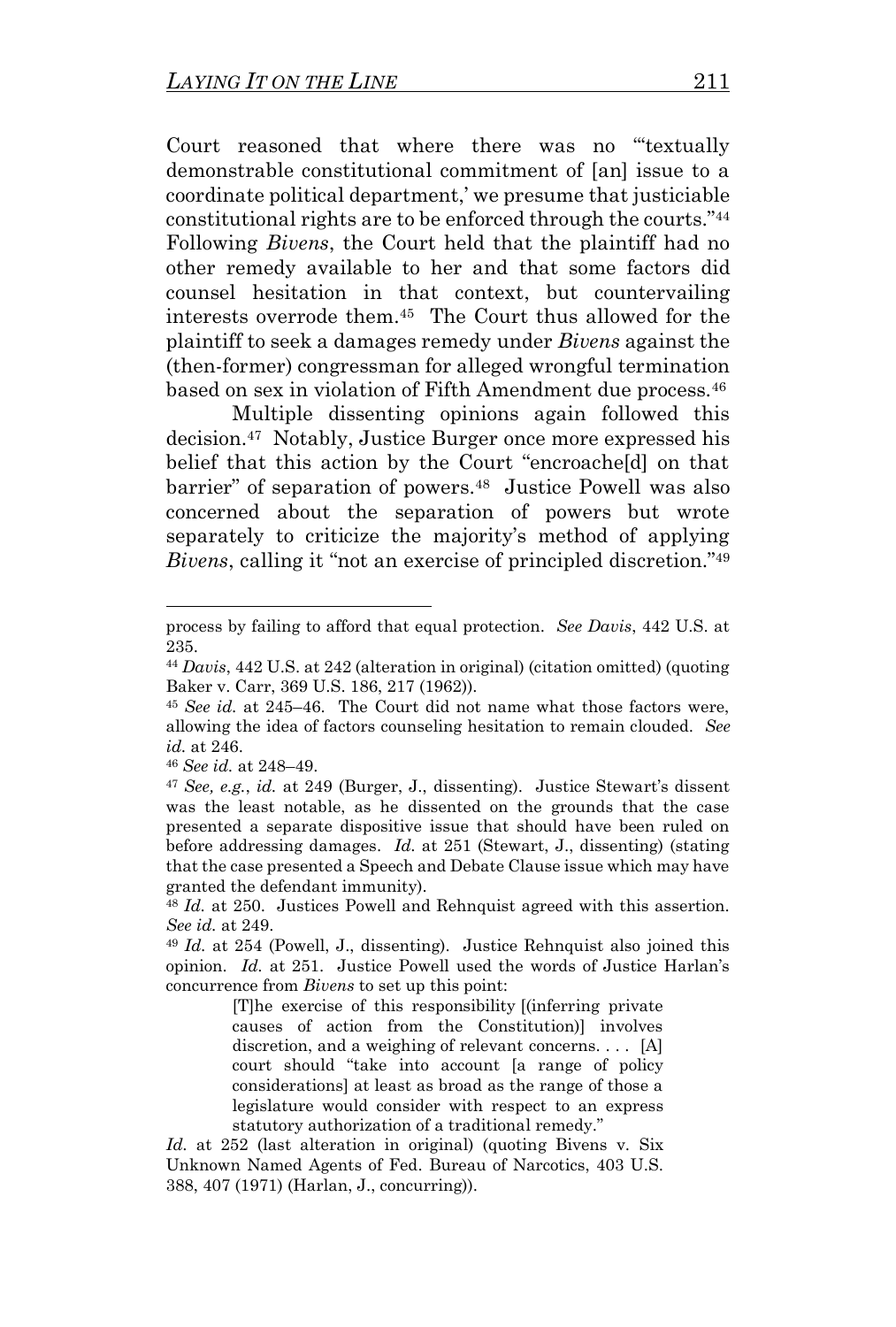These problems again took a back seat to the Court's desire to create remedies, while the opinion failed to clarify how far *Bivens* could reach and what it meant to have a factor counseling hesitation.<sup>50</sup>

Following that decision, *Carlson v. Green* took up the question of whether *Bivens* should apply in yet another set of circumstances, in an Eighth Amendment cruel and unusual punishment claim.<sup>51</sup> The plaintiff in *Carlson* was the mother of a federal prisoner who died as a result of a health emergency during which prison hospital staff provided inadequate medical treatment.<sup>52</sup> There, the Court curiously altered the character of a *Bivens* claim analysis by stating that such claims "may be defeated in a particular case . . . . [W]hen defendants demonstrate 'special factors [counseling] hesitation in the absence of affirmative action by Congress'"<sup>53</sup> or, alternatively, "when defendants show that Congress has provided an alternative remedy which it explicitly declared to be a *substitute* for recovery directly under the Constitution and viewed as equally effective."<sup>54</sup> What changed was that, by its language, the Court seemingly presumed a *Bivens* claim would be proper, shifting the burden to the defendant to defeat it.<sup>55</sup> It also narrowed the definition of what qualified as an alternative remedy—suddenly some *Bivens* claims could be brought even if a remedy already existed, as long as Congress had not expressly stated the remedy stood in place of *Bivens*. 56 The

<sup>56</sup> *See id.* at 26–27.

<sup>50</sup> *See id.* at 246–49 (majority opinion).

<sup>51</sup> *See* Carlson v. Green, 446 U.S. 14, 16–17 (1980). The Eighth Amendment states: "Excessive bail shall not be required, nor excessive fines imposed, nor cruel and unusual punishments inflicted." U.S. CONST. amend. VIII. <sup>52</sup> Green v. Carlson, 581 F.2d 669, 671 (7th Cir. 1978), *aff'd*, 446 U.S. 14 (1980).

<sup>53</sup> *See Carlson*, 446 U.S. at 18 (quoting *Bivens*, 403 U.S. at 396) (citing *Davis*, 442 U.S. at 245).

<sup>54</sup> *Id.* at 18–19 (citing *Davis*, 442 U.S. at 245–47; *Bivens*, 403 U.S. at 397). <sup>55</sup> *See id.* at 26 (Powell, J., concurring) (lamenting the lack of "principled discretion" and stating: "Today we are told that a court must entertain a *Bivens* suit unless the action is 'defeated' . . . .").

*Bivens* recognized that implied remedies may be unnecessary when Congress has provided "equally effective" alternative remedies. The Court now volunteers the view that a defendant cannot defeat a *Bivens* action simply by showing that there are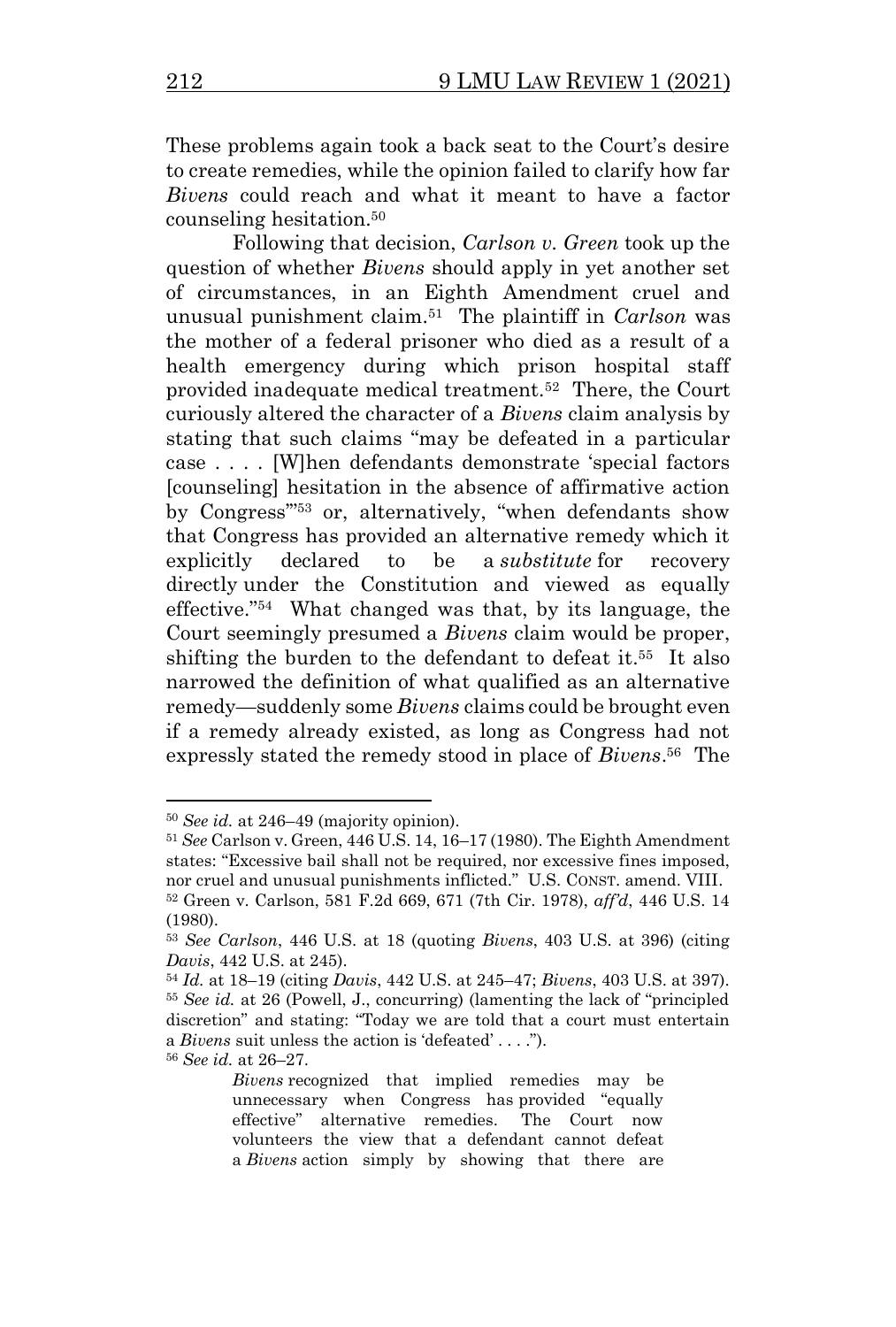Court found no factors counseled hesitation,<sup>57</sup> and failed again to define what a factor counseling hesitation was. <sup>58</sup> As for the remedies analysis, the Court held that while the plaintiff had an adequate remedy through the Federal Tort Claims Act (FTCA), Congress had not "explicitly stat[ed]" that the FTCA precluded plaintiffs from bringing *Bivens*  claims.<sup>59</sup> Extending the *Bivens* claim to this new context, the Court stated that federal officials should be aware they may face *Bivens* suits for their misconduct just as state officials should be aware they may face lawsuits under 42 U.S.C. § 1983 for their illegal actions.  $60$ 

While seven Justices ultimately approved of the judgment, four Justices, in a concurrence and two dissents, expressed grief with the majority's reckless expansion of the Bivens doctrine.<sup>61</sup> Justice Rehnquist, dissenting, took issue with *Bivens* itself and again raised the separation of powers problem.<sup>62</sup> In his view, "*Bivens* [was] a decision 'by a closely divided court, unsupported by the confirmation of time,' and, as a result of its weak precedential and doctrinal foundation, it [could not] be viewed as a check on 'the living process of

<sup>57</sup> *Id.* at 19 (majority opinion).

adequate alternative avenues of relief. . . . These are unnecessarily rigid conditions. The Court cites no authority and advances no policy reason—indeed no reason at all—for imposing this threshold burden upon the defendant in an implied remedy case.

*Id.* (quoting *Bivens*, 403 U.S. at 397) (citing *Davis*, 442 U.S. at 248); *see also id.* at 31 (Burger, J., dissenting) ("Until today, I had thought that *Bivens* was limited to those circumstances in which a civil rights plaintiff had no other effective remedy." (citing *Bivens* 403 U.S. at 410 (Harlan, J., concurring); *Davis*, 442 U.S. at 245 & n.23)).

<sup>58</sup> *Id.* at 27 (Powell, J., concurring).

<sup>59</sup> *Id.* at 19–20 (majority opinion).

<sup>60</sup> *Id.* at 25 (quoting Robertson v. Wegmann, 436 U.S. 584, 592 (1978)).

<sup>61</sup> *See id.* at 26–27 (Powell, J., concurring); *id.* at 30 (Burger, J., dissenting); *id.* at 33 (Rehnquist, J., dissenting). Justice Burger concluded that "in future cases the Court will be obliged to retreat from the language of today's decision." *Id.* at 31 (Burger, J., dissenting).

<sup>62</sup> *Id.* at 34–35 (Rehnquist, J., dissenting) ("[T]he Court appears to be fashioning for itself a legislative role resembling that once thought to be the domain of Congress, when the latter created a damages remedy for individuals whose constitutional rights had been violated by state officials and separately conferred jurisdiction on federal courts to hear such actions." (citations omitted) (citing Chapman v. Houston Welfare Rights Org., 441 U.S. 600 (1979))).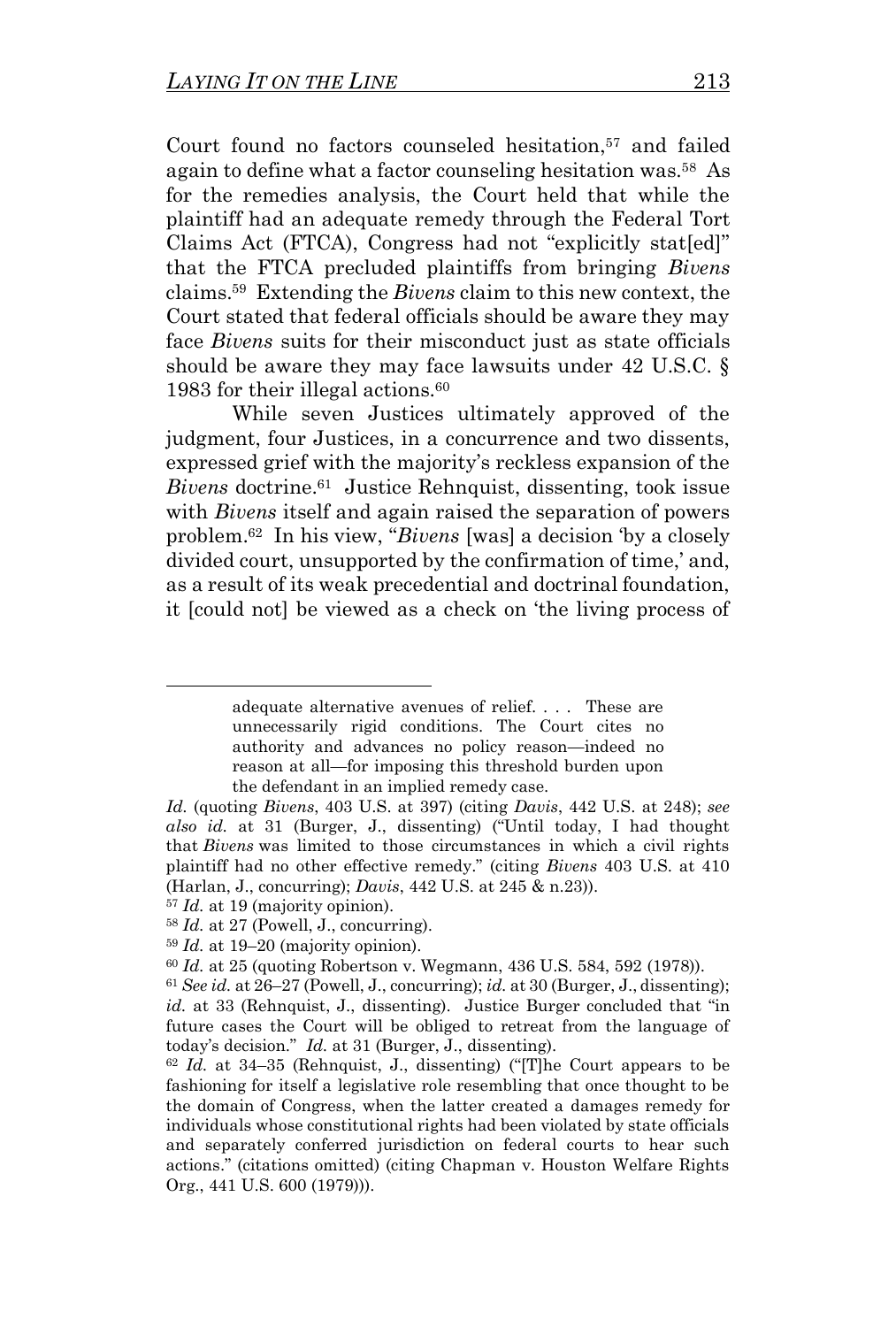striking a wise balance between liberty and order."<sup>63</sup> Justice Burger dissented because of the way the Court changed the analysis for the existing remedies factor. 64 Justice Powell's concurrence, with Justice Stewart joining, voiced the same type of criticism but joined the judgment out of a conviction that state and federal officials should be subject to the same liability for the same wrongdoing. 65 So *Bivens* remedies continued to be a sharply divided issue.<sup>66</sup>

<span id="page-9-0"></span>At this point in the *Bivens* history, a claim involving a constitutional violation by a federal official would presumably be heard under *Bivens* unless the defendant either identified special factors counseling hesitation which had yet to be defined—or identified an "equally effective" remedy that Congress enacted with the express purpose of replacing a remedy "directly under the Constitution."<sup>67</sup> This application and reckless treatment, however, would not last long.<sup>68</sup>

#### B. REVERSING COURSE

Starting in 1983 and continuing through 2017, the Supreme Court went through a process of reining *Bivens* in by denying its extension to each of the nine cases it heard that sought a *Bivens* remedy.<sup>69</sup> The Court leaned on three

<span id="page-9-1"></span><sup>63</sup> *Id.* at 32 (quoting Kovacs v. Cooper, 336 U.S. 77, 89 (1949) (Frankfurter, J., concurring)) (citing Black & White Taxicab & Transfer Co. v. Brown & Yellow Taxicab & Transfer Co., 276 U.S. 518, 532–33 (1928) (Holmes, J., dissenting); Hudgens v. NLRB, 424 U.S. 507 (1976)).

<sup>64</sup> *Id.* at 30 (Burger, J., dissenting) ("The Federal Tort Claims Act provides an adequate remedy for prisoners' claims of medical mistreatment. For me, that is the end of the matter.").

<sup>65</sup> *Id.* at 25, 30 (Powell, J., concurring).

<sup>66</sup> *See supra* text accompanying notes [36](#page-4-0)–[65.](#page-9-0)

<sup>67</sup> *Id.* at 18–19 (majority opinion) (citing Davis v. Passman, 442 U.S. 228, 245–47 (1979); Bivens v. Six Unknown Named Agents of Fed. Bureau of Narcotics, 403 U.S. 388, 397 (1971)).

<sup>68</sup> *See infra* Part II.B.

<sup>69</sup> *See* Hernandez v. Mesa, 140 S. Ct. 735, 743 (2020) (citing Ziglar v. Abbasi, 137 S. Ct. 1843, 1863–64 (2017); Minneci v. Pollard, 565 U.S. 118 (2012); Wilkie v. Robbins, 551 U.S. 537 (2007); Corr. Servs. Corp. v. Malesko, 534 U.S. 61 (2001); FDIC v. Meyer, 510 U.S. 471 (1994); Schweiker v. Chilicky, 487 U.S. 412 (1988); United States v. Stanley, 483 U.S. 669 (1987); Chappell v. Wallace, 462 U.S. 296 (1983); Bush v. Lucas, 462 U.S. 367 (1983)) ("[F]or almost 40 years, we have consistently rebuffed requests to add to the claims allowed under *Bivens*.").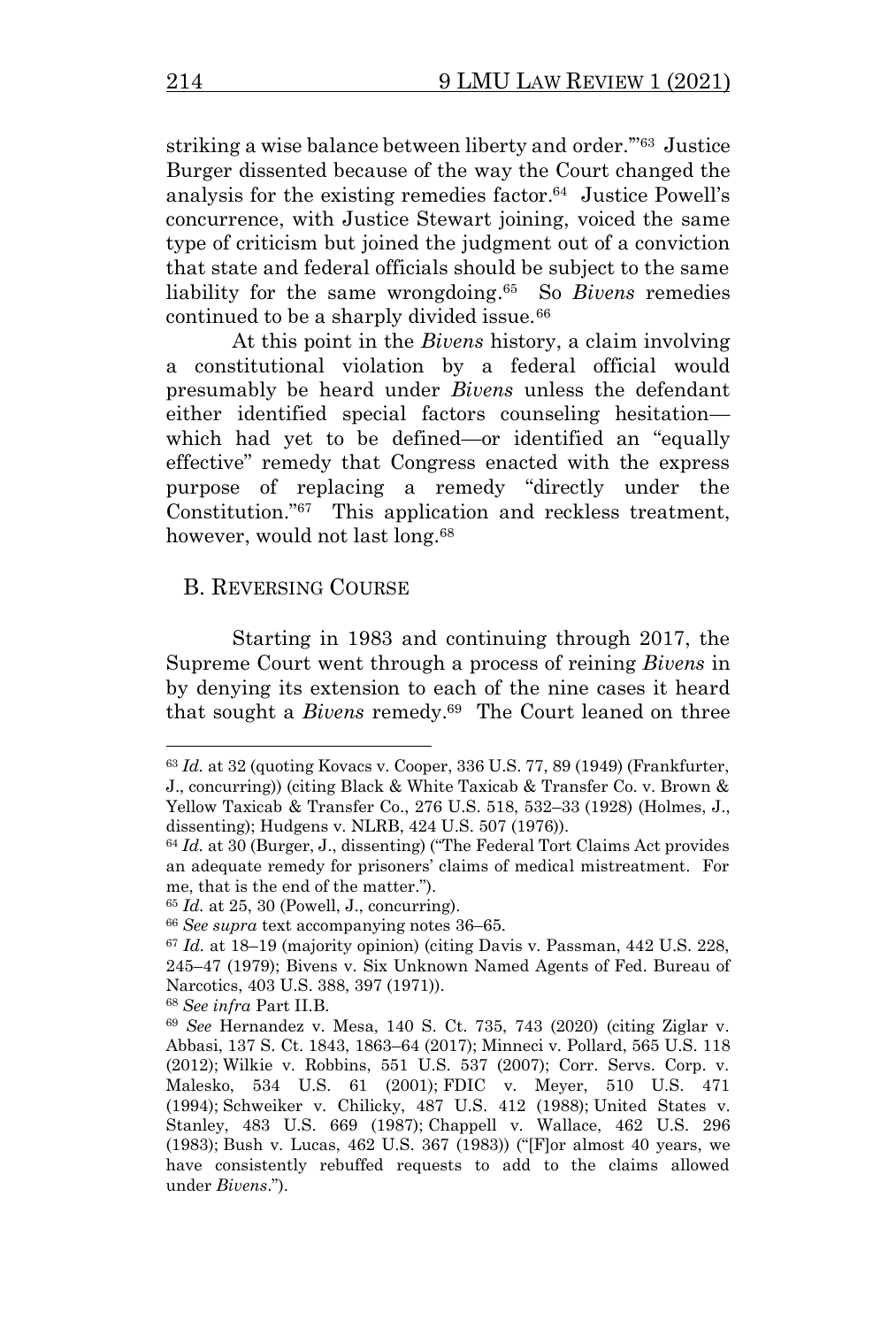<span id="page-10-1"></span><span id="page-10-0"></span>prevailing reasons for denying *Bivens* in these cases<sup>70</sup>: (1) special factors counseled hesitation,  $71$  (2) some other form of process was available to the plaintiff, <sup>72</sup> and (3) the defendant was not a party that *Bivens* was intended to support action against.<sup>73</sup> To illustrate this third reason, in *FDIC v. Meyer*<sup>74</sup> the Court explained that "the purpose of *Bivens* is to deter *the officer*" from unlawful conduct, and bringing a *Bivens*  action against a federal agency would defeat that purpose by failing to hold the individual officer accountable.<sup>75</sup> Thus, actions against federal agencies, corporate defendants, and federal officers whose subordinates' actions caused the harm

<sup>70</sup> *See infra* text accompanying note[s 71](#page-10-0)–[73.](#page-10-1) Some of the cases fit into more than one of these categories. *See infra* notes [71](#page-10-0)–[73](#page-10-1) and accompanying text.

<sup>71</sup> *See Abbasi*, 137 S. Ct. at 1860 (quoting *Malesko*, 534 U.S. at 74) (holding that *Bivens* was not to be used to bring about a change in policy); *Meyer*, 510 U.S. at 486 (holding that "creating a potentially enormous financial burden for the Federal Government" counseled hesitation); *Stanley*, 483 U.S. at 681–82 (holding that "the insistence . . . with which the Constitution confers authority over the Army, Navy, and militia upon the political branches" counseled hesitation); *Chappell*, 462 U.S. at 300, 304 (citing military discipline and Congress's constitutional authority to regulate the military justice system); *Bush*, 462 U.S. at 389 (citing the effect such lawsuits could have on federal employees' supervisors' willingness to enforce what they believe to be proper discipline measures). The Court specifically stated in *Stanley* that the fact that the plaintiff had no other remedy available to him was irrelevant because "congressionally uninvited intrusion into military affairs by the judiciary [was] inappropriate." *Stanley*, 483 U.S. at 683.

<sup>72</sup> *See Abbasi*, 137 S. Ct. at 1863 (habeas corpus); *Minneci*, 565 U.S. at 131 (state law afforded the plaintiff the opportunity to bring action against the defendant as a private employee); *Wilkie*, 551 U.S. at 553–54 (administrative and judicial processes for each complaint); *Malesko*, 534 U.S. at 72–73 (the option to bring a negligence claim instead); *Schweiker*, 487 U.S. at 417, 424–25 (1988) (an elaborate system for appeals and retroactive payments); *Chappell*, 462 U.S. at 303 (Board for the Correction of Naval Records, having power to grant backpay and retroactive promotion); *Bush*, 462 U.S. at 387–88 (Civil Service Commission and appeals processes).

<sup>73</sup> *See Abbasi*, 137 S. Ct at 1860 (citing Ashcroft v. Iqbal, 556 U.S. 662, 676 (2009) (officers should not be responsible for the acts of their subordinates); *Malesko*, 534 U.S. at 63, 71 (corporate defendant providing services under contract with a federal agency); *Meyer*, 510 U.S. at 485 (federal agency as defendant).

<sup>74</sup> *Meyer*, 510 U.S. at 473. *Meyer* was a case where a manager of a failed thrift institution sued the corporation that fired him when the California Savings and Loan Commissioner seized his business and assigned that corporation as its receiver. *See id.*

<sup>75</sup> *Meyer*, 510 U.S. at 485 (citing Carlson v. Green, 446 U.S. 14, 21 (1980)).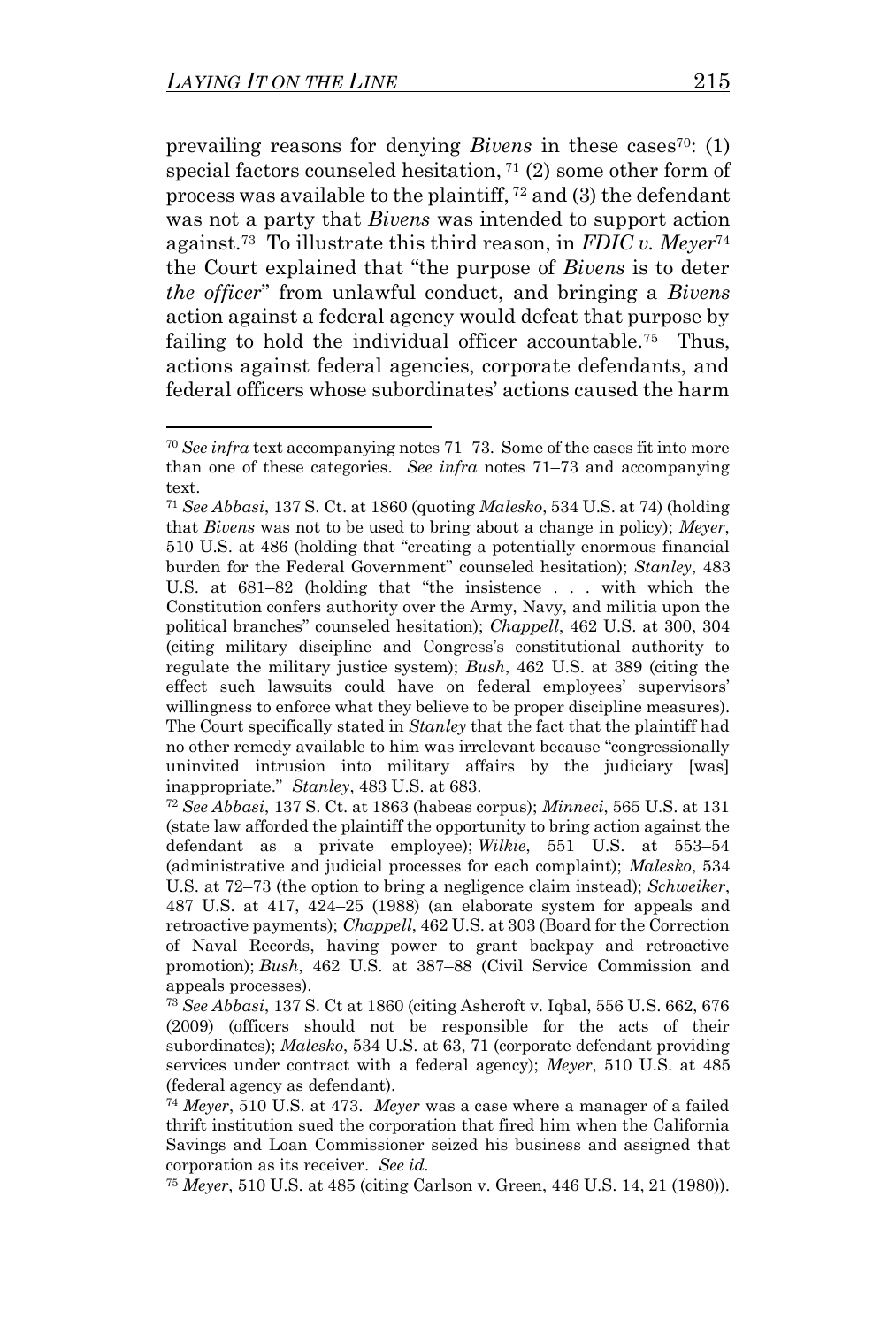were held to be outside *Bivens*'s scope.<sup>76</sup>

<span id="page-11-0"></span>During this period, *Bivens* experienced a number of significant changes.<sup>77</sup> For one, the role of the availability of other forms of process became muddled as the Court departed from considering it separately, instead mixing it in with the special-factors analysis (as evidence that Congress had deliberately provided for those remedies and no others).<sup>78</sup> However, throughout *Bivens*'s progression, the availability of other remedies remained significant enough that it recaptured its separate role as a threshold issue.<sup>79</sup> Another important development in the law over this period was the Court characterizing the special-factors inquiry as "considering whether there are reasons for allowing Congress to prescribe the scope of relief that is made available."<sup>80</sup> For example, in its special-factors analysis in *United States v. Stanley*, the Court ruled that *Bivens* claims by servicemembers were precluded if the conduct was "incident to service" because the Constitution provided that

<span id="page-11-1"></span><sup>76</sup> *See Abbasi*, 137 S. Ct at 1869; *Malesko*, 534 U.S. at 74; *Meyer*, 510 U.S. at 486.

<sup>77</sup> *See infra* text accompanying notes [78](#page-11-0)–[86.](#page-12-0)

<sup>78</sup> *See, e.g.*, Schweiker v. Chilicky, 487 U.S. 412, 423 (1988) ("[T]he concept of 'special factors counselling hesitation in the absence of affirmative action by Congress' has proved to include an appropriate judicial deference to indications that congressional inaction has not been inadvertent. When the design of a Government program suggests that Congress has provided what it considers adequate remedial mechanisms for constitutional violations that may occur in the course of its administration, we have not created additional *Bivens* remedies.").

<sup>79</sup> *Cf., e.g.*, Wilkie v. Robbins, 551 U.S. 537, 550 (2007) (quoting Bush v. Lucas, 462 U.S. 367, 378 (1983) ("[T]he decision whether to recognize a *Bivens* remedy may require two steps. In the first place, there is the question whether any alternative, existing process for protecting the interest amounts to a convincing reason for the Judicial Branch to refrain from providing a new and freestanding remedy in damages. But even in the absence of an alternative, a *Bivens* remedy is a subject of judgment: 'the federal courts must make the kind of remedial determination that is appropriate for a common-law tribunal, paying particular heed, however, to any special factors counselling hesitation before authorizing a new kind of federal litigation.'" (citation omitted))).

<sup>80</sup> *Bush*, 462 U.S. at 380. Following this type of analysis, the Court believed Congress should be the one to create the remedy. *Id.* at 388–90 (quoting United States v. Standard Oil Co. of Cal., 332 U.S. 301, 302 (1947)) ("[W]e decline 'to create a new substantive legal liability without legislative aid and as at the common law' because we are convinced that Congress is in a better position to decide whether or not the public interest would be served by creating it." (citation omitted)).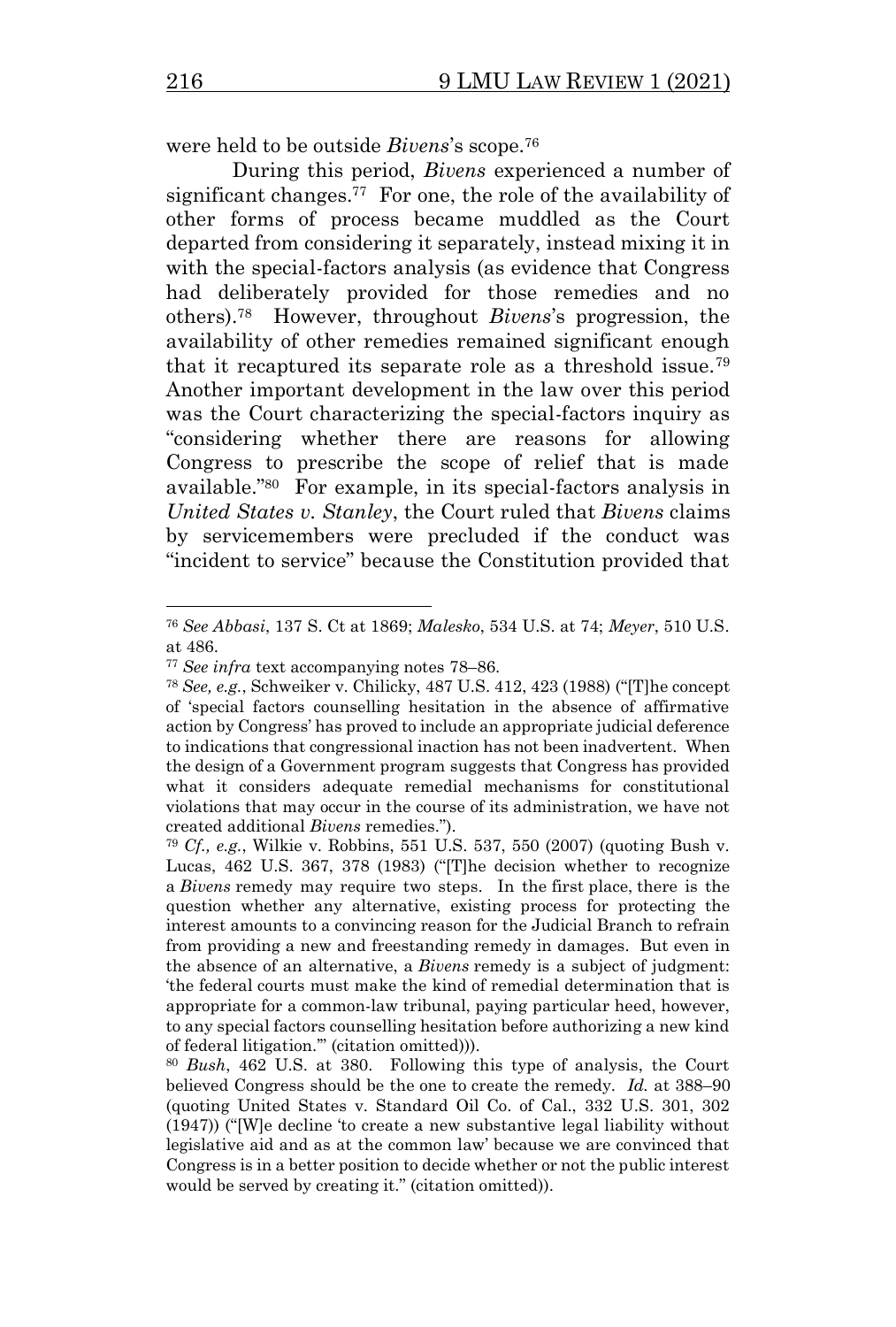<span id="page-12-1"></span>Congress would have the power to govern and regulate the military.<sup>81</sup> Finally, the Court had shined some light on the special factors inquiry.<sup>82</sup>

<span id="page-12-3"></span>More notably, as early as 1988, the Court began to recognize that it felt apprehension when considering expanding *Bivens*. 83 In the midst of that, the Court developed a means of identifying what cases *Bivens* already applied to and where *Bivens* required an extension, utilizing the idea of "context" to make that determination.<sup>84</sup> In 2017, *Ziglar v. Abbasi* defined "new context" to mean "the case is different in a meaningful way from previous *Bivens* cases decided by this Court," and it offered numerous suggestions that would indicate how a case might differ in a meaningful way.<sup>85</sup> Context became a considerable part of the analysis in *Abbasi*, constituting the first of two prongs in the analysis to decide if a case warranted the *Bivens* remedy. 86

[T]he rank of the officers involved; the constitutional right at issue; the generality or specificity of the official action; the extent of judicial guidance as to how an officer should respond to the problem or emergency to be confronted; the statutory or other legal mandate under which the officer was operating; the risk of disruptive intrusion by the Judiciary into the functioning of other branches; or the presence of potential special factors that previous *Bivens* cases did not consider.

*Id.* at 1860.

<span id="page-12-2"></span><span id="page-12-0"></span><sup>81</sup> United States v. Stanley, 483 U.S. 669, 681–82 (1987).

<sup>82</sup> *See supra* text accompanying notes [80](#page-11-1)–[81.](#page-12-1)

<sup>83</sup> *Schweiker*, 487 U.S. at 421 ("Our more recent decisions have responded cautiously to suggestions that *Bivens* remedies be extended into new contexts.").

<sup>84</sup> *See* Meg Green, Comment, *Standing on the Wrong Side:* Hernandez v. Mesa *and* Bivens *Remedies in the Context of Cross-Border Shootings by Federal Law Enforcement*, 61 B.C. L. REV. (ELECTRONIC SUPPLEMENT) II.- 18, II.-24 to -25 (2020).

<sup>85</sup> Ziglar v. Abbasi, 137 S. Ct. 1843, 1859 (2017). This non-exhaustive list included:

<sup>86</sup> *Cf. Abbasi*, 137 S. Ct. *passim*. All of the opinions of *Abbasi* made use of the word "context" fifty times combined, compared to fifty-eight times total in the previous eleven cases. *See id. passim*; Minneci v. Pollard, 565 U.S. 118, 127 (2012) (twice); Wilkie v. Robbins, 551 U.S. 537, 575 (2007) (Ginsburg, J., concurring) (once); Corr. Servs. Corp. v. Malesko, 534 U.S. 61 *passim* (2001) (eight times); FDIC v. Meyer, 510 U.S. 471 *passim* (1994) (six times, including footnotes); *Schweiker*, 487 U.S. *passim* (seventeen times); *Stanley*, 483 U.S. *passim* (fourteen times, including footnotes); Chappell v. Wallace, 462 U.S. 296, 301 (1983) (quoting Rostker v. Goldberg, 453 U.S. 57, 64–65 (1981)) (once); Bush v. Lucas, 462 U.S. 367,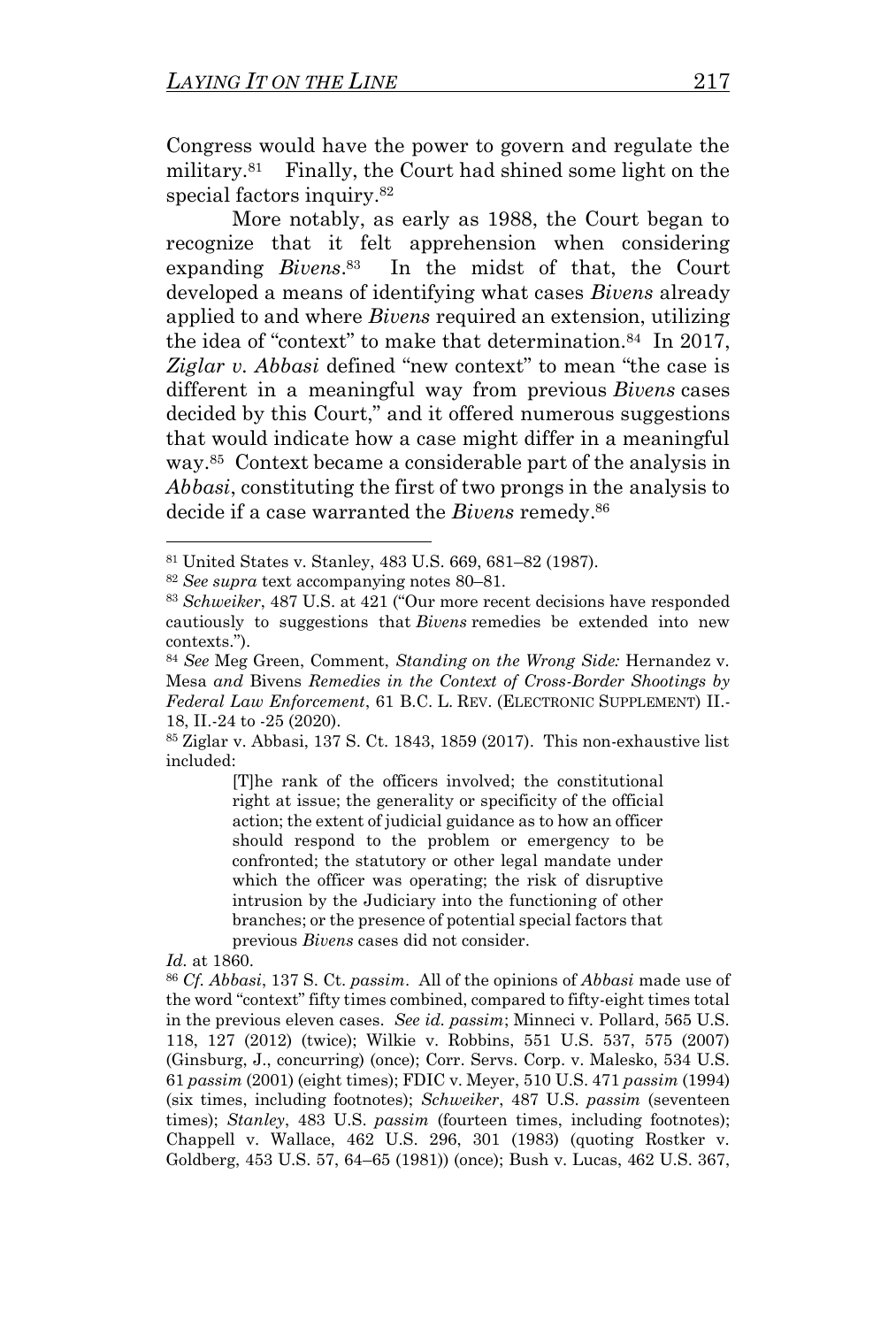<span id="page-13-2"></span>The *Abbasi* decision was the most recent Supreme Court ruling on a *Bivens* claim prior to *Hernandez*, giving the Hernandez Court the framework it would operate within.<sup>87</sup> At this point, the alternative remedies issue stood essentially as a threshold requirement, acting as a roadblock to *Bivens*  remedies where the plaintiff had another method of relief.<sup>88</sup> A case would undergo a two-prong analysis in determining whether to grant the remedy.<sup>89</sup> First, a case that fell within a previously recognized *Bivens* context may proceed, but a case that presented a new context (i.e., was different in a meaningful way) was required to undergo the next stage of analysis before *Bivens* would apply. <sup>90</sup> In that next stage, a case involving special factors that counseled hesitation would not be allowed to proceed, but a case where no factors counseled hesitation would be heard on the merits (presuming there were no other challenges). 91 This second prong was critical to respect the separation of powers.<sup>92</sup>

<span id="page-13-1"></span><span id="page-13-0"></span>Thus, in the years following *Bivens*'s expansion, the Court dramatically reduced the vagueness surrounding *Bivens* by providing more definition and substantially whittled it down so it no longer seemed as imposing as had

<sup>372 (1983)</sup> (once); Carlson v. Green, 446 U.S. 14 *passim* (1980) (six times, including footnotes); Davis v. Passman, 442 U.S. 228, 253 n.2 (1979) (Powell, J., dissenting) (once); Bivens v. Six Unknown Named Agents of Fed. Bureau of Narcotics, 403 U.S. 388, 412 (1971) (Burger, J., dissenting) (once).

<sup>87</sup> *See* Hernandez v. Mesa, 140 S. Ct 735, 740 (2020).

<sup>88</sup> *Cf. Abbasi*, 137 S. Ct. at 1858 (quoting *Wilkie*, 551 U.S. at 550) ("[I]f there is an alternative remedial structure present in a certain case, that alone may limit the power of the Judiciary to infer a new *Bivens* cause of action. For if Congress has created 'any alternative, existing process for protecting the [injured party's] interest' that itself may 'amoun[t] to a convincing reason for the Judicial Branch to refrain from providing a new and freestanding remedy in damages.'" (second and third alterations in original)).

<sup>89</sup> *See infra* text accompanying notes [90](#page-13-0)–[91.](#page-13-1)

<sup>90</sup> *See Abbasi*, 137 S. Ct. at 1856, 1860.

<sup>91</sup> *See id.* at 1857–58 ("[T]he Judiciary [must be] well suited, absent congressional action or instruction, to consider and weigh the costs and benefits of allowing a damages action to proceed.").

<sup>92</sup> *See id.* at 1858 ("In sum, if there are sound reasons to think Congress might doubt the efficacy or necessity of a damages remedy as part of the system for enforcing the law and correcting a wrong, the courts must refrain from creating the remedy in order to respect the role of Congress in determining the nature and extent of federal-court jurisdiction under Article III.").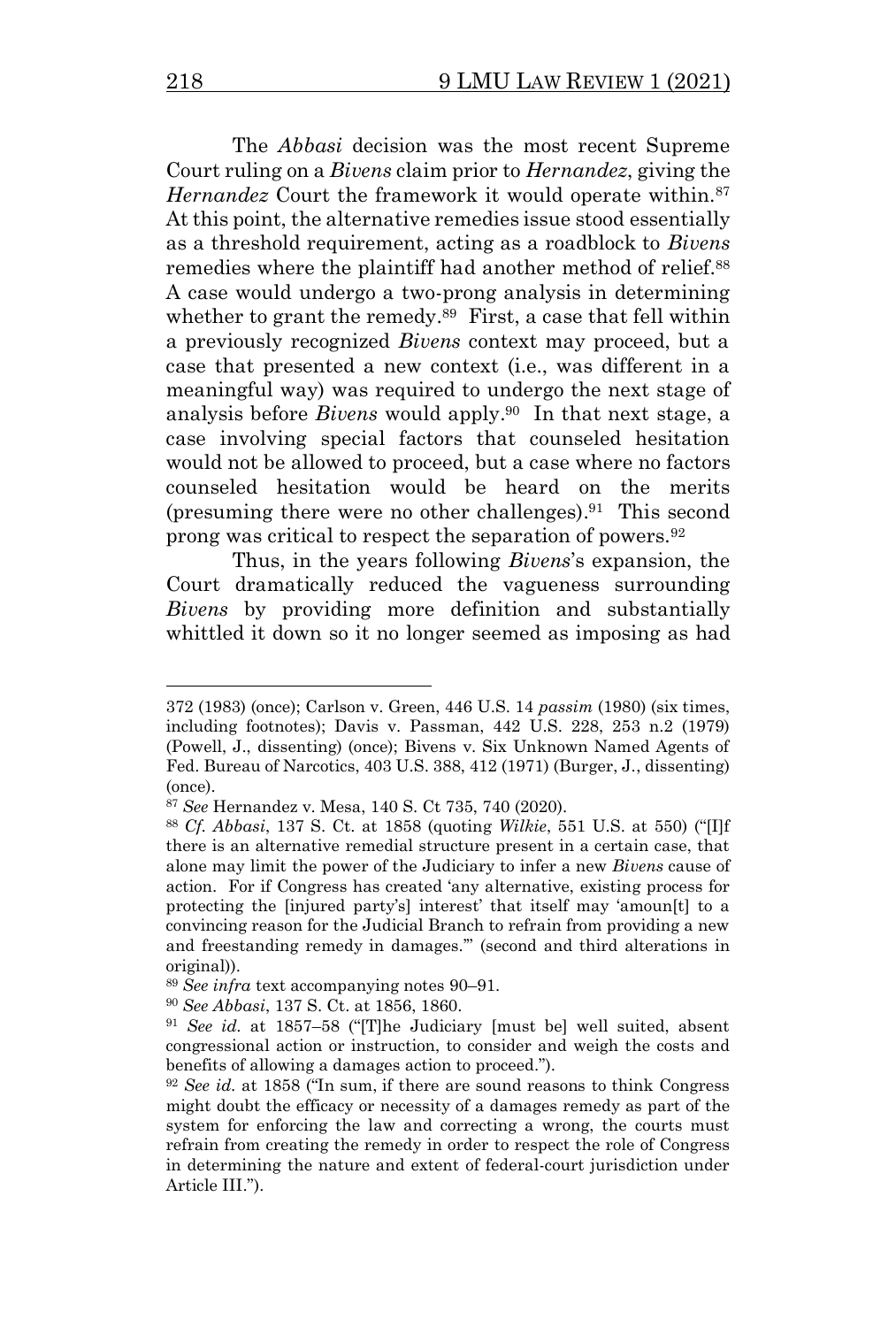been. <sup>93</sup> And with that, the legal stage was set for *Hernandez*. 94

## III. FACTS: WHERE *BIVENS* MET BORDERS

Sergio Hernandez was a citizen of Mexico living in Ciudad Juarez, near the Mexico–U.S. border, in 2010.<sup>95</sup> A dry, concrete culvert divided Ciudad Juarez from El Paso, Texas, and the border separating the countries went down the center of it.<sup>96</sup> The only physical indicators of the border were the fences on either side of the culvert.<sup>97</sup> Hernandez's family said that at the time of the incident, fifteen-year-old Hernandez and his friends were playing a game where they would start at the fence at the top of the culvert on the Mexico side of the border, run across the culvert, touch the fence on the U.S. side of the culvert, and run back.<sup>98</sup> Jesus Mesa was an agent for the U.S. Customs and Border Protection Agency (CBP) assigned to patrol the border and apprehend people illegally entering the United States.<sup>99</sup> Mesa said that Hernandez and his friends were attempting to illegally enter the United States and that they started throwing rocks at him.<sup>100</sup> Mesa detained one of the friends and Hernandez ran back to the Mexico side.<sup>101</sup> While Hernandez was across the border, Mesa shot at Hernandez twice, hitting him once and killing him.<sup>102</sup>

<span id="page-14-0"></span>At the time he shot, Mesa did not know for certain what nationality Hernandez was.<sup>103</sup> The Department of Justice investigated the incident and, in deciding not to take any action against Mesa, concluded that he had acted within the bounds of his training and CBP policy.<sup>104</sup> The United States subsequently refused Mexico's request to extradite

<sup>93</sup> *See supra* text accompanying notes [69](#page-9-1)–[85.](#page-12-2)

<sup>94</sup> *See supra* text accompanying note [87.](#page-13-2)

<sup>95</sup> Hernandez v. Mesa, 140 S. Ct. 735, 740, 753 (2020).

<sup>96</sup> *Id.* at 740.

<sup>97</sup> *Id.* at 753.

<sup>98</sup> *Id.* at 740.

<sup>99</sup> *Id.* at 740, 746.

<sup>100</sup> *Id.* at 740.

<sup>101</sup> *Id.*

<sup>102</sup> *Id.*

<sup>103</sup> *Id.* at 753.

<sup>104</sup> *Id.* at 740.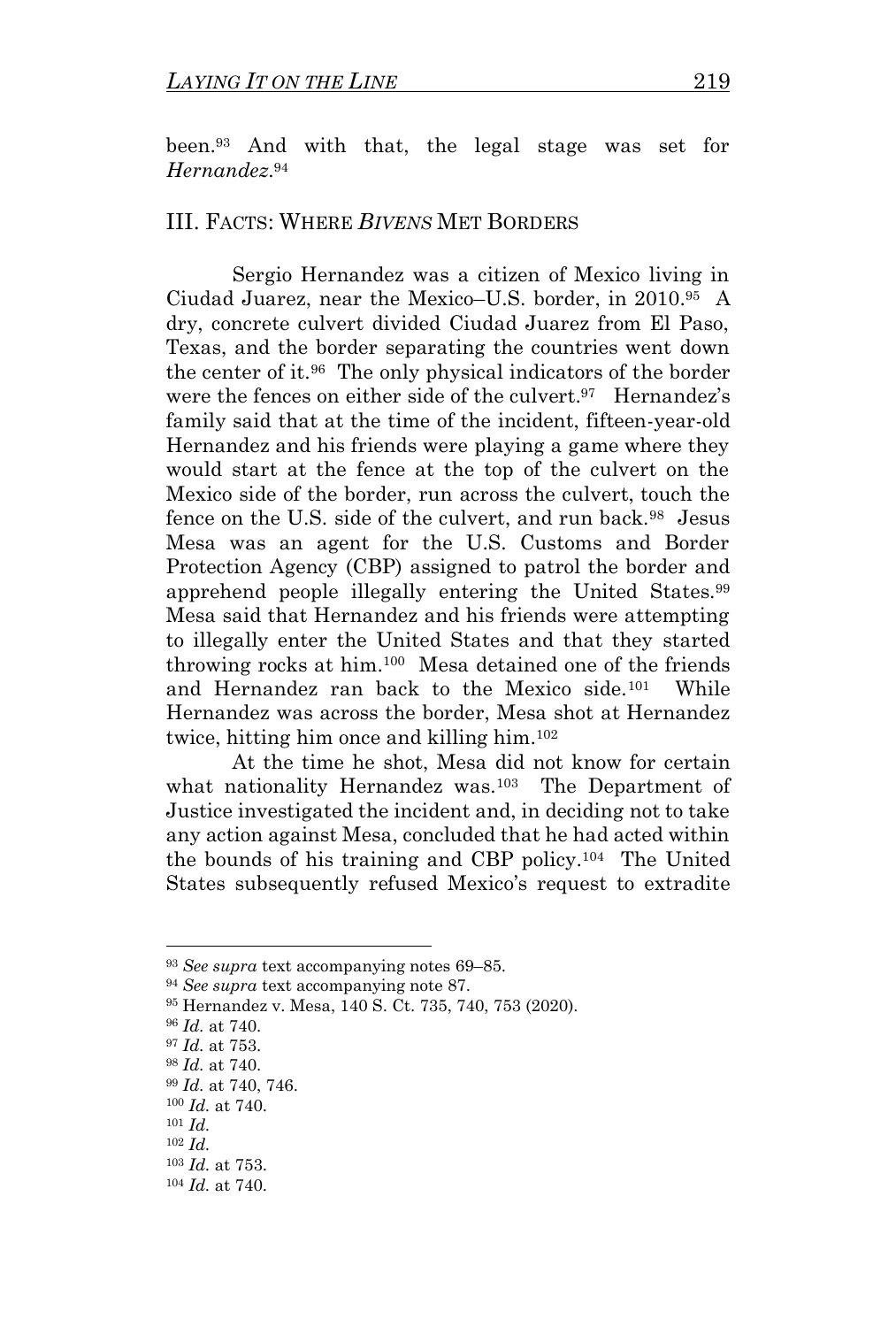<span id="page-15-0"></span>Mesa for criminal prosecution.<sup>105</sup>

With no other legal recourse, Hernandez's parents brought a civil claim against Mesa under *Bivens*, seeking damages for the alleged violation of Hernandez's Fourth and Fifth Amendment rights.<sup>106</sup> The District Court for the Western District of Texas dismissed the claim, and the Fifth Circuit Court of Appeals affirmed.<sup>107</sup> The Supreme Court first vacated the judgment and remanded for the circuit court to consider the Court's recent *Abbasi* decision in its analysis.<sup>108</sup> The circuit court again dismissed the claim because it found the case presented a new context and multiple factors counseled against extending *Bivens* to it. 109 The Supreme Court then took up the case for final disposition and affirmed the circuit court's decision.<sup>110</sup>

## IV. ANALYSIS: CONTEXTS AND FACTORS

The Court first addressed the issue of whether *Hernandez*'s circumstances presented a new context that had not yet qualified for a *Bivens* remedy.<sup>111</sup> The Court correctly held that it was a new context, and proceeded to answer the question of whether there were special factors counseling hesitation before extending *Bivens*. 112 The Court's decision that there were such factors was the right conclusion based on the jurisprudence, and the subsequent denial of the *Bivens* remedy was thus proper.<sup>113</sup> The concurrence asserted that *Bivens*'s foundation has been profoundly weakened and that the doctrine should be done away with.<sup>114</sup> The rationale supporting that assertion is strong, especially when considering the government's fundamental separation of powers. 115

- <sup>105</sup> *Id.*
- <sup>106</sup> *Id.*
- <sup>107</sup> *Id.*
- <sup>108</sup> *Id.*
- <sup>109</sup> *Id.* at 741. <sup>110</sup> *Id.*
- 
- <sup>111</sup> *See infra* Part IV.A.
- <sup>112</sup> *See infra* Parts IV.A, IV.B.
- <sup>113</sup> *See infra* Part IV.B.
- <sup>114</sup> *See infra* Part IV.C. <sup>115</sup> *See infra* Part IV.C.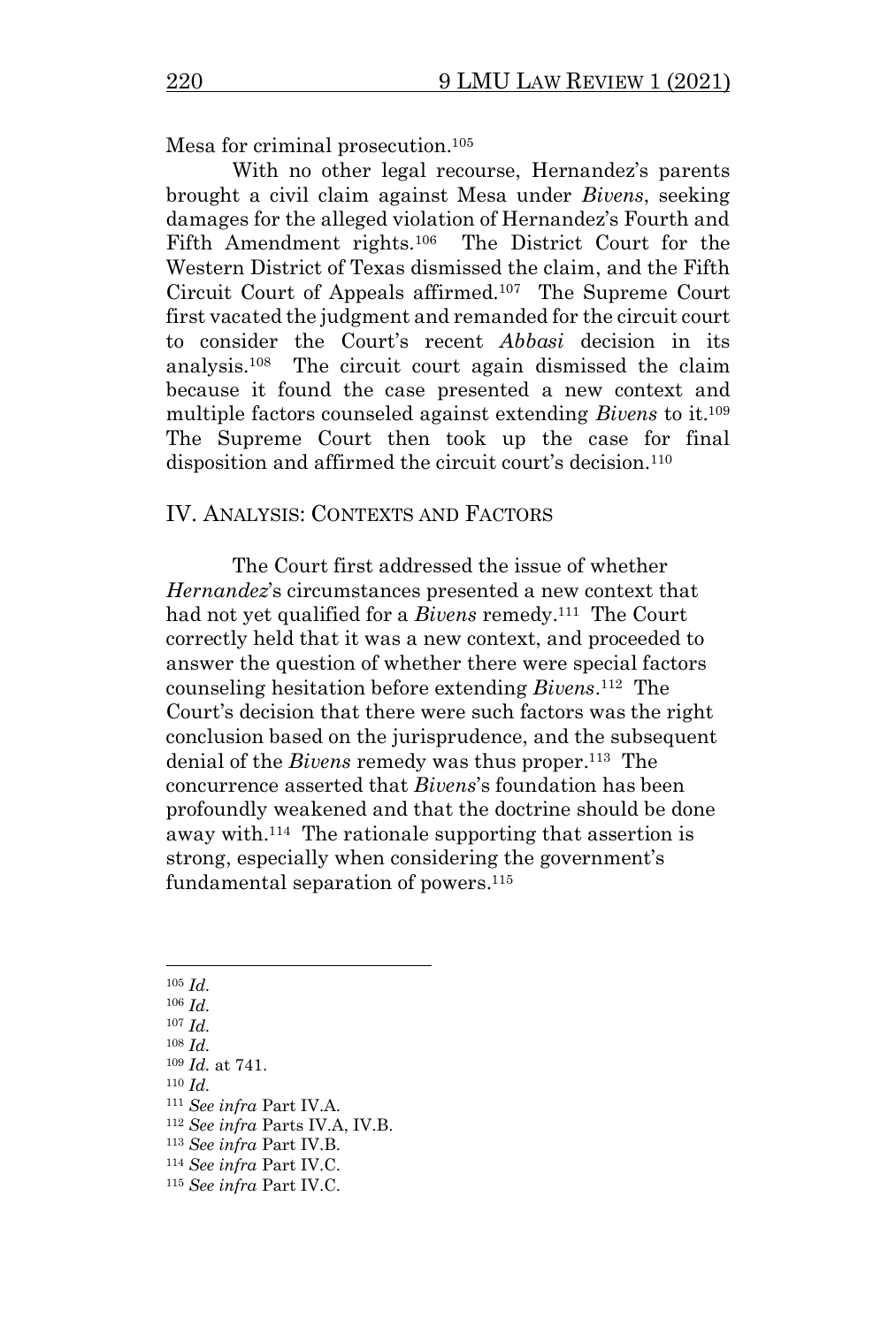#### A. WAS *HERNANDEZ* A NEW CONTEXT FOR *BIVENS*?

#### 1. ARGUMENTS

Characterizing the concept of a new context as "broad," the majority relied heavily on *Abbasi*'s contributions to "context" to deduce that the plaintiffs' claim was, indeed, a new context.<sup>116</sup> Even though the lawsuit came under amendments to the Constitution that had served as the basis for previously sustained *Bivens* actions—the Fourth Amendment (in *Bivens* itself) and the Fifth Amendment (in *Davis v. Passman*)—the majority accurately pointed out that claims under the same amendment may still present different contexts.<sup>117</sup> In its contexts analysis, the majority described the original *Bivens* context as an "allegedly unconstitutional arrest and search carried out in New York City" and the *Davis* context as an "alleged sex discrimination on Capitol Hill," and held that those were different in a meaningful way from Hernandez's "cross-border shooting claims" at the Mexico–U.S. border.<sup>118</sup> The majority did not expound on the meaning of "different in a meaningful way" and did not add much explanation to its decision here, only citing "the risk of disruptive intrusion by the Judiciary into the functioning of other branches"—one of the suggestions from *Abbasi*'s "meaningful difference" list.<sup>119</sup> With that, the majority concluded "[t]here [was] a world of difference between those claims," and that it was "glaringly obvious" *Hernandez* presented a new context.<sup>120</sup>

<sup>116</sup> *See* Hernandez v. Mesa, 140 S. Ct. 735, 743–44 (2020).

<sup>117</sup> *See id.* at 743 (citing Corr. Servs. Corp. v. Malesko, 534 U.S. 61, 71–74 (2001); Carlson v. Green, 446 U.S. 14, 16–18 (1980)); Davis v. Passman, 442 U.S. 228, 231 (1979); Bivens v. Six Unknown Named Agents of Fed. Bureau of Narcotics, 403 U.S. 388, 389 (1971). *Carlson* and *Malesko* both arose under the Eighth Amendment, but *Carlson* was allowed the *Bivens* claim and *Malesko* was not. *Hernandez*, 140 S. Ct. at 743.

<sup>118</sup> *See Hernandez*, 140 S. Ct. at 744 (citing *Davis*, 442 U.S. at 230; *Bivens*, 403 U.S. at 389).

<sup>119</sup> *See id.* at 743–44 (quoting Ziglar v. Abbasi, 137 S. Ct. 1843, 1860 (2017); *supra* note [85.](#page-12-2)

<sup>120</sup> *See Hernandez*, 140 S. Ct. at 743–44. However, the Court discussed in more detail the idea of intrusion on other branches' territory in its specialfactors analysis. *See id.* at 744–45. In *Abbasi*'s application of the "different in a meaningful way" concept, the Court similarly neglected to explain how the framework it had just set out distinguished *Abbasi* from previous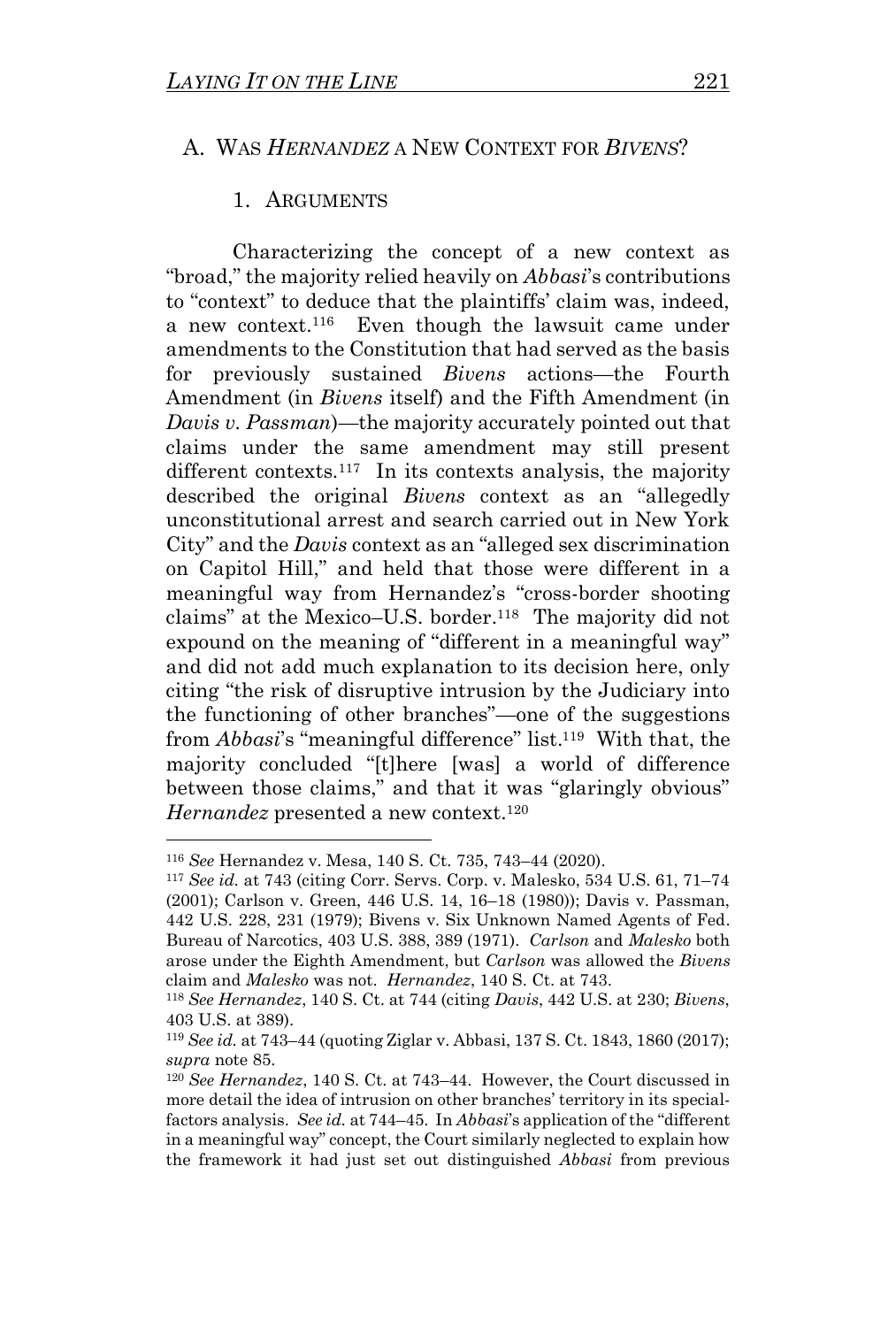Unsurprisingly, the dissent argued that the plaintiffs' claim fell squarely within the same context as *Bivens* itself. 121 The dissent reached this conclusion by drawing the lines of *Bivens*'s context more broadly than the majority did—as a case involving a rogue officer using unreasonable force to effect an unreasonable seizure<sup>122</sup>—and thereby worked under a narrower concept of what a new context was than the majority did. 123 Confronting the issue of the transnational nature of the incident, the dissent believed it "should not matter one whit" since the deterrent purpose of the *Bivens* doctrine would still be served.<sup>124</sup> In support of this assertion, the dissent signaled to Mesa's concession at oral argument that the claim would have been valid if Hernandez had been shot on the United States side of the border.<sup>125</sup> But each of the dissenters ' arguments missed the

successful *Bivens* cases and concluded that they "[bore] little resemblance" to each other. *See Abbasi*, 137 S. Ct. at 1860.

<sup>121</sup> *See Hernandez*, 140 S. Ct. at 756 (Ginsburg, J., dissenting). Neither Justice Alito's nor Justice Ginsburg's opinion attempted to compare *Hernandez* to the third affirmative Supreme Court *Bivens* case, *Carlson*, during this part of the analysis. *See id.* at 743–44, 756–57. This was most likely because *Carlson* was an Eighth Amendment claim, whereas *Hernandez* was based on the Fourth and Fifth Amendments, and one way a case may arise in a new context is if the rights that are allegedly violated are different from those of any other previous *Bivens* cases successfully litigated at the Supreme Court level. *See Abbasi*, 137 S. Ct. at 1860.

<sup>122</sup> *See Hernandez*, 140 S. Ct. at 753–54, 756 (Ginsburg, J., dissenting) ("Rogue U.S. officer conduct falls within a familiar, not a 'new,' *Bivens*  setting.").

<sup>123</sup> *Cf. id.* at 743–44 (majority opinion) (warrantless search and arrest).

<sup>124</sup> *Id.* at 756 (Ginsburg, J., dissenting). However, the purpose of this part of the analysis is not to determine whether *Bivens*'s purposes are being fulfilled, but rather to keep *Bivens* in check. *See, e.g.*, *id.* at 739 (majority opinion) ("[T]he Constitution's separation of powers requires us to exercise caution before extending *Bivens* to a new 'context.'"); *Abbasi*, 137 S. Ct. at 1848 ("*Bivens* is well-settled law in its own context, but expanding the *Bivens* remedy [to new contexts] is now considered a 'disfavored' judicial activity." (quoting Ashcroft v. Iqbal, 556 U.S. 662, 675 (2009))).

<sup>125</sup> *Hernandez*, 140 S. Ct. at 756 (Ginsburg, J., dissenting).That the party conceded that point, though, does not make it a legal truth; there may be arguments to be made for that point but the party might have chosen the strategy to concede in order to highlight the existence of an international border as the distinguishing circumstance. *Cf.* Amy Larson, *4 Important Insights for a Strong Litigation Strategy and How to Easily Attain Them*, ABOVE THE LAW (Sept. 21, 2018, 1:42 PM), https://abovethelaw.com/smallfirm-center/2018/09/4-important-insights-for-a-strong-litigation-strategyand-how-to-easily-attain-them/ ("What all judges want is for attorneys to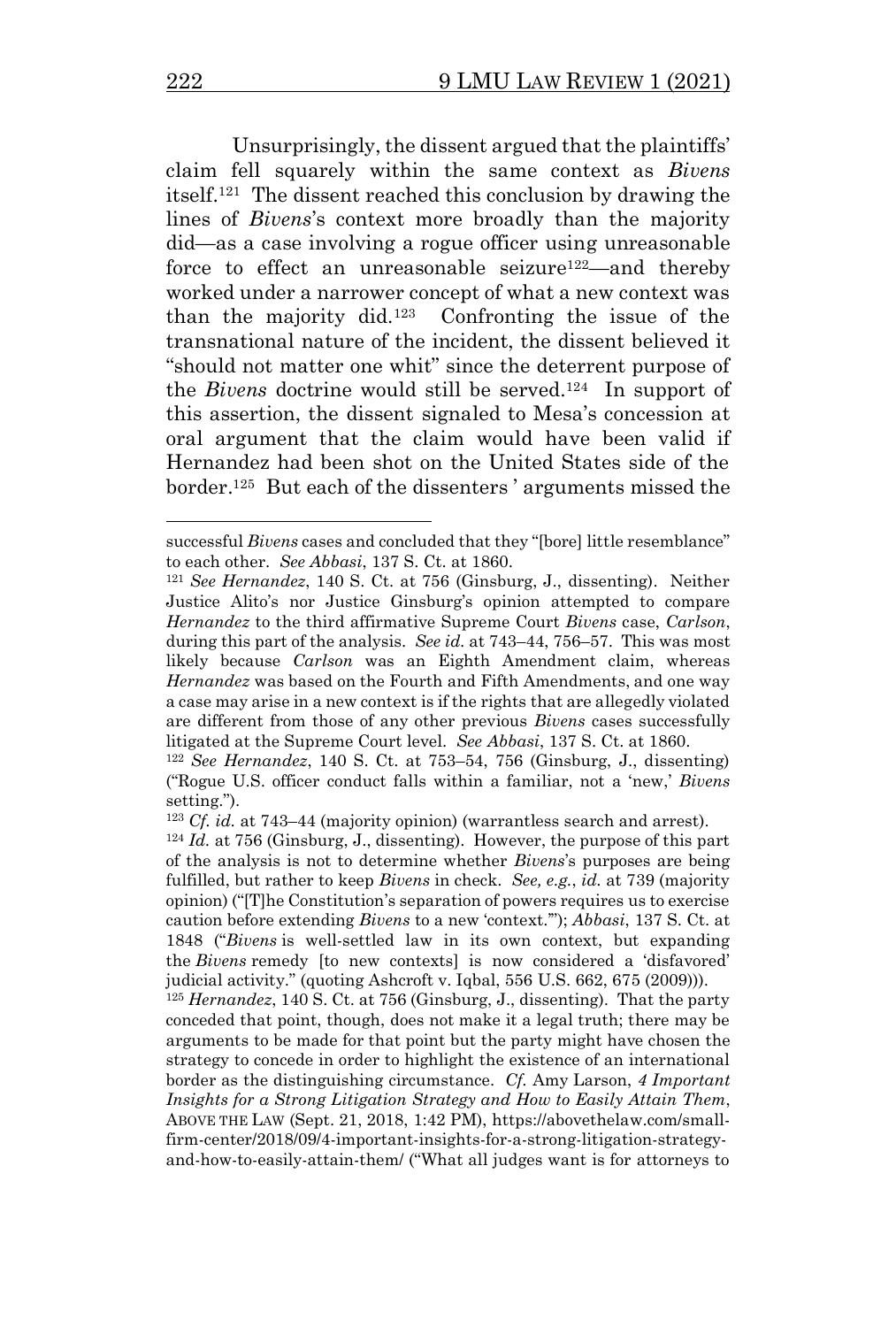mark.<sup>126</sup>

#### <span id="page-18-0"></span>2. VERDICT

Overall, the majority's characterization of the *Bivens*, *Davis*, and *Hernandez* contexts was closer to recent precedent than the dissent's. <sup>127</sup> To illustrate: in *Abbasi*'s context analysis, the Court was fairly specific, describing *Bivens* as "a claim against FBI agents for handcuffing a man in his own home without a warrant." <sup>128</sup> Comparing that to the *Hernandez* majority describing it as an "allegedly unconstitutional arrest and search carried out in New York City," <sup>129</sup> it becomes clear that the dissent's description, "[r]ogue U.S. officer conduct," was extremely broad.<sup>130</sup> Moreover, the dissent utilized a statement from *Abbasi* that the "opinion [was] not intended to cast doubt on the continued force, or even the necessity, of *Bivens* in the search-and-seizure context in which it arose"—and interpreted it to mean that *Bivens*'s context was a broad search-and-seizure-by-law-enforcement context.<sup>131</sup> This was a misinterpretation.<sup>132</sup> For perspective, the *Abbasi* Court followed up its statement with a more precise description of

make it as uncomplicated as possible for them to rule on a case. . . . [M]ake sure your strategy includes how to distinguish your case from those they've ruled on previously.").

<sup>126</sup> *See infra* Part IV.A.2.

<sup>127</sup> *See infra* text accompanying notes [128](#page-18-0)–[135.](#page-19-0)

<sup>128</sup> *See Abbasi*, 137 S. Ct. at 1860 (citing Chappell v. Wallace, 462 U.S. 296 (1983)\*; Davis v. Passman, 442 U.S. 228 (1979); Bivens v. Six Unknown Named Agents of Fed. Bureau of Narcotics, 403 U.S. 388, 389 (1971)). The Court in *Abbasi* was also specific with its description of *Carlson* as "a claim against prison officials for failure to treat an inmate's asthma" and of *Davis* as "a claim against a Congressman for firing his female secretary," rather than broad cruel and unusual punishment or due process violations. *See id.* \*Note that the Court erroneously cited to *Chappell*  instead of *Carlson*, as the Court was describing the three approved *Bivens*  contexts, which *Chappell* was not one of. *See id.*; *supra* Part II.A.

<sup>129</sup> *Hernandez*, 140 S. Ct. at 744 (majority opinion) (citing *Bivens*, 403 U.S. at 389).

<sup>130</sup> *See id.* at 753 (Ginsburg, J., dissenting).

<sup>131</sup> *Cf. id.* at 756 (quoting *Abbasi*, 137 S. Ct. at 1856, 1877) ("*Abbasi* acknowledged the 'fixed principle' that plaintiffs may bring *Bivens* suits against federal law enforcement officers for 'seizure[s]' that violate the Fourth Amendment." (alteration in original) (quoting *Abbasi*, 137 S. Ct. at 1877)).

<sup>132</sup> *See infra* text accompanying notes [133](#page-19-1)–[135.](#page-19-0)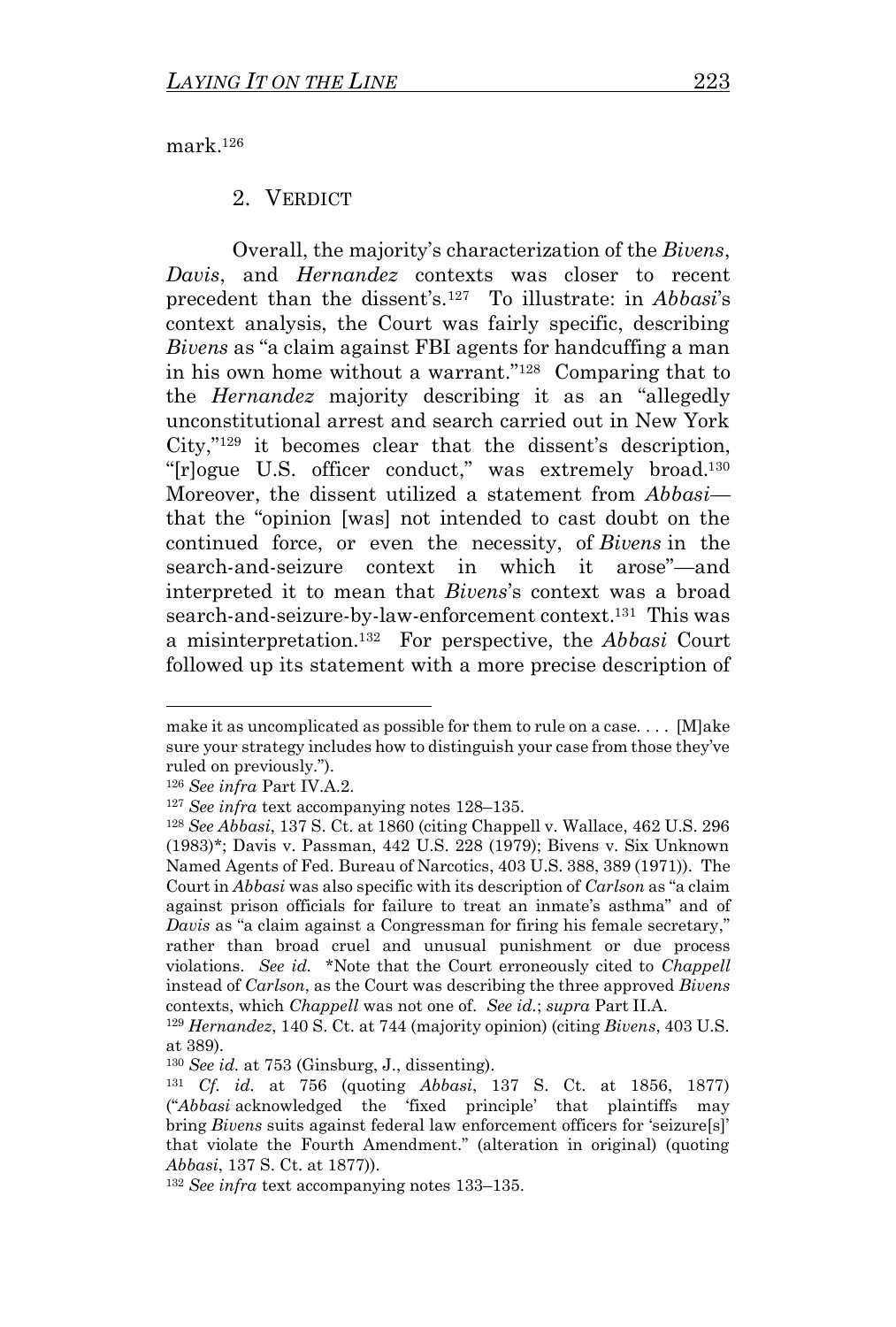<span id="page-19-1"></span>the context than that. <sup>133</sup> That precise description grants credence to the idea that the Court meant to preserve *Bivens*  actions for the *specific* context that *Bivens* presented within the search-and-seizure realm.<sup>134</sup> Certainly, one search-andseizure case could be different in a meaningful way from another.<sup>135</sup>

<span id="page-19-3"></span><span id="page-19-2"></span><span id="page-19-0"></span>While the majority accurately defined the contexts, its holding that this context was different in a meaningful way, and thus a new context, lacked detailed explication. 136 But there were considerations the majority could have brought up to bolster its holding, including the potential effect on foreign relations.<sup>137</sup> Additionally, whereas the dissent pointed out that lethal force may constitute an unreasonable seizure in the right circumstances, $138$  the majority could have used the application of lethal force to show how the official in *Hernandez* operated under a different "statutory or other legal mandate" (from *Abbasi*'s meaningful difference list) since the officials in *Bivens* did not employ lethal force.<sup>139</sup> Otherwise, the majority could have attempted to call upon other significant legal principles or facts that were implicated in *Hernandez* and not in *Bivens* or *Davis*. <sup>140</sup> For instance, this could have been: the officers'

<sup>133</sup> *See supra* text accompanying note [128.](#page-18-0)

<sup>134</sup> *See supra* text accompanying note [128.](#page-18-0) This viewpoint was advocated in many concurring opinions in this line of cases, that "*Bivens* and its two follow-on cases . . . [should be limited] to the precise circumstances that they involved." *See Abbasi*, 137 S. Ct at 1870 (Thomas, J., concurring) (quoting Wilkie v. Robbins, 551 U.S. 537, 568 (2007) (Thomas, J., concurring)); Minneci v. Pollard, 565 U.S. 118, 131–32 (2012) (Scalia, J., concurring) (citing Corr. Servs. Corp. v. Malesko, 534 U.S. 61, 75 (2001) (Scalia, J., concurring)); *Wilkie*, 551 U.S. at 568 (Thomas, J., concurring) (quoting *Malesko*, 534 U.S. at 75 (Scalia, J., concurring)); *Malesko*, 534 U.S. at 75 (Scalia, J., concurring) ("The dissent is doubtless correct that a broad interpretation of its rationale *would* logically produce such application, but I am not inclined (and the Court has not been inclined) to construe *Bivens* broadly.").

<sup>135</sup> *See supra* note [85](#page-12-2) and accompanying text.

<sup>136</sup> *See Hernandez*, 140 S. Ct. at 743–44 (majority opinion).

<sup>&</sup>lt;sup>137</sup> *Cf. id.* at 744 ("[M]atters relating 'to the conduct of foreign relations.. . are so exclusively entrusted to the political branches of government as to be largely immune from judicial inquiry or interference.'" (quoting Haig v. Agee 453 U.S. 280, 292 (1981))). This factor was discussed at length in the next part of the analysis, the special factors inquiry. *See id.* at 744–45. <sup>138</sup> *See id.* at 756 (Ginsburg, J., dissenting) (quoting Tennessee v. Garner,

<sup>471</sup> U.S. 1, 11 (1985)).

<sup>139</sup> *See Abbasi*, 137 S. Ct. at 1859.

<sup>140</sup> *See, e.g.*, *infra* notes [141](#page-20-0)–[144.](#page-20-1)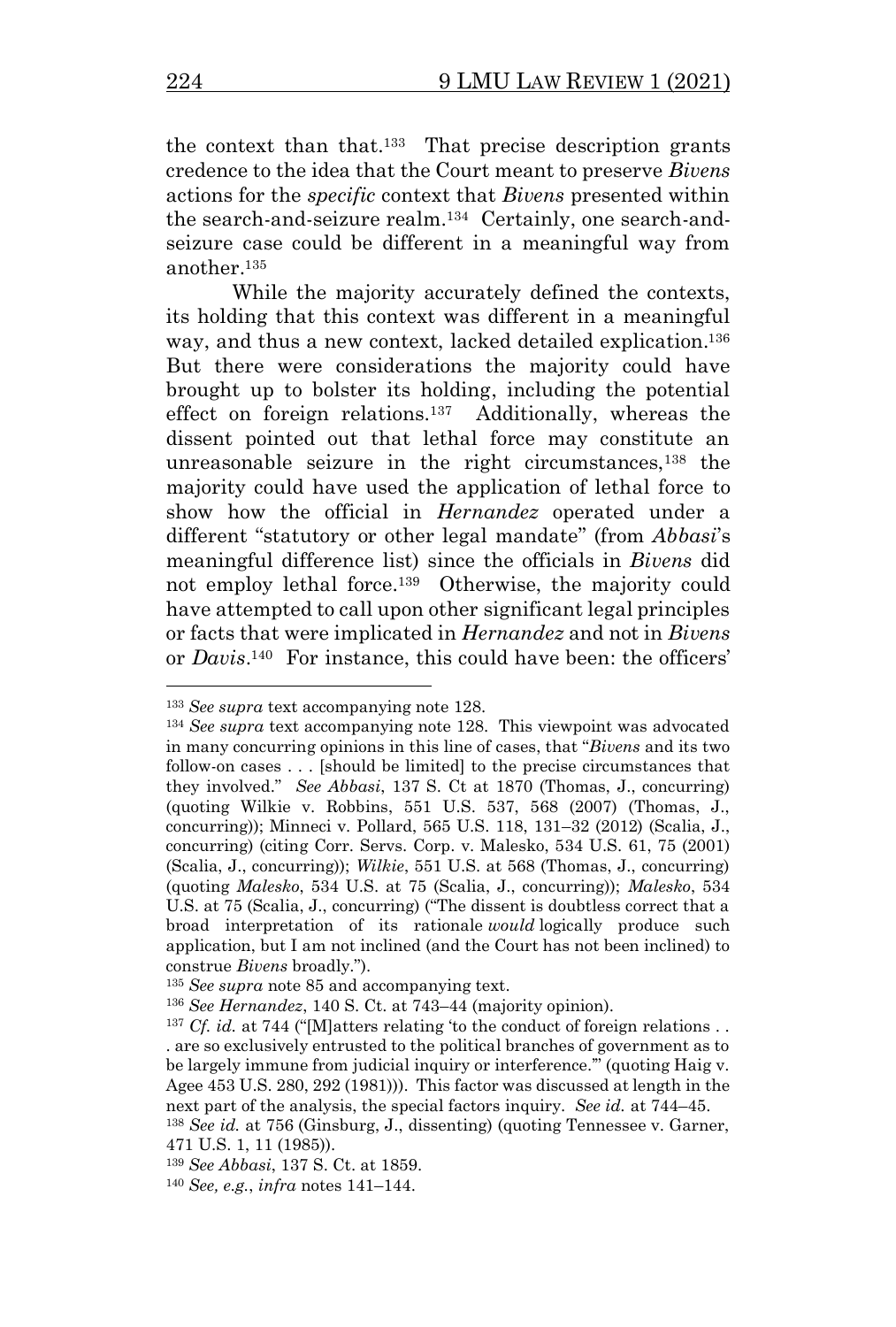<span id="page-20-1"></span><span id="page-20-0"></span>use of self-defense,<sup>141</sup> homicide versus warrantless search and seizure and wrongful termination of employment, <sup>142</sup> the officers' likely levels of premeditation or otherwise their mental states at the time of the incident,<sup>143</sup> or the Department of Justice's investigation and conclusion that Mesa had done no wrong. 144 Using any of the preceding ideas would have reinforced the majority's argument and explained why it thought *Hernandez* was so different from *Bivens* and *Davis*, reducing some of the criticism that the Court was making arbitrary rulings.<sup>145</sup>

<span id="page-20-2"></span>The conclusion here is that *Hernandez* did present a new context, even though the majority did not fully explain why. 146 Thus, a special-factors analysis was required to determine whether the Court should have extended a *Bivens* 

<sup>141</sup> *See Hernandez*, 140 S. Ct. at 740 (majority opinion) ("According to Agent Mesa, Hernández and his friends were involved in an illegal border crossing attempt, and they pelted him with rocks."); Hernandez v. Mesa, 885 F.3d 811, 822 n.22 (5th Cir. 2018) ("If the dissenters' position here prevails, whenever Border Patrol officers return fire in self-defense, and someone gets hurt in Mexico, *Bivens* suits will follow."), *aff'd*, 140 S. Ct. 735 (2020).

<sup>142</sup> *See Hernandez*, 140 S. Ct. at 740; Davis v. Passman, 442 U.S. 228, 230– 31 (1979); Bivens v. Six Unknown Named Agents of Fed. Bureau of Narcotics, 403 U.S. 388, 389 (1971).

<sup>143</sup> *See Hernandez*, 140 S. Ct. at 740; *Davis*, 442 U.S. at 230; *Bivens*, 403 U.S. at 389. While Mesa's mental state would likely be a matter of factfinding at trial, the Court might have considered—solely for the purposes of determining context—the likelihood that Mesa had a different mental state than the actors in both *Bivens* and *Davis*. *Cf. Hernandez*, 140 S. Ct. at 740; *Davis*, 442 U.S. at 230; *Bivens*, 403 U.S. at 389. For example, Border Patrol agents reacting to a situation encountered in the regular discharge of their duties may have a different state of mind than agents bursting into a private residence to execute a search and arrest without legal authority or than a congressman firing an administrative assistant because she was a woman. *Cf. Hernandez*, 140 S. Ct. at 740 (explaining that Mesa lawfully detained one of Hernandez's friends before firing); *Davis*, 442 U.S. at 230 n.3 ("You are able, energetic and a very hard worker. . . . [H]owever . . . I concluded that it was essential that the understudy to my Administrative Assistant be a man."); *Bivens*, 403 U.S. at 389 (explaining that agents entered the apartment "under claim of federal authority," arrested Bivens, and made threats against the family). <sup>144</sup> *See Hernandez*, 140 S. Ct. at 740.

<sup>145</sup> *See, e.g.*, Stephen I. Vladeck, *The Disingenuous Demise and Death of Bivens*, CATO SUP. CT. REV., 2019–2020, at 282 ("[*Hernandez*] eviscerated those distinctions, too—again, without any acknowledgment that it was doing so or any explanation for why.").

<sup>146</sup> *See Hernandez*, 140 S. Ct. at 743–44.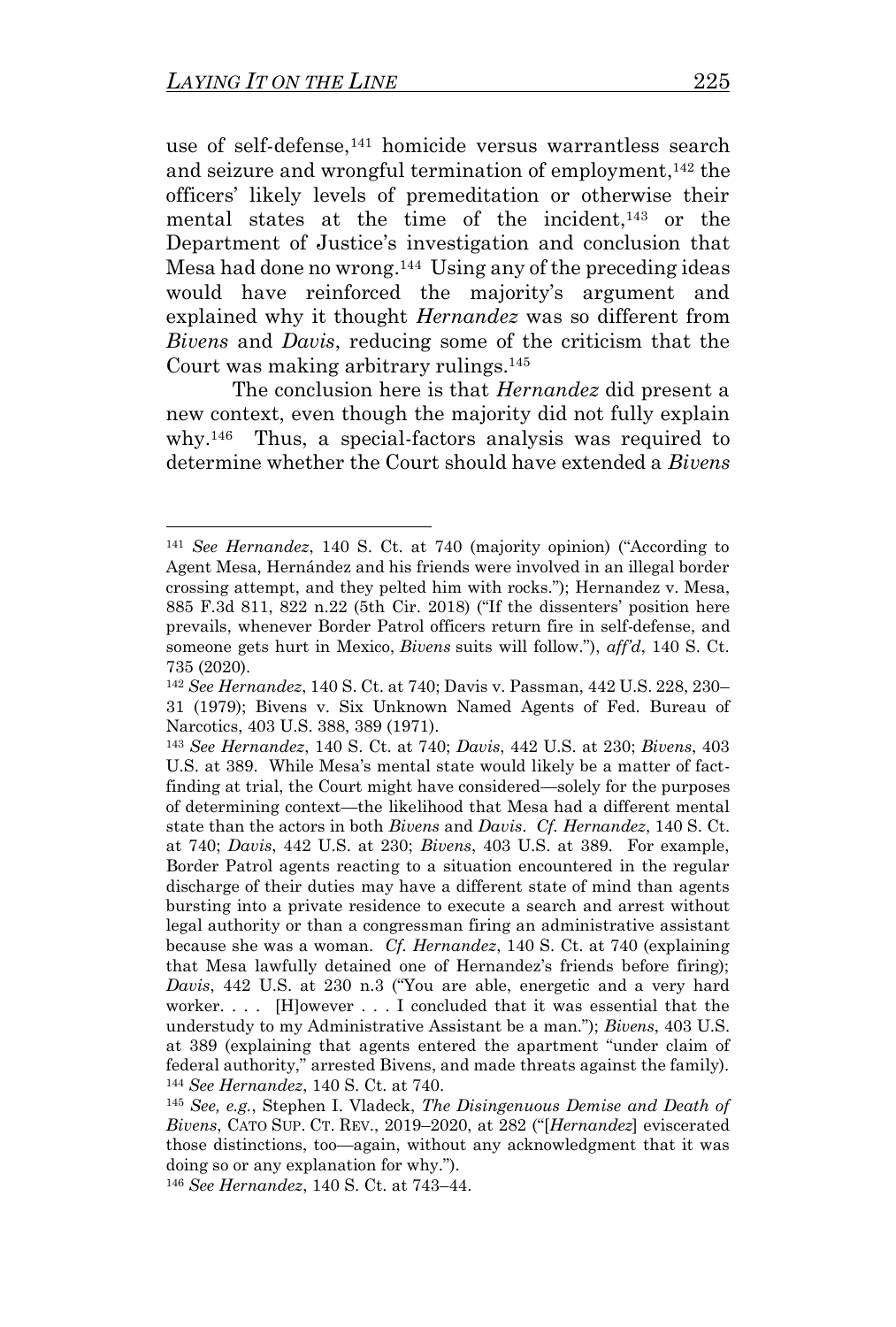remedy to this context.<sup>147</sup>

## B. DID ANY SPECIAL FACTORS COUNSEL HESITATION BEFORE EXTENDING *BIVENS* TO *HERNANDEZ*?

## 1. MAJORITY'S ARGUMENTS

The majority cited several factors it believed counseled hesitation: "the potential effect on foreign relations," "implicat [ing] an element of national security," and a "survey of what Congress has done in statutes addressing related matters."<sup>148</sup> In arguing the foreign relations factor, the majority attributed authority to regulate foreign relations to the political branches.<sup>149</sup> In *Hernandez*, the executive branch was especially implicated because of the Department of Justice's investigation and handling of Mesa's case, the decision to not extradite Mesa, and "the Executive's understanding of the Fourth Amendment's prohibition of unreasonable seizures and [its] assessment of circumstances at the border" that went into creating CBP policy and training.<sup>150</sup> Foreign policy was also implicated by bringing various interests from each country to the forefront, interests which had been the subject of diplomatic measures like the Border Violence Prevention  $Council.$ <sup>151</sup>

Considering national security, the majority cited the importance of maintaining a secure border along Mexico's territory and the central role of CBP and its officers in

<sup>147</sup> *See id.*

<sup>148</sup> *See id.* at 744–47.

<sup>149</sup> *See id.* at 744 (quoting Jesner v. Arab Bank, PLC, 138 S. Ct. 1386, 1403 (2018)) ("The political branches, not the Judiciary, have the responsibility and institutional capacity to weigh foreign-policy concerns."). <sup>150</sup> *See id.*

<sup>151</sup> *Id.* at 745 ("The United States has an interest in ensuring that agents assigned the difficult and important task of policing the border are held to standards and judged by procedures that satisfy United States law and do not undermine the agents' effectiveness and morale. Mexico has an interest in exercising sovereignty over its territory and in protecting and obtaining justice for its nationals. It is not our task to arbitrate between them."). The Border Violence Prevention Council is led by CBP, Mexico's Secretariat of Foreign Relations, and Mexico's Federal Police. *See* Border Violence Prevention Council, *Fact Sheet*, DEP'T OF HOMELAND SEC., https://www.dhs.gov/sites/default/files/publications/bvpc-fact-sheet.pdf (last visited Mar. 9, 2021).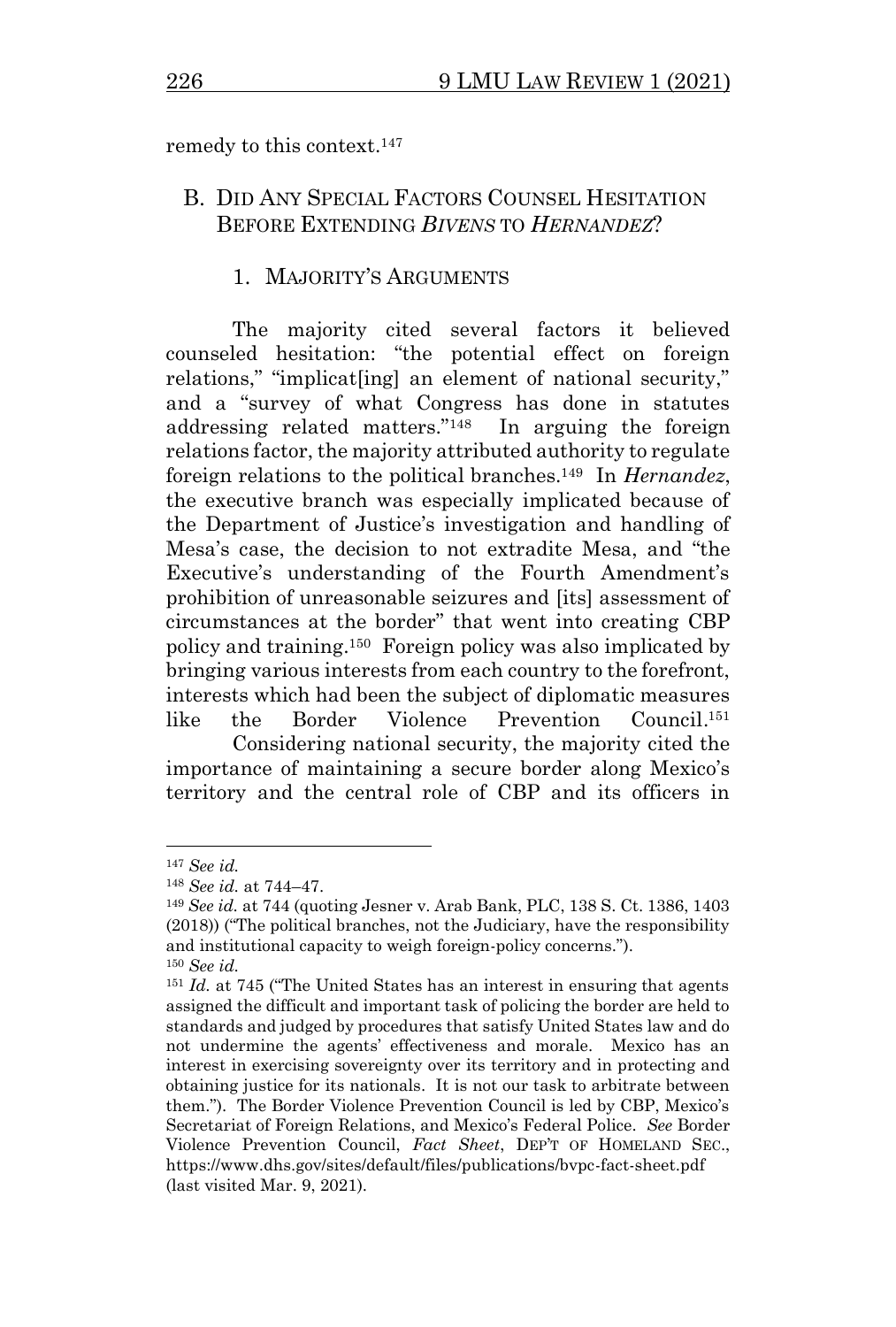promoting that goal.<sup>152</sup> It attempted to draw similarities between *Hernandez* and the two previous *Bivens* cases that involved military members (which were denied), stating: "We have declined to extend *Bivens* where doing so would interfere with the system of military discipline created by statute and regulation . . . . . "<sup>153</sup> Because both the military and CBP were closely tied to national security and the Court had previously denied *Bivens* claims by military members, the majority reasoned, CBP officers should not be subject to *Bivens* claims either.<sup>154</sup>

<span id="page-22-1"></span><span id="page-22-0"></span>The majority supported its final special factor— Congress's actions in this area—by noting that "Congress ha<sup>[d]</sup> repeatedly declined to authorize the award of damages for injury inflicted outside our borders," and finding that this neglect was a calculated exclusion.<sup>155</sup> The majority backed this assertion by pointing to 42 U.S.C. § 1983, which created personal damages liability for officials acting under state law who violate constitutional rights.<sup>156</sup> Congress limited  $\S$ 1983's reach to cover "citizen[s] of the United States or other person[s] within the jurisdiction thereof."<sup>157</sup> Given that limit, a presumption that statutes have no effect outside the United States, and a prior holding that "[i]t would be 'anomalous to impute . . . a judicially implied cause of action beyond the bounds [Congress has] delineated for [a] comparable express caus[e] of action,'" the majority believed there was ample reason to hesitate in applying *Bivens* to a

<sup>152</sup> *See Hernandez*, 140 S. Ct. at 746 ("The lawful passage of people and goods in both directions across the border is beneficial to both countries. Unfortunately, there is also a large volume of illegal

cross-border traffic. . . . [Among other things], powerful criminal organizations operating on both sides of the border present a serious law enforcement problem for both countries.").

<sup>153</sup> *See id.* at 746–47 (citing United States v. Stanley, 483 U.S. 669 (1987); Chappell v. Wallace, 462 U.S. 296 (1983)).

<sup>154</sup> *See id.* at 747 (citing Ziglar v. Abbasi, 137 S. Ct. 1843, 1861 (2017)) ("[A] similar consideration is applicable here. Since regulating the conduct of agents at the border unquestionably has national security implications, the risk of undermining border security provides reason to hesitate before extending *Bivens* into this field.").

<sup>155</sup> *See id.* (quoting *Abbasi*, 137 S. Ct. at 1862 (2017)) (calling Congress's lack of action "telling").

<sup>156</sup> *See id.*

<sup>157</sup> *Id.* (alterations in original).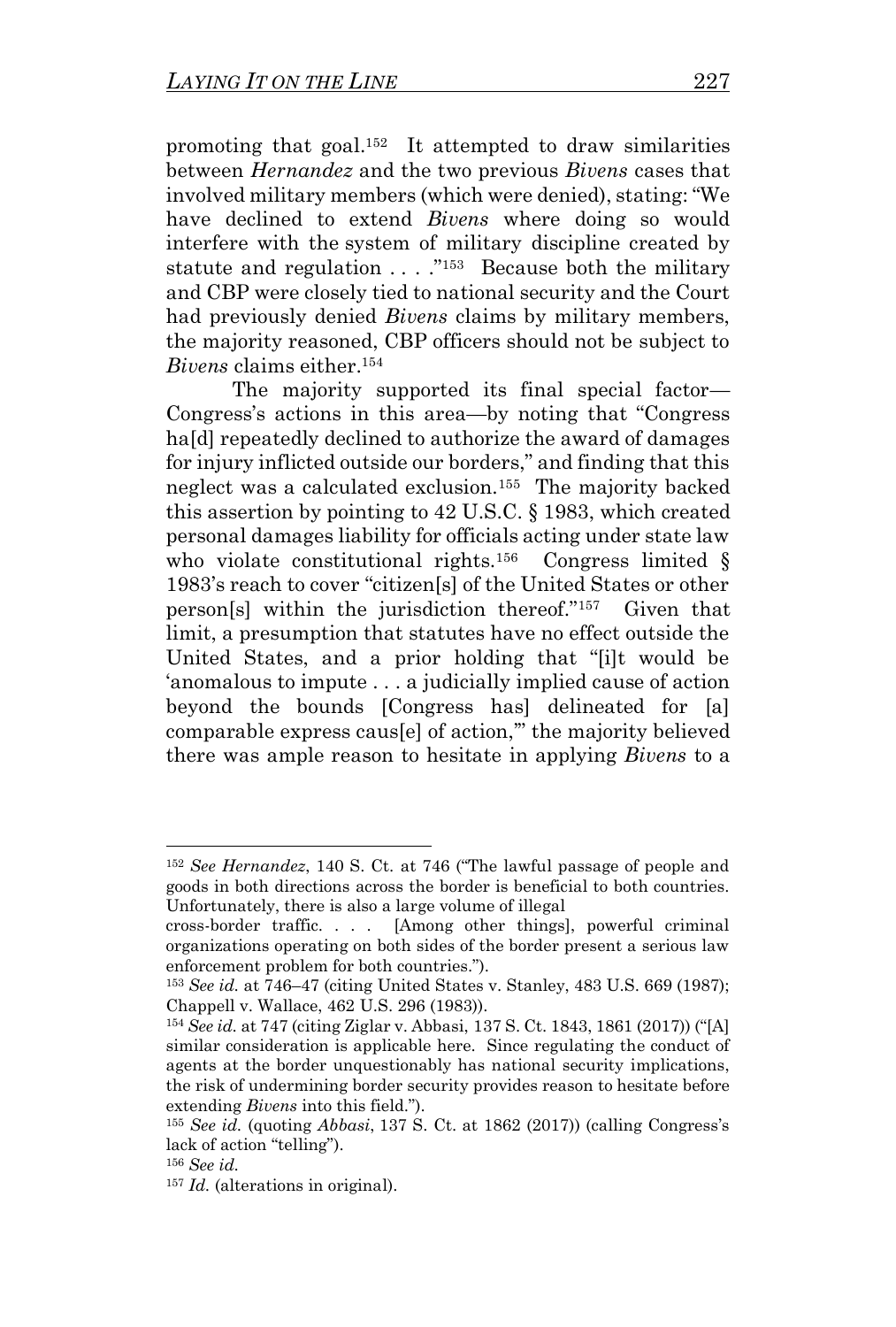harm suffered outside of the United States.<sup>158</sup>

<span id="page-23-0"></span>The majority wrapped up its special-factors analysis by placing it all under the umbrella of the separation of powers.<sup>159</sup> In sum, because foreign relations were within the purview of the political branches and Congress had chosen to avoid providing for this type of action, the majority decided it was not the Court who should create the remedy but Congress.<sup>160</sup>

#### <span id="page-23-1"></span>2. DISSENT'S ARGUMENTS

The dissent could not conceive of any special factor that would preclude Hernandez's parents from bringing the lawsuit and offered rebuttals to the majority's reasoning.<sup>161</sup> The dissent attempted to discredit foreign policy and national security as reasons to hesitate by first distinguishing *Hernandez* from *Abbasi*, which also invoked

<sup>158</sup> *See id.* (alterations in original) (quoting Blue Chip Stamps v. Manor Drug Stores, 421 U.S. 723, 736 (1975)). The FTCA and the Torture Victim Protection Act (TVPA) were other pillars of support on this point. *See id.*  at 748. The FTCA, as "the exclusive remedy for most claims against Government employees arising out of their official conduct," does not allow for claims "arising in a foreign country." *Id.* (first quoting Hui v. Castaneda, 559 U.S. 799, 806 (2010); then quoting 28 U.S.C. § 2680 (2018)). The TVPA—while a mechanism for non-U.S. citizens to redress injury suffered outside the United States through the U.S. court system does not apply to injuries caused by United States officials. *Id.* (quoting Meshal v. Higgenbotham, 804 F.3d 417, 430 (D.C. Cir. 2015) (Kavanaugh, J., concurring)).

<sup>159</sup> *See id.* at 749.

<sup>160</sup> *See id.* at 749–50.

<sup>161</sup> *See id.* at 757 (Ginsburg, J., dissenting) ("[N]ot one of the 'special factors' the Court identifies weigh any differently based on where a bullet happens to land."). Justice Ginsburg repeatedly insisted that a bullet just happened to land on the Mexico side of the border and strike a Mexican national and that those facts were irrelevant to the outcome of this legal issue. *See id.* at 756–57. This was a disingenuous tactic likely employed in an effort to minimize the significance of international boundaries in order to reach the desired outcome of allowing the *Bivens* action to proceed, because earlier in her opinion she explicitly recognized: "Hernandez [had] retreated into Mexican territory. Mesa pointed his weapon across the border, 'seemingly taking careful aim,' and fired at least two shots." *See id.* at 753. This shows that Justice Ginsburg was aware that Mesa's actions were deliberate and that where the bullet impacted was not "a happenstance subsequent to the conduct." *See id.* at 756.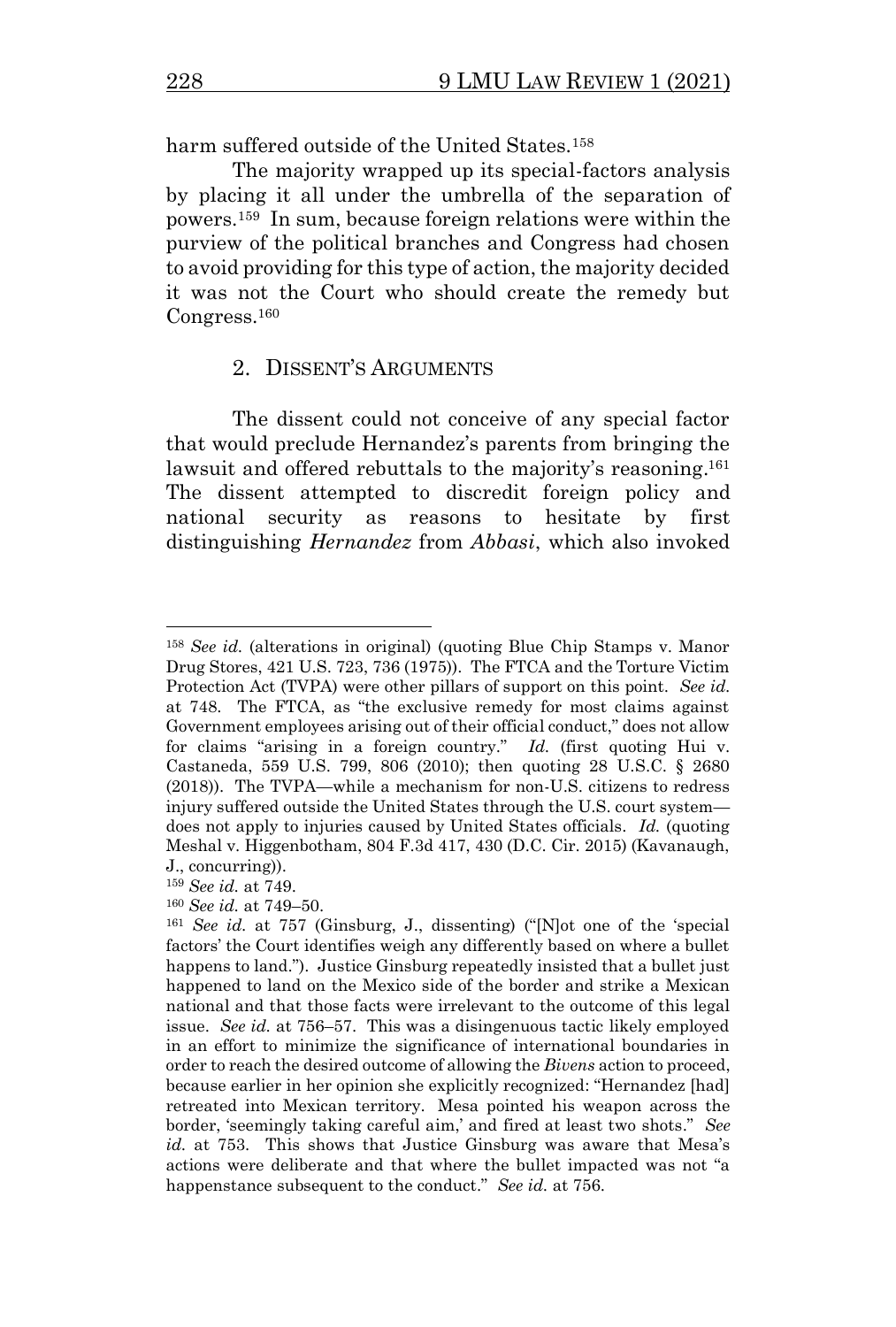these factors.<sup>162</sup> The dissent noted that *Abbasi* drew distinctions between cases against policymakers and cases for "individual instances of . . . law enforcement overreach"<sup>163</sup> while warning against misusing the national security "label" ... to 'cover a multitude of sins" by rejecting claims.<sup>164</sup> Here, however, the majority and the dissent held nuanced views on the concept of foreign policy. <sup>165</sup> Whereas the majority talked more broadly about, for example, foreign *relations* and foreign policy *concerns*, the dissent limited foreign policy to mean a formal policy already in place.<sup>166</sup> Additionally, in the dissent's eyes, the fact that courts address other types of conduct at the border "concurrently with whatever diplomacy may also be addressing them" was reason enough to extend *Bivens* to this new cross-border shooting context.<sup>167</sup>

<span id="page-24-1"></span><span id="page-24-0"></span><sup>162</sup> *See id.* at 757–58. The primary difference was that the plaintiffs brought claims against the policymakers in *Abbasi*, whereas Mesa was not a policymaker but an agent that supposedly violated the laws and policies in place. *Id.*

<sup>163</sup> *See id.* (quoting Ziglar v. Abbasi, 137 S. Ct. 1843, 1862 (2017)). The *Abbasi* Court made the distinction based on the general differences in how each could be redressed, identifying individual overreach cases as "difficult to address except by way of damages actions after the fact," holding that the plaintiffs, in suing the policymakers, could seek an injunction or other form of relief instead of a *Bivens* claim. *Abbasi*, 137 S. Ct. at 1862–63.

<sup>164</sup> *See Hernandez*, 140 S. Ct. at 758 (Ginsburg, J., dissenting) (quoting *Abbasi*, 137 S. Ct. at 1862).

<sup>165</sup> *See infra* text accompanying note [166.](#page-24-0)

<sup>166</sup> *See, e.g.*, *Hernandez*, 140 S. Ct. at 744 (majority opinion) ("The first [factor] is the potential effect on foreign relations. 'The political branches, not the Judiciary, have the responsibility and institutional capacity to weigh foreign-policy concerns.'" (quoting Jesner v. Arab Bank, PLC, 138 S. Ct. 1386, 1403 (2018))); *id.* at 758 (Ginsburg, J. dissenting) ("The special factors featured by the Court relate, in the main, to foreign policy and national security. But . . . no policies or policymakers are challenged in this case.").

<sup>167</sup> *See id.* at 758 (Ginsburg, J., dissenting) (quoting Rodriguez v. Swartz, 899 F.3d 719, 747 (9th Cir. 2018), *vacated*, 140 S. Ct. 1258 (2020) (mem.)). Justice Ginsburg identified *Rodriguez v. Swartz* as a similar cross-border shooting case in which the Ninth Circuit held the family could bring an action under *Bivens* and she stated "[t]he Government has identified no deleterious effect on diplomatic negotiations" subsequent to that decision. *Id.* (citing *Rodriguez*, 899 F.3d at 734). Perhaps an important distinction between these two cases is that in *Rodriguez* the U.S. government believed the Border Patrol agent had committed a wrongdoing and tried him for murder. *See Rodriguez*, 899 F.3d at 734. By way of contrast, where one government believes the agent followed policy, training, and the law, but the other does not, a deleterious effect could conceivably arise. *Cf. supra*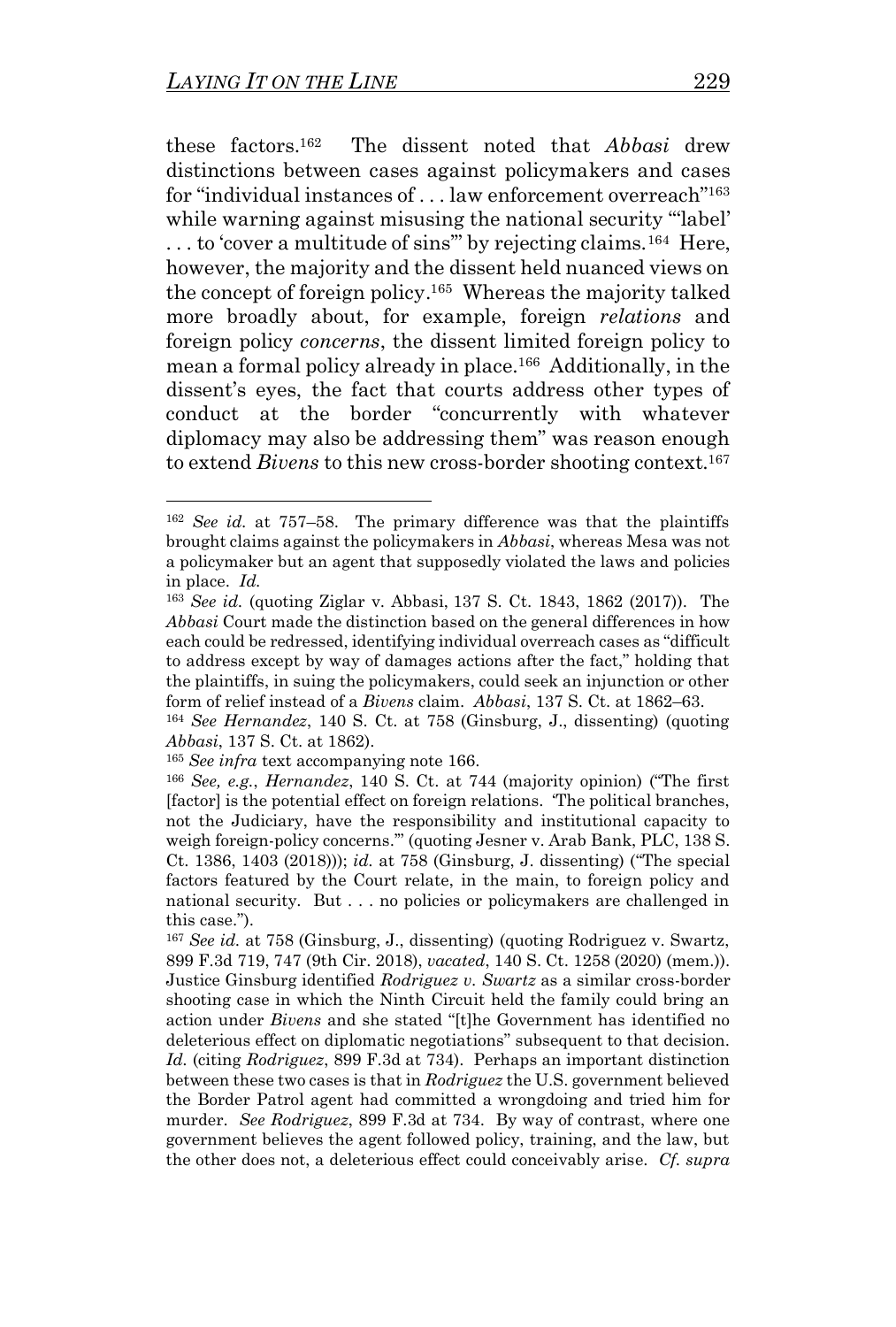Moreover, according to the dissent, "the Court, in this case, [could not] escape a 'potential effect on foreign relations' by declining to recognize a *Bivens* action" because the Mexican Government said doing so "ha[d] the potential to negatively affect international relations."<sup>168</sup> The dissent then argued that allowing a *Bivens* action would be in line with United States foreign policy by citing an "international commitment" the United States had made, which stated that "[a]nyone who has been the victim of unlawful arrest or detention shall have an enforceable right to compensation."<sup>169</sup>

<span id="page-25-0"></span>Finally, the dissent analyzed the congressional actions cited by the majority and concluded that "[n]one of [them] should stand in plaintiffs' way."<sup>170</sup> According to the dissent, § 1983 did not serve as evidence that Congress intended to exclude actions for constitutional violations by federal officials because it was originally intended to guarantee rights for former slaves, so there was no way Congress would have contemplated its applicability to a cross-border shooting with a CBP agent. <sup>171</sup> The FTCA likewise did not apply because Congress's intention there was not to limit officer liability for a harm suffered outside the country, but rather to limit the United States' liability under laws of another country. <sup>172</sup> Furthermore, the TVPA had no bearing because it did not apply to violators acting under U.S. law at all.<sup>173</sup> Rather, that Congress had done nothing to invalidate the *Bivens* doctrine spoke to Congress's consent to allow *Bivens* claims.<sup>174</sup> The dissent then argued against the presumption that U.S. laws only apply in the United States, stating, in line with Supreme Court precedent, that the presumption was "displaced" since the

<span id="page-25-1"></span>text accompanying notes [104](#page-14-0)–[105](#page-15-0) (discussing the opposing viewpoints of the Mexican and U.S. governments with respect to treatment of Mesa's situation).

<sup>168</sup> *Hernandez*, 140 S. Ct. at 758 (Ginsburg, J., dissenting) (alteration in original) (quoting Brief for Government of the United Mexican States as *Amicus Curiae* in Support of the Petitioners 12 (Aug. 9, 2019)).

<sup>169</sup> *See id.* (quoting International Covenant on Civil and Political Rights, art. 9, Dec. 19, 1966, S. Treaty Doc. No. 95-20, 999 U.N.T.S. 176). <sup>170</sup> *Id.* at 759.

<sup>171</sup> *Id.* at 759 (quoting *Rodriguez*, 899 F.3d at 742) (citing Mitchum v. Foster, 407 U.S. 225, 238–39 (1972)).

<sup>172</sup> *Id.* (quoting Sosa v. Alvarez-Machain, 542 U.S. 692, 707 (2004)). <sup>173</sup> *Id.*

<sup>174</sup> *See id.* at 758.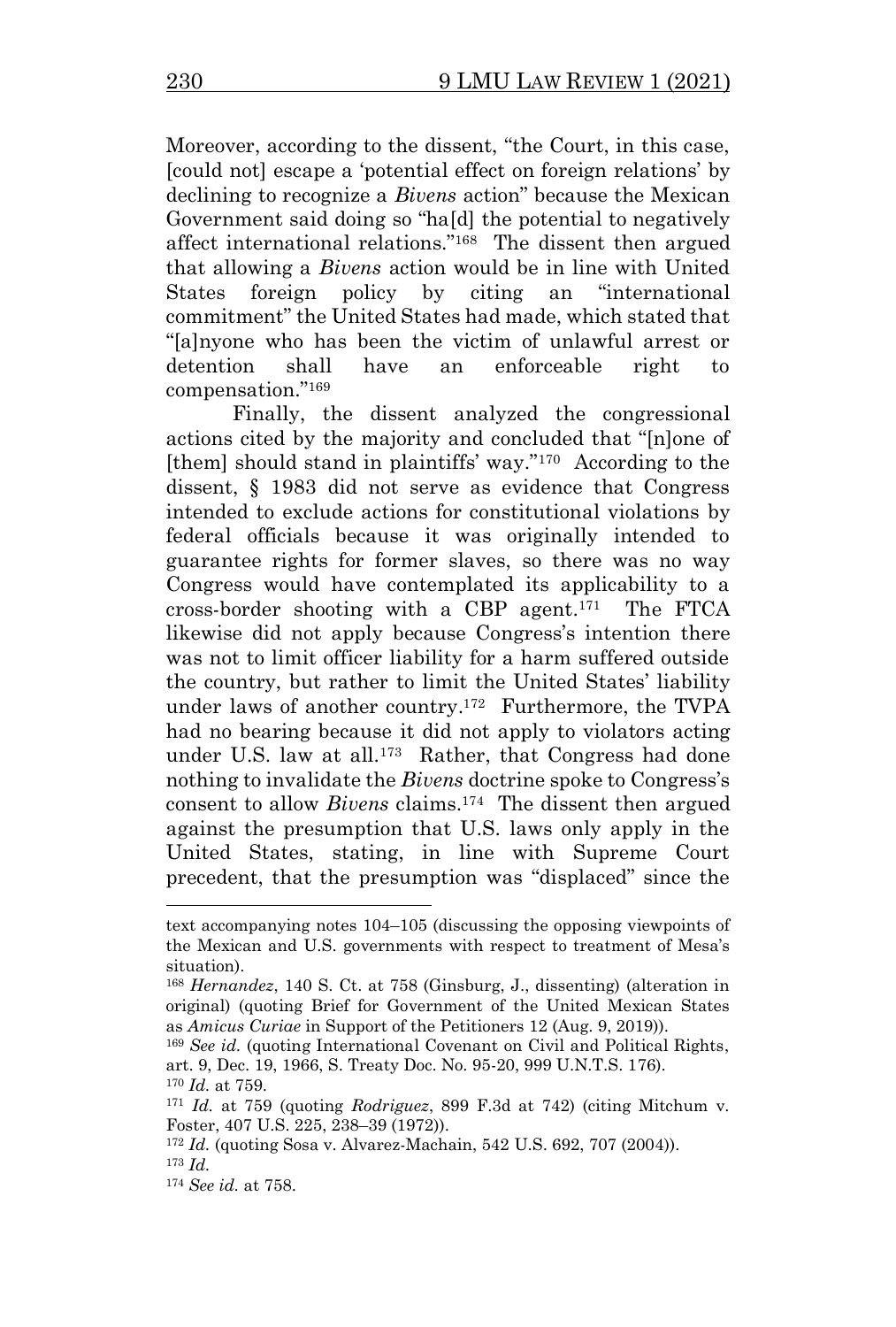conduct "touch[ed] and concern[ed] the territory of the United States . . . with sufficient force"—Mesa did fire from within the United States, after all.<sup>175</sup>

The dissent concluded by making an appeal to emotion with statistics about issues at the border and by "resist[ing] the conclusion" that plaintiffs in these cases should go home with nothing.<sup>176</sup> In short, because Hernandez's parents had no other possible remedy,<sup>177</sup> national security and foreign relations issues provided no reasons to hesitate, and Congress had manifested no disapproval, the dissent would have extended *Bivens* here.<sup>178</sup>

<span id="page-26-1"></span>3. VERDICT

<span id="page-26-0"></span>Regarding the foreign relations factor, the majority had the stronger argument.<sup>179</sup> While the dissent was correct that courts do address other border issues that are the subject of diplomatic efforts (the dissent gave "smuggling" as an example),<sup>180</sup> it ignored the fact that the United States already codified laws that deal with those specific border

<sup>&</sup>lt;sup>175</sup> *Id.* at 759 (quoting Kiobel v. Royal Dutch Petroleum Co., 569 U.S. 108, 124–25 (2013)).

<sup>176</sup> *See id.* at 759–60. The number of complaints against CBP agents and the response by the government to those cases was irrelevant to the legal question at issue but was used as if it was justification for instituting a *Bivens* claim. *Cf. id.* ("[W]ithout the possibility of civil liability, the unlikely prospect of discipline or criminal prosecution will not provide a meaningful deterrent to abuse at the border." (quoting Brief of Amici Curiae Former Officials of U.S. Customs and Border Protection Agency in Support of Petitioners 4 (Aug. 9, 2019))); *15 Logical Fallacies You Should Know Before Getting into a Debate*, Heading for *Causal Fallacy*, THE BEST SCHOOLS (June 9, 2020) [hereinafter *Fallacies*], https://thebestschools.org/magazine/15-logical-fallacies-know/ (describing the appeal to pity/emotion fallacy).

<sup>177</sup> *Hernandez*, 140 S. Ct. at 757 (Ginsburg, J., dissenting). Justice Ginsburg also distinguished *Hernandez* from *Abbasi* on this point, since in *Abbasi* it was "of central importance" in denying a *Bivens* remedy that the plaintiffs had alternative options for a remedy. *See id.* (quoting Ziglar v. Abbasi, 137 S. Ct. 1843, 1862 (2017)). Justice Ginsburg also correctly noted that "the absence of alternative remedies, standing alone, does not warrant a *Bivens* action." *Id.*

<sup>178</sup> *See id.* at 753.

<sup>179</sup> *See infra* text accompanying notes [180](#page-26-0)–[185.](#page-28-0)

<sup>180</sup> *See supra* text accompanying note [167.](#page-24-1)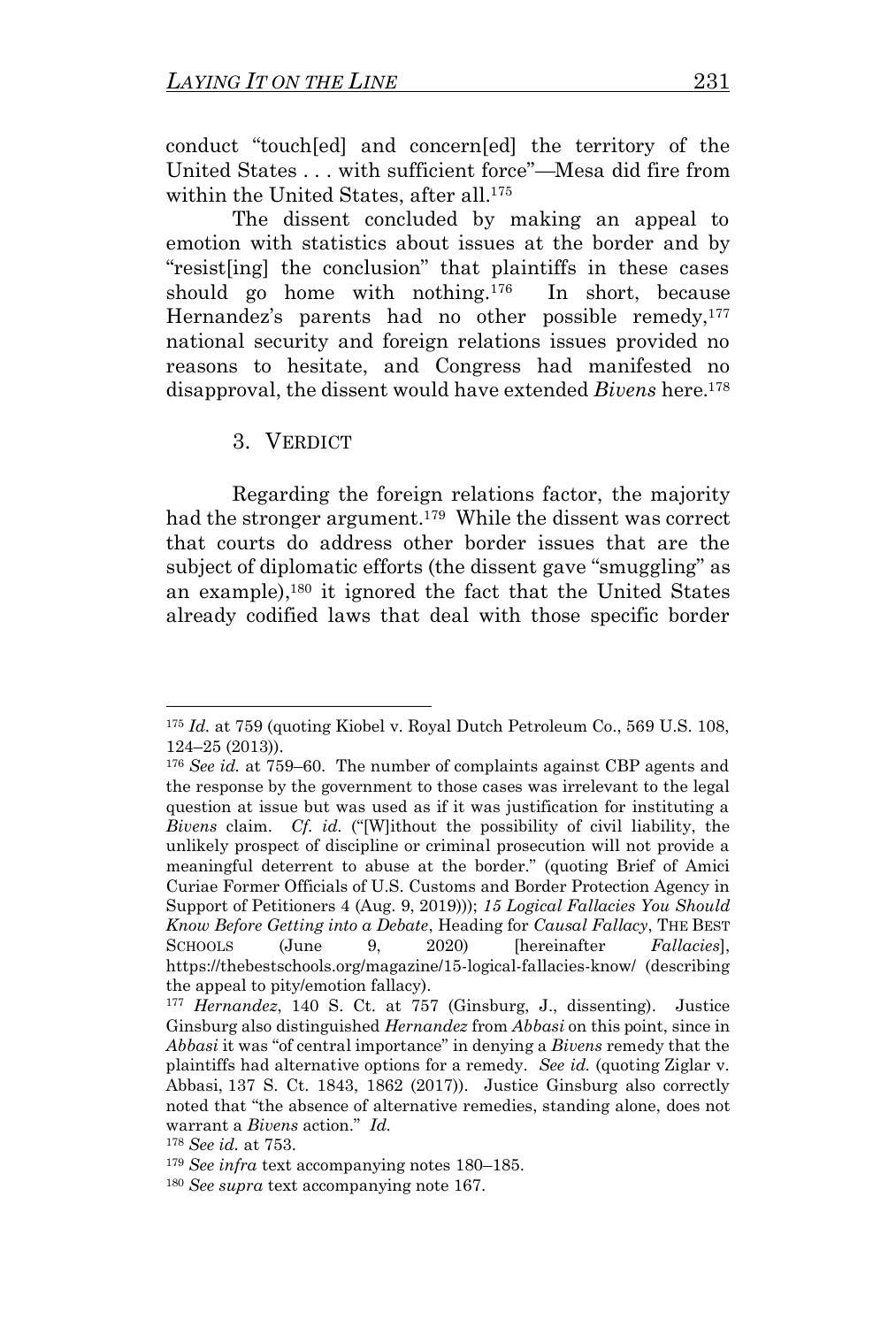issues. 181 The dissent's view of foreign policy was too narrow to respect the process of identifying special factors since *Abbasi* called for any "sound reasons" to pause, which would presumably include more than only standing, formal policies. 182 Further, the dissent's argument that disallowing a *Bivens* suit would negatively impact foreign relations was misplaced since the inquiry was not whether inaction by the Court would have any negative effect, but whether the Court "[was] well suited, absent congressional action or instruction, to consider and weigh the costs and benefits of allowing a damages action to proceed."<sup>183</sup> Because foreign relations are within the purview of the other branches of government, the dissent sought to overstep the separation of powers by its valuation of the Mexican government's petition.<sup>184</sup> Indeed, that four Justices would attempt to make that judgment while playing blind to any possible countervailing U.S. interests at the same time that five other Justices named various reasons to hesitate is clear evidence that the Court was not well suited to make that kind of determination in

<sup>181</sup> *See, e.g.*, 8 U.S.C. § 1324 (2018) (setting forth the circumstances that constitute and the penalties for smuggling humans into the United States); 18 U.S.C. § 545 (2018) (setting forth the circumstances that constitute and the penalties for smuggling goods into the United States). <sup>182</sup> *Cf. Abbasi*, 137 S. Ct. at 1858 ("[I]f there are sound reasons to think Congress might doubt the efficacy or necessity of a damages remedy as part of the system for enforcing the law and correcting a wrong, the courts must refrain from creating the remedy in order to respect the role of Congress in determining the nature and extent of federal-court jurisdiction under Article III."). While *Abbasi* itself was a case against policies and policymakers—and thus not an identical precedent for calling on foreign policy and national security as factors in *Hernandez*—Justice Ginsburg should not have limited her analysis of factors counseling hesitation to factors that had already been so deemed in *Bivens* jurisprudence. *Cf. id.* ("This Court has not defined the phrase 'special factors counselling hesitation.'"). The Ninth Circuit took a similar "highly specific" approach in its ruling on *Hernandez*'s sister case, *Rodriguez*, which analysis was predicted to fail at the Supreme Court while the Fifth Circuit's analysis was predicted to be upheld. *See* Green, *supra* note [84,](#page-12-3) at II.-31 to -32 (2020); *supra* note [167](#page-24-1) (introducing the circumstances of *Rodriguez*).

<sup>183</sup> *See Abbasi*, 137 S. Ct*.* at 1858.

<sup>184</sup> *Cf.* Hernandez v. Mesa, 140 S. Ct. 735, 744 (majority opinion) (quoting Jesner v. Arab Bank, PLC, 138 S. Ct. 1386, 1403 (2018)) ("The political branches, not the Judiciary, have the responsibility and institutional capacity to weigh foreign-policy concerns.").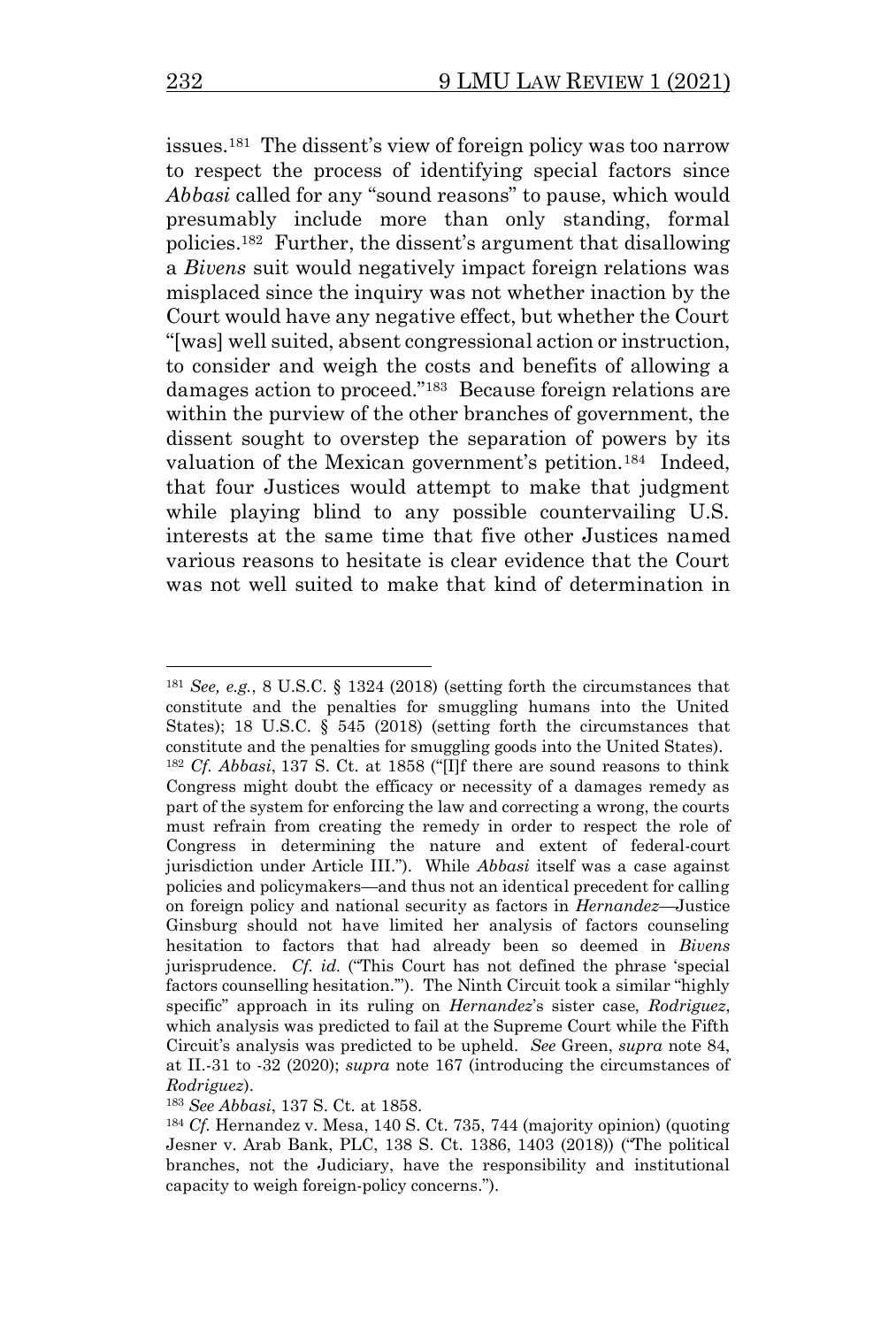<span id="page-28-0"></span>this case.<sup>185</sup>

<span id="page-28-1"></span>Turning to national security, the dissent rightly pointed out the main weakness in the majority's argument: that it talks about the importance of maintaining national security and how CBP fits into that scheme, but it "does not home in on how a *Bivens* suit for an unjustified killing would in fact undermine security at the border."<sup>186</sup> Using *Abbasi*'s warning about "cover[ing] a multitude of sins" under a national security label was particularly effective in making this point because each branch of the government has a part to play in achieving national security, and as long as an issue fits properly within that framework, saying the words "national security" should not automatically dispose of it.<sup>187</sup> The majority's attempt to tie off this factor by relating it to military discipline was dubious because military service is unique for many reasons beyond just its relation to national security.<sup>188</sup> And so, the dissent's argument was stronger on

<span id="page-28-2"></span><sup>185</sup> *Cf.* Rodriguez v. Swartz, 899 F.3d 719, 746 (9th Cir. 2018) ("[The United States] then says that if we extend *Bivens* here, it will 'inject the courts into these sensitive matters of international diplomacy and risk undermining the government's ability to speak with one voice in international affairs.'"); *supra* Parts IV.B.1, IV.B.2 (naming foreign relations, national security, and congressional actions as reasons to hesitate versus attempting to refute those reasons). Using the International Covenant on Civil and Political Rights did lend support to Justice Ginsburg's argument, but the same conclusion would be reached, that, because five of the Justices did not even address the United States' international commitments, the Court was not the forum to affirmatively make decisions touching foreign policy concerns. *See supra* text accompanying notes [169,](#page-25-0) [185.](#page-28-0)

<sup>186</sup> *See Hernandez*, 140 S. Ct. at 758 (Ginsburg, J., dissenting).

<sup>187</sup> *See Abbasi*, 137 S. Ct. at 1861–62.

<sup>188</sup> *See* Chappell v. Wallace, 462 U.S. 296, 300 (1983). To this point, in *Chappell* the Court stated:

The need for special regulations in relation to military discipline, and the consequent need and justification for a special and exclusive system of military justice, is too obvious to require extensive discussion; no military organization can function without strict discipline and regulation that would be unacceptable in a civilian setting. . . . The Court has often noted "the peculiar and special relationship of the soldier to his superiors," and has acknowledged that "the rights of men in the armed forces must perforce be conditioned to meet certain overriding demands of discipline and duty. . . ." This becomes imperative in combat, but conduct in combat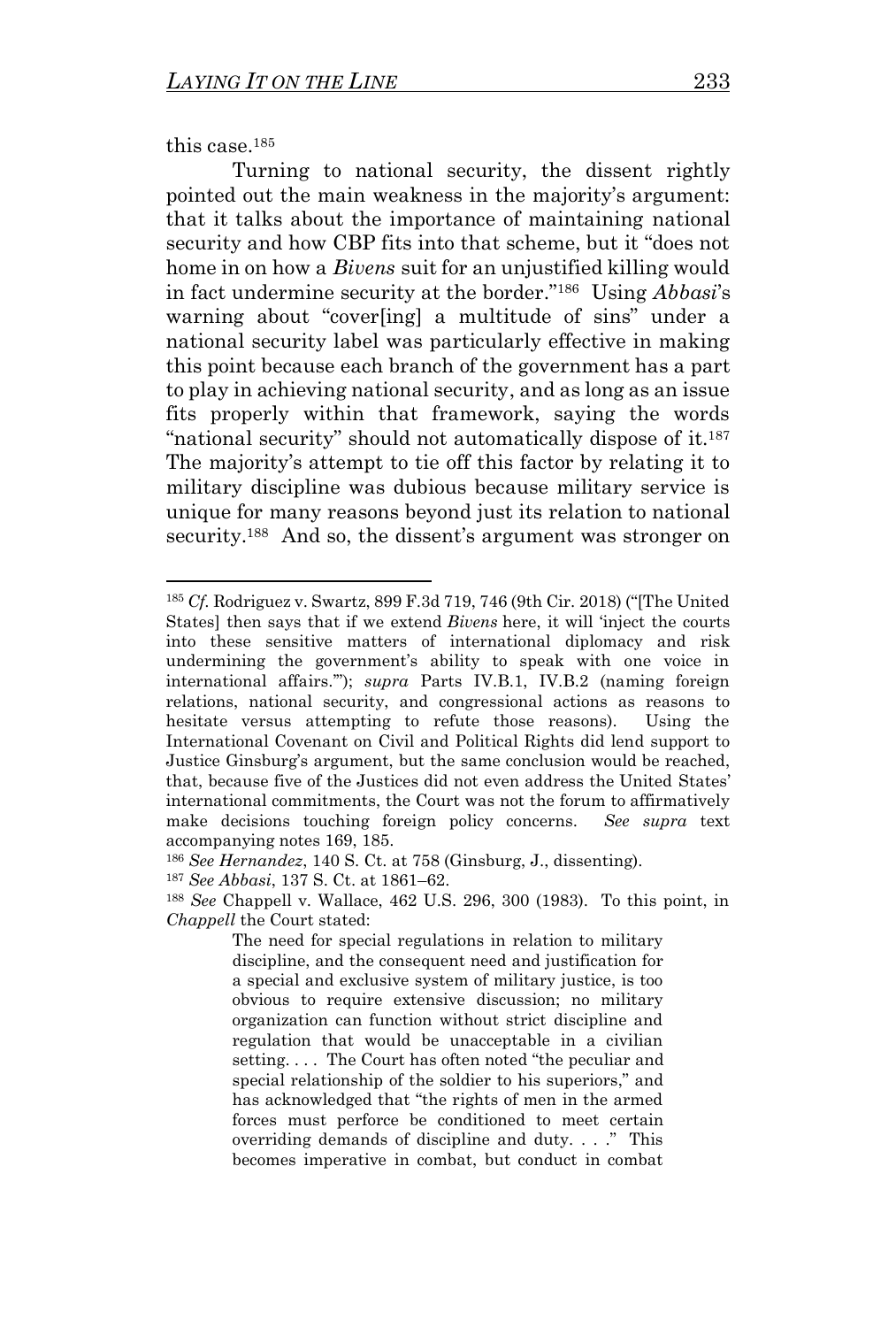the national security factor.<sup>189</sup>

As with the contexts analysis, the majority had opportunities to "home in" on the negative effects that allowing the lawsuit could have on national security, which would have made its argument stronger.<sup>190</sup> For one, the majority should have argued that the action could exact a toll on society, including by excessively deterring CPB officials from performing their duties the way they should.<sup>191</sup> The

<span id="page-29-1"></span><span id="page-29-0"></span>inevitably reflects the training that precedes combat; for that reason, centuries of experience has developed a hierarchical structure of discipline and obedience to command, unique in its application to the military establishment and wholly different from civilian patterns. Civilian courts must, at the very least, hesitate long before entertaining a suit which asks the court to tamper with the established relationship between enlisted military personnel and their superior officers; that relationship is at the heart of the necessarily unique structure of the military establishment.

*Id.* (citations omitted) (first quoting United States v. Brown, 348 U.S. 110, 112 (1954); then quoting Burns v. Wilson, 346 U.S. 137, 140 (1953) (plurality opinion)) (citing Parker v. Levy, 417 U.S. 733, 743–44 (1974); Orloff v. Willoughby, 345 U.S. 83, 94 (1953)). Since federal law enforcement officers are civilians and not military, they do not fall under the separate framework for military justice and regulation that was put in place under Congress's constitutional authority—instead, they are under the same system that governs all civilians. *Cf. id.* at 302 ("Congress has exercised its plenary constitutional authority over the military, has enacted statutes regulating military life, and has established a comprehensive internal system of justice to regulate military life, taking into account the special patterns that define the military structure."). <sup>189</sup> *See supra* text accompanying notes [186](#page-28-1)–[188.](#page-28-2)

<sup>190</sup> *See Hernandez*, 140 S. Ct. at 758 (Ginsburg, J., dissenting); *supra* text accompanying notes [136](#page-19-2)–[137;](#page-19-3) *infra* text accompanying note[s 191](#page-29-0)–[198.](#page-30-0)

<sup>191</sup> *See* Andrew Kent, *Are Damages Different?:* Bivens *and National Security*, 87 S. CAL. L. REV. 1123, 1173–74 (2014). Professor Kent made the point, without determining the value of such considerations weighed against countervailing reasons, "that damages suits . . . are likely to waste officials' time, cause excessive caution in the performance of official duties, and deter good people from entering government service, and there are some reasons to think that these concerns are heightened in national security and foreign affairs cases." *Id.* at 1173. And when it comes to national security, "boldness is arguably more necessary." *Id.* at 1181. However, others may argue that, in reality, federal officials are not significantly deterred since research shows "[t]he threat of personal liability appears . . . to be far more theoretical than real." *See* James E. Pfander et al., *The Myth of Personal Liability: Who Pays When Bivens Claims Succeed*, 72 STAN. L. REV. 561, 578–584 (2020); *infra* Part V.B.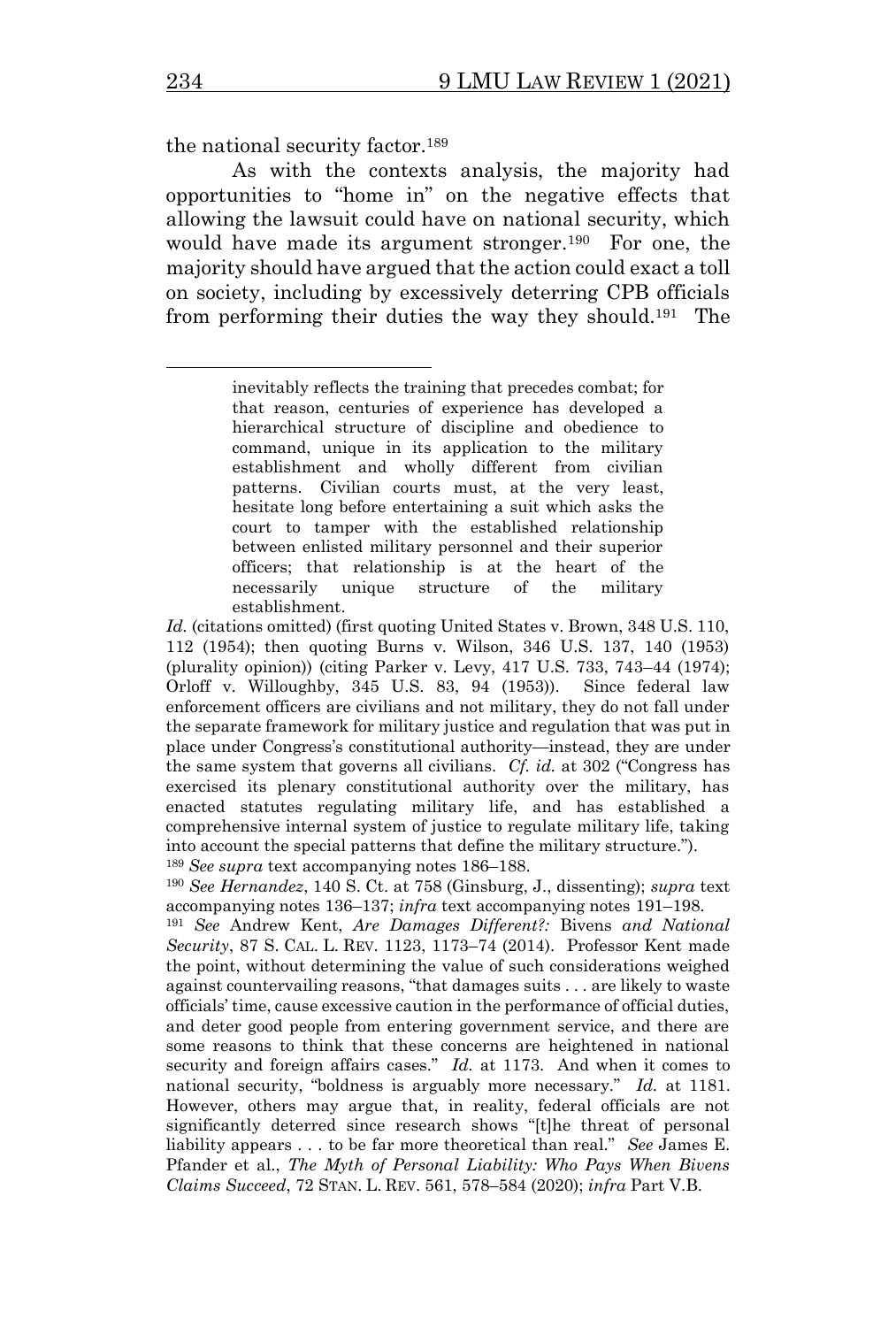main issue here is that the executive branch needs to "be able to act quickly, vigorously, and flexibly to meet dangerous and unforeseen or changing circumstances" in the national security sphere. <sup>192</sup> Extending *Bivens* to *Hernandez* could have resulted in ""overdeterrence,' which occurs when the fear of personal damages liability discourages the vigorous, efficient, and socially beneficial performance of official functions, either because there is some doubt about what the law requires or there is a prospect of meritless but nevertheless costly damages suits."<sup>193</sup> Regardless of the outcome of a case like *Hernandez*, then, overdeterrence could have a negative effect on national security that might outweigh the benefits.<sup>194</sup> For example, it is conceivable that CBP agents would see Mesa go through a tough lawsuit, and, even should Mesa prevail, be deterred from being diligent in their duties for fear of going through the same. <sup>195</sup> On the other hand, should Mesa be found liable, agents still might hesitate to exercise their duties since Mesa's actions were found to be within the scope of training and policy.<sup>196</sup> In either case, this could ultimately lead to a decrease in the security of the border and more Border Patrol agents being injured or killed in the line of duty.<sup>197</sup> With a deeper analysis that included the potential effects of overdeterrence, the majority could have assuaged critics that believed the Court was merely invoking national security to avoid an "inconvenient claim." 198

<span id="page-30-0"></span>Regarding the congressional actions factor, the majority again had the better argument, if by a slimmer margin.<sup>199</sup> The dissent's reasoning that "Congress knows about the *Bivens* decision and has not sought to undo it;

<sup>192</sup> Kent, *supra* note [191,](#page-29-0) at 1174.

<sup>193</sup> *Id.*

<sup>194</sup> *See id.*

<sup>195</sup> *See id.*

<sup>196</sup> *See id.*

<sup>&</sup>lt;sup>197</sup> *Cf. id.* (discussing the social costs of permitting damages actions against individual federal officers).

<sup>198</sup> *See* Hernandez v. Mesa, 140 S. Ct. 735, 758 (Ginsburg, J., dissenting) ("[N]ational-security concerns must not become a talisman used to ward off inconvenient claims—a 'label' used to 'cover a multitude of sins.'" (alteration in original) (quoting Ziglar v. Abbasi, 137 S. Ct. 1843, 1862 (2017))). *But cf.* Kent, *supra* note [191](#page-29-0) at 1181 (discussing a culture of accountability that developed post-9/11 that may water down *Bivens*'s deterrent effect).

<sup>199</sup> *See infra* notes [200](#page-31-0)–[208](#page-32-0) and accompanying text.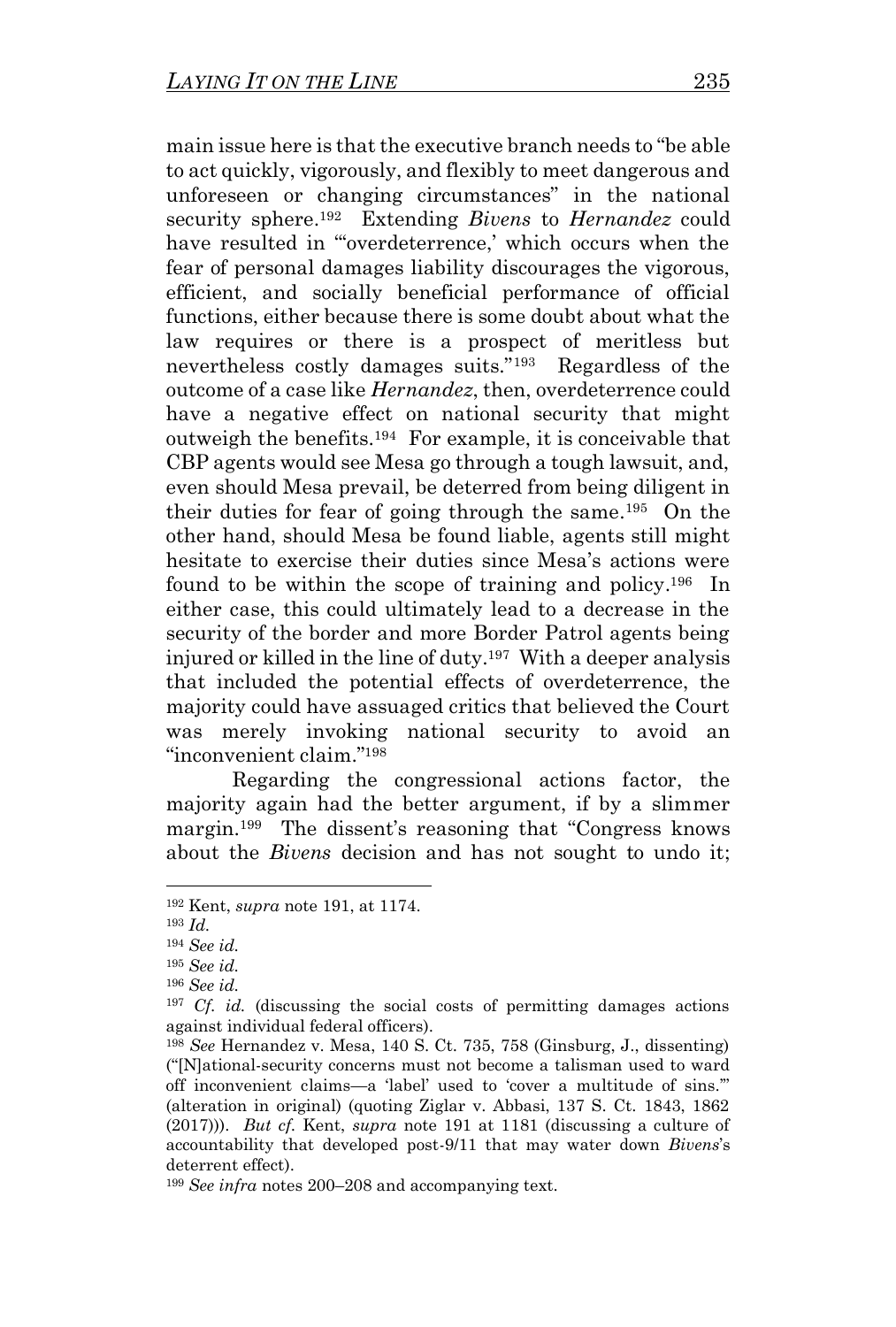<span id="page-31-0"></span>therefore, Congress wants *Bivens* to stay" was fallacious.<sup>200</sup> Similarly, the logic behind the majority's assertion that "Congress has enacted similar statutes but never authorized these actions against federal officials; therefore, Congress does not want these actions to be allowed against federal officials" was flawed at the basic level. 201 What carried the weight for the majority was the Court's previous holding of how "[i]t would be 'anomalous to impute" *Bivens* to apply in situations that Congress had not provided for in "comparable express causes of action."<sup>202</sup> The dissent was able to point out differences between *Bivens* suits and 42 U.S.C. § 1983, the FTCA, and the TVPA, yet it did not offer any other express cause of action comparable to *Bivens* that could support imputing *Bivens* to apply abroad.<sup>203</sup> It was incumbent on the dissent to show how imputing *Bivens*  would not have been "anomalous," which it could have accomplished by supplying an express cause of action that both extended to a harm suffered outside the United States and was comparable to *Bivens*. 204 Because the dissent failed to do this, its argument on this point was toothless and the statutes the majority cited stood as the most comparable to *Bivens*, showing that extending *Bivens* to a transnational situation would be anomalous.<sup>205</sup> The dissent's final argument that the circumstances of *Hernandez* "touch[ed] and concern[ed] the territory of the United States . . . with sufficient force to displace the presumption against extraterritorial application" had some merit to it because Mesa fired from U.S. soil.<sup>206</sup> However, the case the dissent relied on for that argument was born out of a situation

<sup>200</sup> *See supra* text accompanying note [174.](#page-25-1)

<sup>201</sup> *See supra* text accompanying note [155.](#page-22-0) That Congress had taken neither of those actions could plausibly be attributed to other reasons; thus, the Justices in both of the opinions were making conclusions "without enough evidence to do so." C*f. Fallacies*, *supra* note [176](#page-26-1) (describing the *non causa pro causa* fallacy).

<sup>202</sup> *See Hernandez*, 140 S. Ct. at 747 (majority opinion) (quoting Blue Chip Stamps v. Manor Drug Stores, 421 U.S. 723, 736 (1975)).

<sup>203</sup> *See id.* at 759 (Ginsburg, J., dissenting).

<sup>204</sup> *Cf. Blue Chip Stamps*, 421 U.S. at 754–55 (denying expansion of an implied action to a new class of plaintiffs where no comparable express cause of action did the same).

<sup>205</sup> *See Hernandez*, 140 S. Ct. at 747 (Ginsburg, J., dissenting) (quoting *Blue Chip Stamps*, 421 U.S. at 736).

<sup>206</sup> *See id.* at 759 (quoting Kiobel v. Royal Dutch Petroleum Co., 569 U.S. 108, 124–25 (2013)).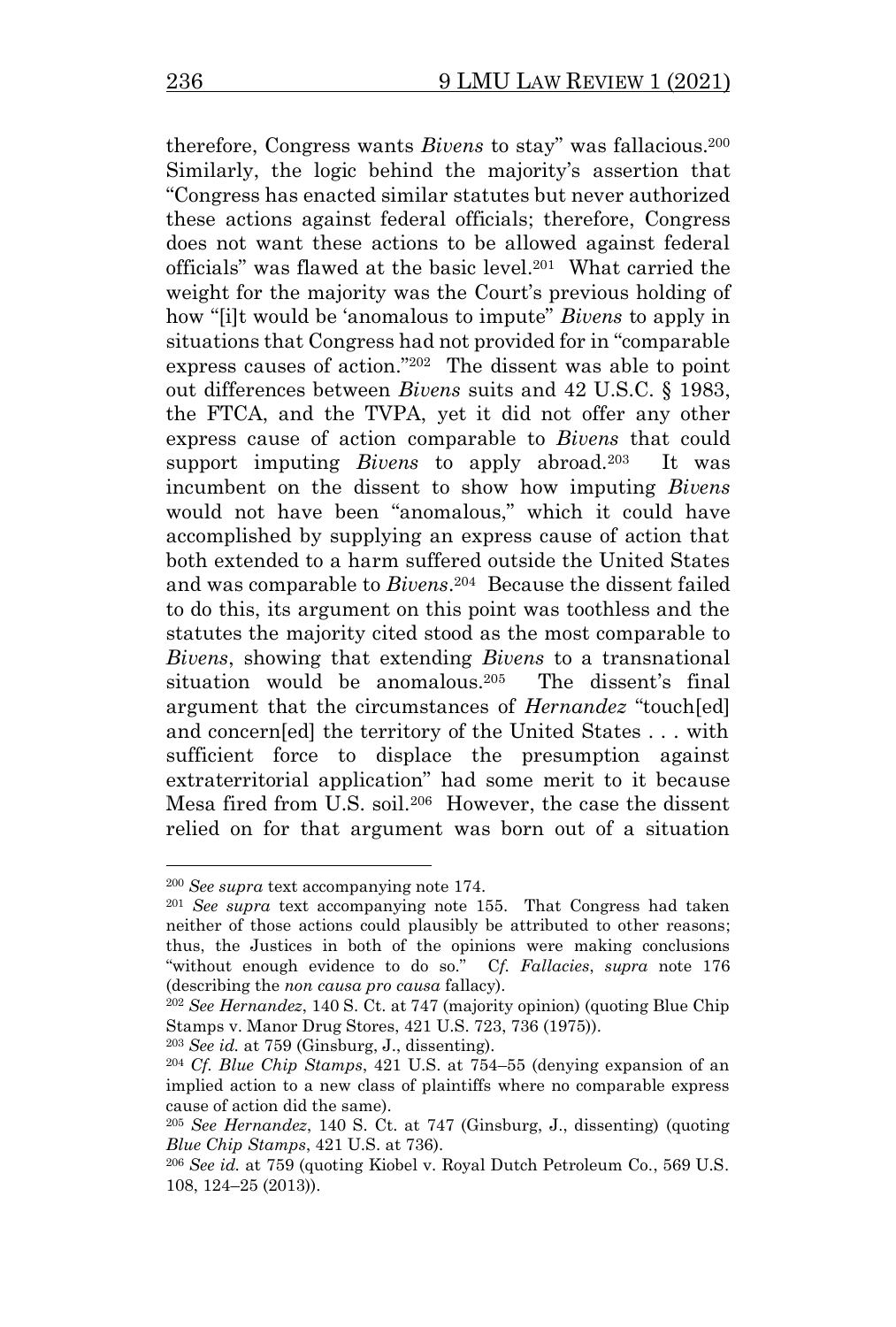applying codified laws, while the case the majority relied on for its "anomalous" argument specifically applied to judicially implied causes of action.<sup>207</sup> Thus, the majority's case was more fitting for the Court to consider here, so it carried more weight.<sup>208</sup>

<span id="page-32-0"></span>In summary, despite the majority's anemic argument on the national security factor, the Court encountered sufficient special factors that counseled hesitation and thus the Court correctly denied the *Bivens* extension.<sup>209</sup>

## C. HAS *BIVENS'S* FOUNDATION ERODED AWAY?

<span id="page-32-1"></span>*Hernandez* was the tenth consecutive case in which the Court did not extend *Bivens*, dating back to 1983.<sup>210</sup> With the Court denying all these cases and whittling *Bivens* down for so long, *Bivens*'s validity necessarily comes into question.<sup>211</sup> The concurrence minced no words in expressing the opinion that *Bivens* was bad law and should be done away with for good.<sup>212</sup> While the majority stopped short of commenting explicitly on *Bivens*'s future, some aspects of its opinion lent support to the concurrence's proposition—that it was outside of the Court's authority to create remedies without a statute. 213

<span id="page-32-2"></span><sup>207</sup> *See id.* ("We presume that *statutes* do not apply extraterritorially to 'ensure that the Judiciary does not erroneously adopt an interpretation of U.S. law that carries foreign policy consequences not clearly intended by the political branches.'" (emphasis added) (quoting Kiobel v. Royal Dutch Petroleum Co., 569 U.S. 108, 116 (2013))); *Kiobel*, 569 U.S. at 124–25 (declining to extend the Alien Tort Statute to conduct that occurred entirely outside the country).

<sup>208</sup> *See Hernandez*, 140 S. Ct. at 747 (majority opinion) (quoting *Blue Chip Stamps*, 421 U.S. at 736).

<sup>209</sup> *See id.* at 744–50.

<sup>210</sup> *See supra* Part II.B.

<sup>211</sup> *See infra* text accompanying notes [212](#page-32-1)–[227.](#page-35-0)

<sup>212</sup> *See Hernandez*, 140 S. Ct. at 752–53 (Thomas, J., concurring) ("The analysis underlying *Bivens* cannot be defended. We have cabined the doctrine's scope, undermined its foundation, and limited its precedential value. It is time to correct this Court's error and abandon the doctrine altogether.").

<sup>213</sup> *See infra* note [216.](#page-33-0) In fact, "[i]f the [*Hernandez*] majority were to address a direct challenge to *Bivens*, they would be able to use the same reasoning displayed in [*Hernandez*]. In such a scenario, it may be hard to justify the continuance of *Bivens*." Daniel Blair, Note, *One Step Away: How* Hernández II *Signals the Elimination of* Bivens, 64 ST. LOUIS L.J.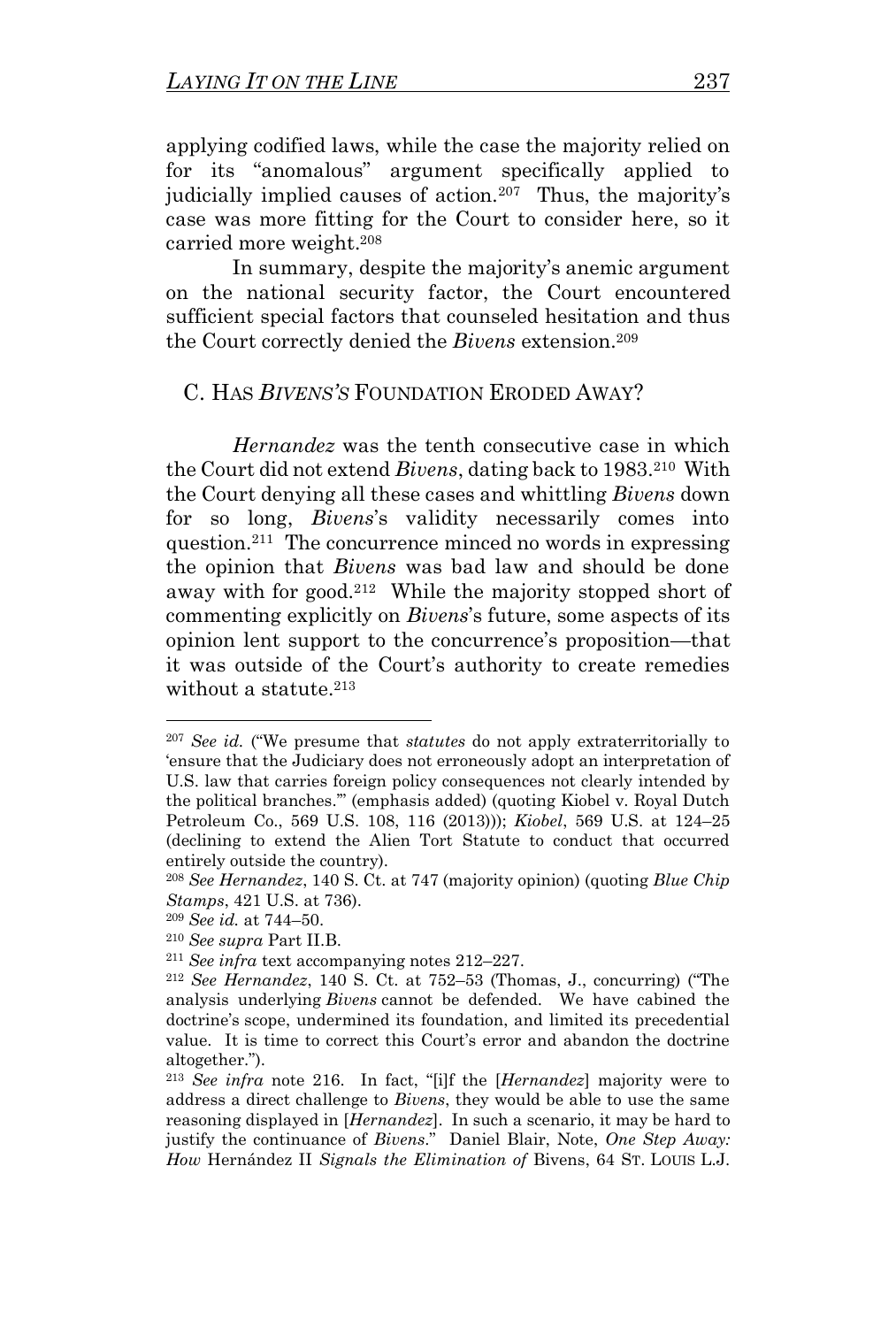First attacking the foundation on which *Bivens*  rested, the concurrence pointed out that, whereas in the days when *Bivens* was decided "the Court freely created implied private causes of action for damages under federal statutes," the Court later ceased that "misguided" practice, and even went so far as to abrogate case law that *Bivens* was built on.<sup>214</sup> The plaintiffs in *Hernandez* asserted that *Bivens* was much like a common-law action and that since federal officials were once subject to tort liability under common law, *Bivens* should apply.<sup>215</sup> However, as the majority noted, "federal general common law" ceased to exist after the decision in *Erie R. Co. v. Tompkins* in 1938, so federal courts had no authority to "rais[e] up causes of action where a statute hald not created them."<sup>216</sup> It is because of this philosophical shift that the Court turned completely away from expanding *Bivens*, called *Bivens* expansion "a disfavored judicial activity," and suggested that had *Bivens*  and its expansion cases appeared before the Supreme Court today, *Bivens* actions would not exist.<sup>217</sup> As the Court noted previously, "[*s*]*tare decisis* provides no 'veneer of respectability to our continued application of [these]

<span id="page-33-0"></span><sup>711, 724 (2020).</sup> The dissent avoided this conversation altogether. *Cf. Hernandez*, 140 S. Ct. at 753–60 (Ginsburg, J., dissenting) (failing to address the issue of whether *Bivens* had a legal base to stand on).

<sup>214</sup> *See Hernandez*, 140 S. Ct. at 750–51 (Thomas, J., concurring) (first citing Sullivan v. Little Hunting Park, Inc., 396 U.S. 229, 239 (1969); Allen v. State Bd. of Elections, 393 U.S. 544, 557 (1969); then citing Alexander v. Sandoval, 532 U.S. 275 (2001)). As Justice Thomas had previously mentioned: "*Bivens* is a relic of the heady days in which this Court assumed common-law powers to create causes of action." *Id.* at 750 (quoting Wilkie v. Robbins, 551 U.S. 537, 568 (2007) (Thomas, J., concurring)).

<sup>215</sup> *Id.* at 742 (majority opinion).

<sup>216</sup> *Id.* (first quoting Erie R. Co. v. Tompkins, 304 U.S. 64, 78 (1938); then quoting *Alexander*, 532 U.S. at 287). Justice Thomas further quoted the Court's *Alexander* decision, which "renounced the Court's freewheeling approach" because "[l]ike substantive federal law itself, private rights of action to enforce federal law must be created by Congress." *Id.* at 751 (Thomas, J., concurring) (alteration in original) (quoting *Alexander*, 532 U.S. at 286).

<sup>217</sup> *Id.* at 751–52 (Thomas, J., concurring) (first quoting Ziglar v. Abbasi, 137 S. Ct. 1843, 1857 (2017); then quoting *Abbasi*, 137 S. Ct. at 1856); *see also id.* at 743 (majority opinion) ("[I]t is doubtful that we would have reached the same result."). After less than a decade of expansion, the Court has not extended the doctrine to a case for over four decades. *See supra* Part II.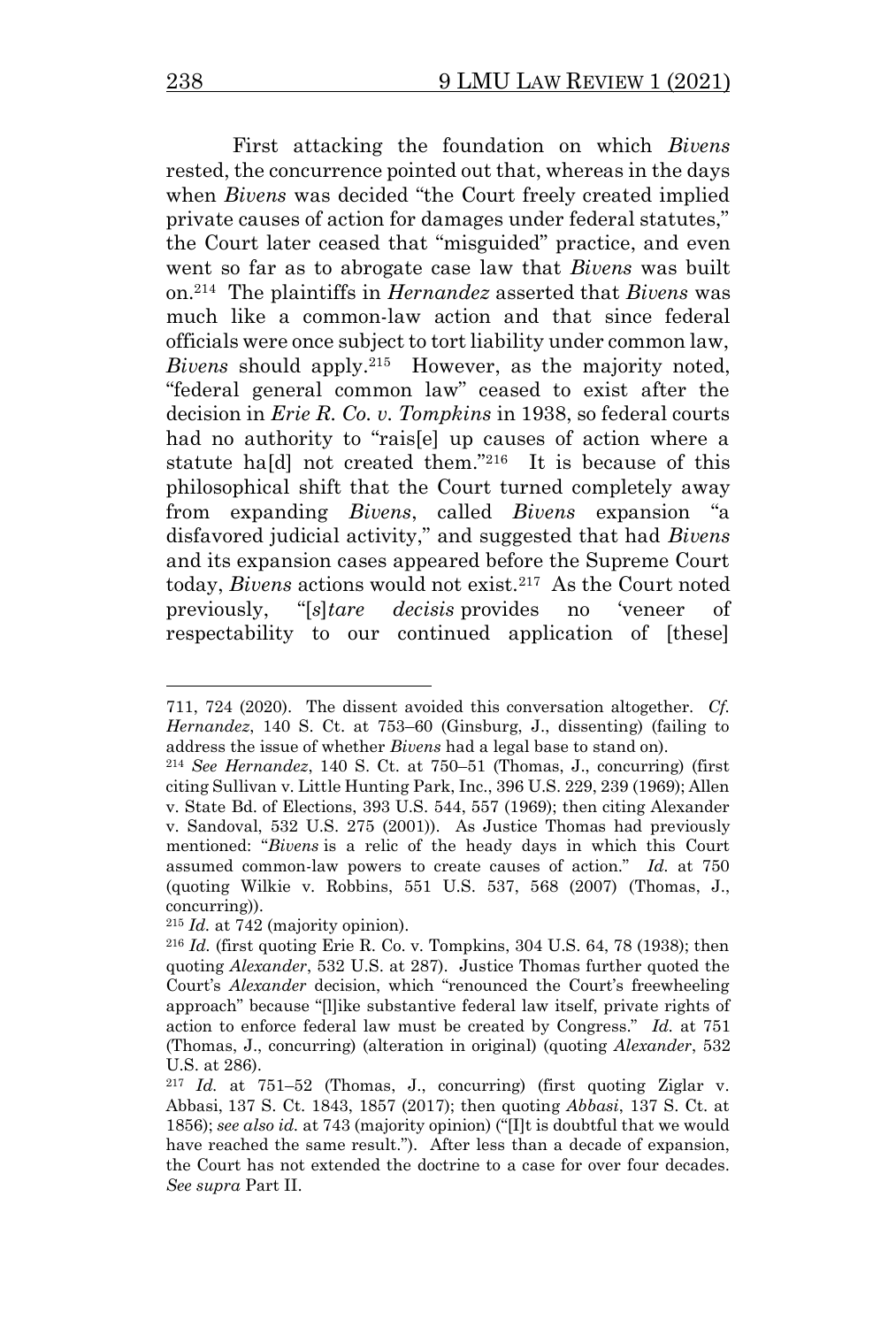demonstrably incorrect precedents.'"<sup>218</sup> So, then, what is left to keep *Bivens* upright?<sup>219</sup>

The concurrence then described the continued use of *Bivens*, even in the narrow set of situations in which it already applied, as a violation of the separation of powers doctrine.<sup>220</sup> Defining the separation between the judiciary and the legislature, the concurrence stated that it is a "distinctly legislative task [to] creat[e] causes of action for damages to enforce federal positive law," and "[t]he judicial task is to interpret the statute Congress has passed to determine whether it displays an intent to create not just a private right but also a private remedy."<sup>221</sup> Since Congress has the power to ensure federal officials are held accountable for violating constitutional rights and has proven capable of enacting such a law,  $222$  courts should not be stepping into the legislature's role and doing that for them.<sup>223</sup>

These arguments are not new; they were recognized in dissenting opinions in each of the affirmative *Bivens* cases, including in *Bivens* itself.<sup>224</sup> Those Justices saw the wisdom in maintaining the integrity of the system of government as divided between the judicial, legislative, and executive branches. 225 The process of weakening *Bivens* and limiting

<sup>218</sup> *Hernandez*, 140 S. Ct. at 750 (Thomas, J., concurring) (quoting Gamble v. United States, 139 S. Ct. 1960, 1981 (2019)).

<sup>219</sup> *Cf. id.* at 752 ("Thus, it appears that we have already repudiated the foundation of the *Bivens* doctrine; nothing is left to do but overrule it.").

<sup>220</sup> *See id.* at 750 ("To ensure that we are not 'perpetuat[ing] a usurpation of the legislative power,' we should reevaluate our continued recognition of even a limited form of the *Bivens* doctrine." (alteration in original) (citation omitted) (quoting *Gamble*, 139 S. Ct. at 1984 (Thomas, J., concurring))).

<sup>221</sup> *See id.* at 751–52 (quoting *Alexander*, 532 U.S. at 286). "Without such intent, 'a cause of action does not exist and courts may not create one, no matter how desirable that might be as a policy matter, or how compatible with the statute.'" *Id.* at 751 (quoting *Alexander*, 532 U.S. at 286–87). <sup>222</sup> *See supra* text accompanying note [156.](#page-22-1)

<sup>223</sup> *See Hernandez*, 140 S. Ct. at 752 ("[I]t is not for us to fill any hiatus Congress has left in this area." (alteration in original) (emphasis omitted) (quoting Wheeldin v. Wheeler, 373 U.S. 647, 652 (1963))).

<sup>224</sup> *See supra* Part II.A.

<sup>225</sup> *See* Bivens v. Six Unknown Named Agents of Fed. Bureau of Narcotics, 403 U.S. 388, 412 (1971) (Burger, J., dissenting).

And if it be true that the holders of legislative power are careless or evil, yet the constitutional duty of the court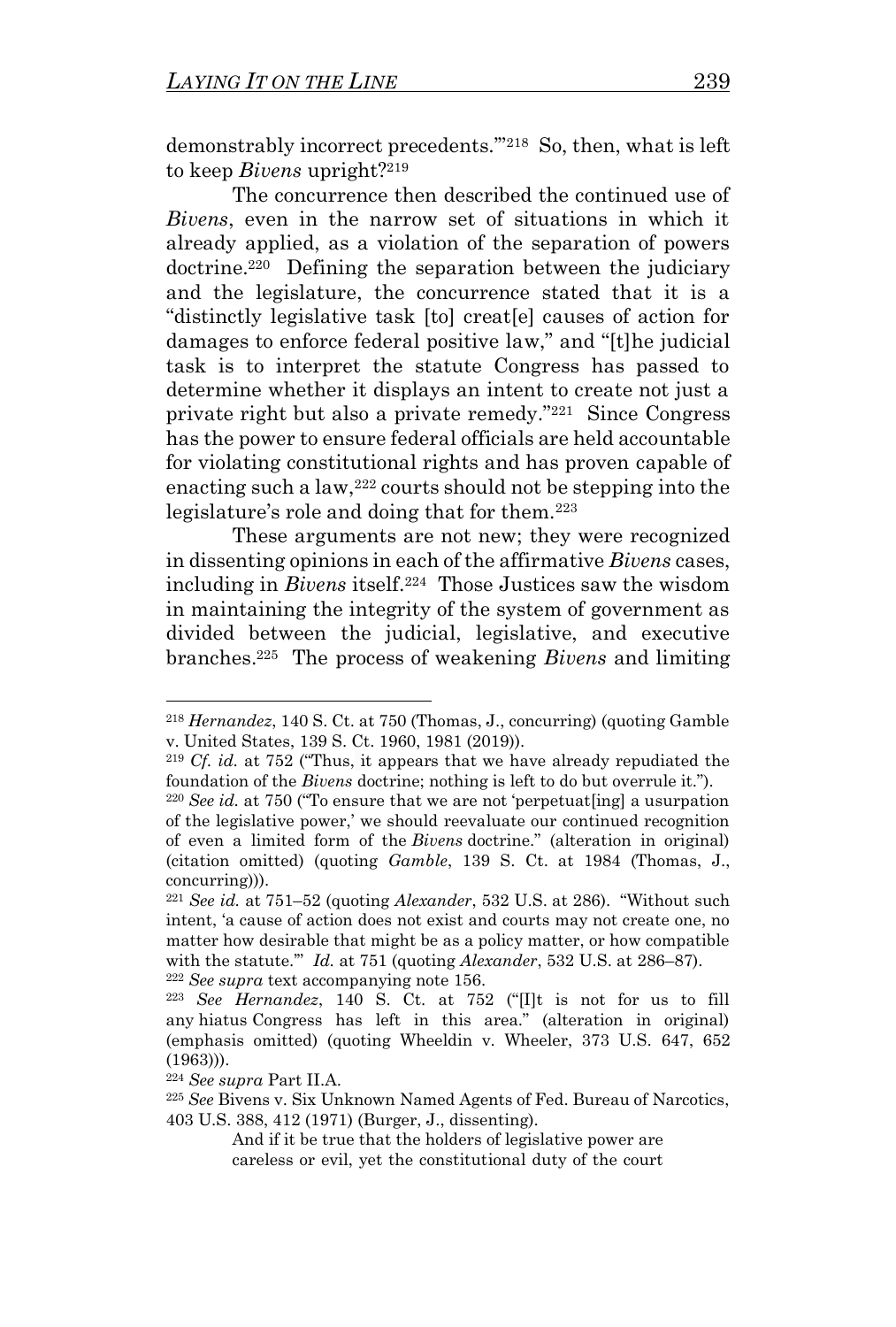its application was a manifestation of the Court returning to that wisdom.<sup>226</sup> Ultimately, the concurrence was correct that *Bivens* no longer has a foundation to stand on and that the separation of powers compels its overruling.<sup>227</sup>

## <span id="page-35-0"></span>V. IMPACT: A RARELY USED, RARELY SUCCESSFUL, AND RARELY PUNITIVE ACTION

The *Hernandez* decision will probably be the last *Bivens* case the Supreme Court hears before it throws *Bivens*  out entirely.<sup>228</sup> The resulting impact *Hernandez* will have on law enforcement and potential plaintiffs will likely be minimal since *Hernandez* involves circumstances that occur very infrequently. <sup>229</sup> However, it may cause tension in relationships between Mexico and the United States, including among the people.<sup>230</sup>

#### A. LEGALLY SPEAKING

*Hernandez* has already had impacted the courtroom at the highest level: The Supreme Court vacated the Ninth Circuit's ruling in *Rodriguez v. Swartz* and remanded with instructions to implement the *Hernandez* decision.<sup>231</sup> In

remains untouched; it cannot rightly attempt to protect the people, by undertaking a function not its own. On the other hand, by adhering rigidly to its own duty, the court will help, as nothing else can, to fix the spot where responsibility lies, and to bring down on that precise locality the thunderbolt of popular condemnation... For that course—the true course of judicial duty always—will powerfully help to bring the people and their representatives to a sense of their own responsibility.

Id. (quoting JAMES BRADLEY THAYER, OLIVER WENDELL HOLMES & FELIX FRANKFURTER, JOHN MARSHALL 88 (Phoenix ed.) (1967)).

<sup>226</sup> *Cf.* Carlson v. Green, 446 U.S. 14, 31 (1980) (Burger, J., dissenting) ("I cannot escape the conclusion that in future cases the Court will be obliged to retreat from the language of today's decision.").

<sup>227</sup> *See Hernandez*, 140 S. Ct. at 752 (Thomas, J., concurring); Vladeck, *supra* note [145,](#page-20-2) at 282 ("[A]t least for a majority of the current Court, there's no remaining affirmative case *for Bivens*.").

<sup>228</sup> *See infra* Part V.A.

<sup>229</sup> *See infra* Part V.B.

<sup>230</sup> *See infra* Part V.B.

<sup>231</sup> *See* Swartz v. Rodriguez, 140 S. Ct. 1258 (2020) (mem.).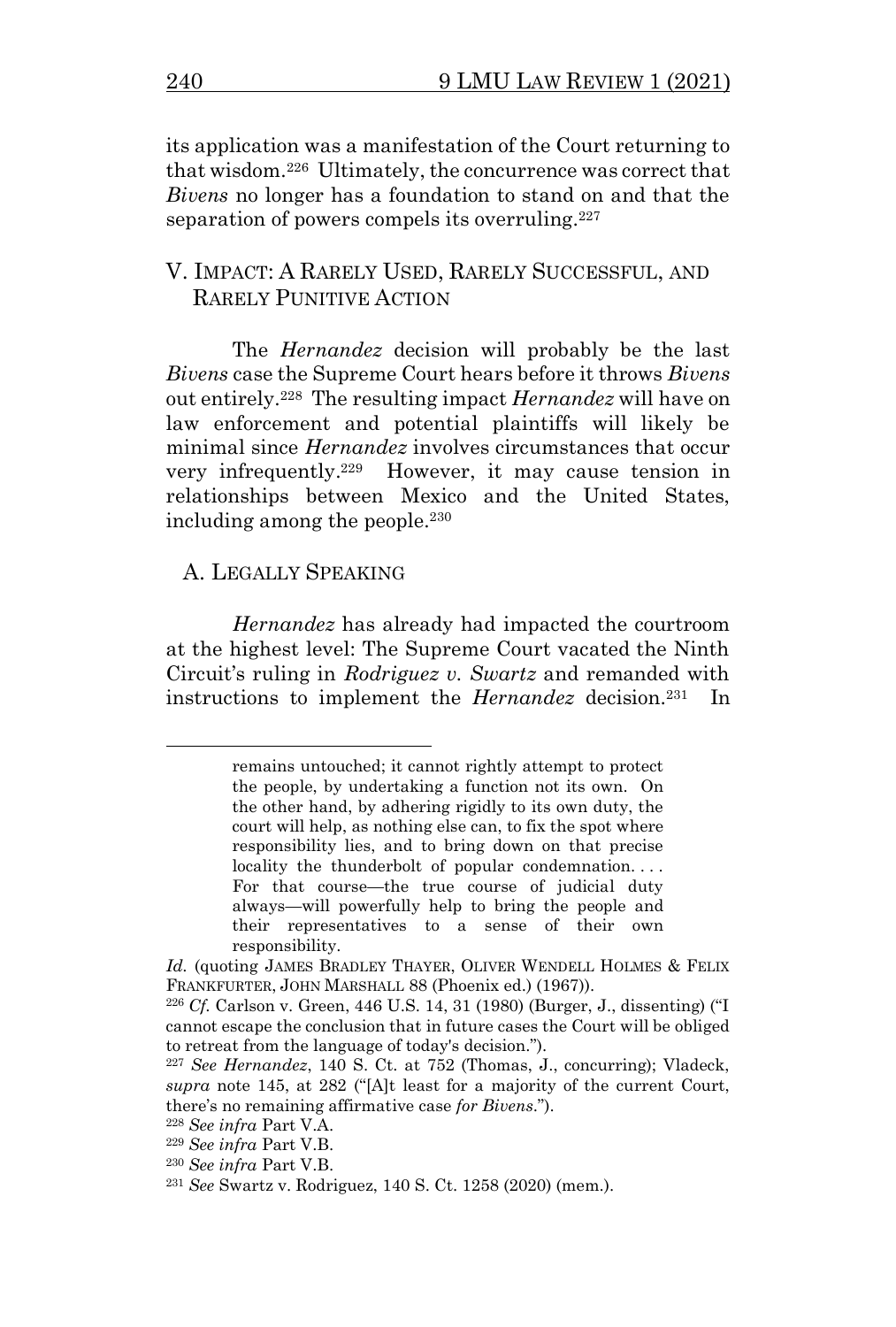*Rodriguez*, the Ninth Circuit, faced with a cross-border shooting by Border Patrol, had found that the facts presented a new context and that no special factors counseled hesitation, thus extending *Bivens*. 232 With the Court in *Hernandez* deciding that special factors counseled hesitation on such broad, less specific terms, it is difficult to imagine a scenario in which any court applying *Hernandez*'s ruling to *Rodriguez*'s facts would not conclude that special factors counsel hesitation. <sup>233</sup> Thus, *Rodriguez* will likely not be granted the *Bivens* extension, either. 234

As for other effects on the law, whereas the Court in *Abbasi* spoke of intent to preserve *Bivens* claims for certain contexts, particularly where a case deals with search and seizure by law enforcement, *Hernandez* "eviscerated" *Bivens*'s applicability to such overreach.<sup>235</sup> Moreover, after the *Abbasi* and *Hernandez* decisions, in conjunction with other Supreme Court opinions, there is "doubt [about] the ability of the lower courts to preside over a system of remedies in law and equity that will stay in touch with one another."<sup>236</sup> With the current appointed Justices, another *Bivens* case reaching the Supreme Court would likely result in the end of the *Bivens* doctrine.<sup>237</sup>

<sup>232</sup> Rodriguez v. Swartz, 899 F.3d 719, 738–39 (9th Cir. 2018).

<sup>233</sup> *Cf. supra* text accompanying note [186](#page-28-1) (discussing the majority's lack of specificity when considering national security as a factor). The alleged facts of *Rodriguez* are that a Border Patrol agent shot from the United States and killed a Mexican-national teenager (J.A.), who was simply walking down a street in Nogales, Mexico. *Rodriguez*, 899 F.3d at 727. The U.S. side of the border in Nogales, Arizona, was elevated about twenty-five feet higher than the road in Mexico. *Id.* Marking the border was a fence rising over twenty feet above the ground on the U.S. side. *Id.*  While on duty, Agent Swartz fired his pistol from Arizona, through the fence, hitting J.A. ten times. *Id.* The Department of Justice tried Swartz for J.A.'s murder. *Id.* at 734. While Swartz was acquitted of murder, the jury was hung on manslaughter and Swartz would be retried. *Id.* at 734 n.58. Had the *Hernandez* decision been more particular in its reasoning, *Rodriguez* may have had a better chance at getting the *Bivens* remedy because of factual differences between the two cases (such as a marked border, DOJ prosecution, and mental state of the federal agent). *See supra*  text accompanying notes [137](#page-19-3)–[145,](#page-20-2) [190](#page-29-1)–[198.](#page-30-0)

<sup>234</sup> *See* Green, *supra* note [84,](#page-12-3) at II.-31 to -32 (2020).

<sup>235</sup> Vladeck, *supra* not[e 145,](#page-20-2) at 282–83.

<sup>236</sup> James E. Pfander & Wade Formo, *The Past and Future of Equitable Remedies: An Essay for Frank Johnson*, 71 ALA. L. REV. 723, 748 (2020). <sup>237</sup> *See* Blair, *supra* note [213,](#page-32-2) at 723–24. As Blair pointed out: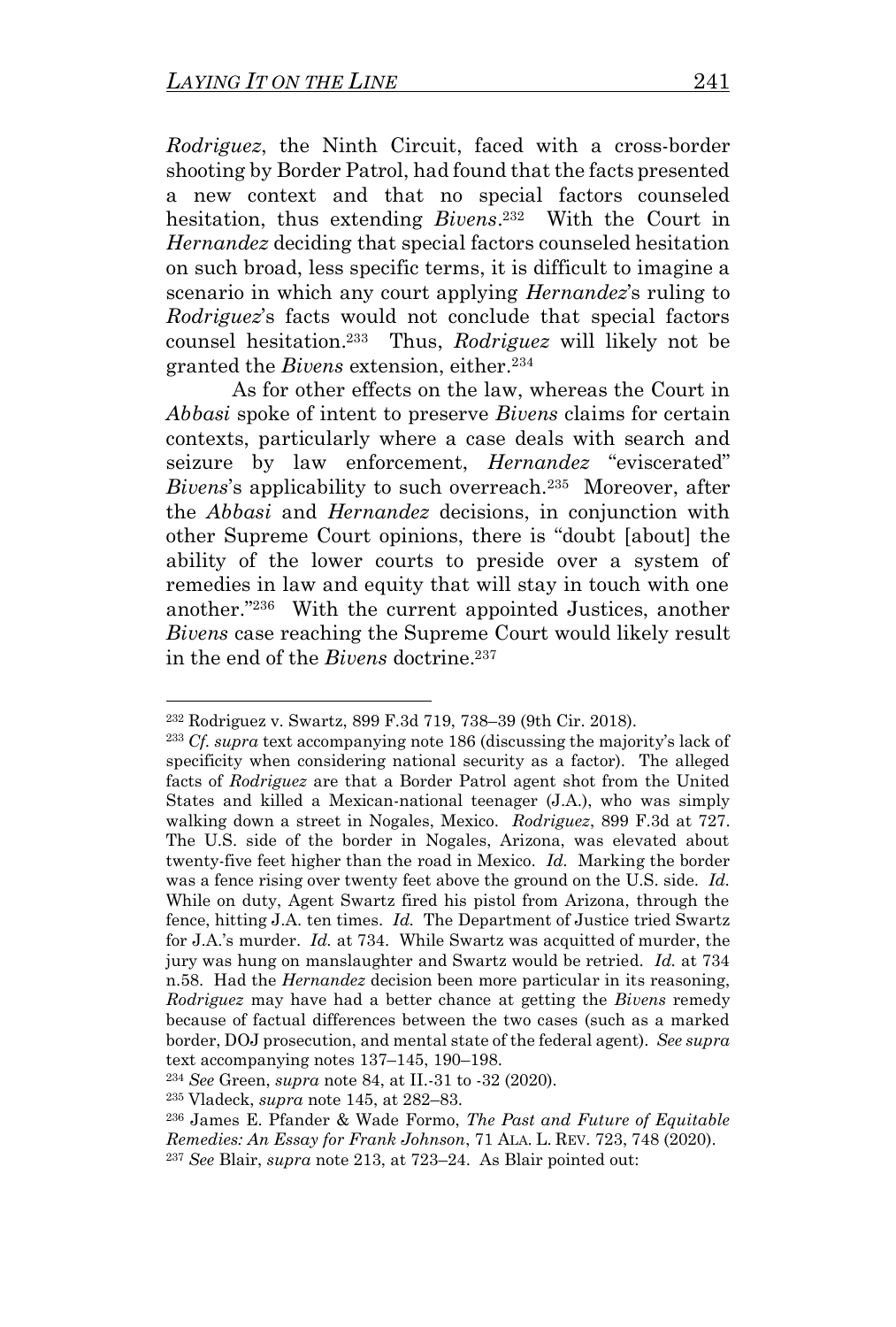<span id="page-37-1"></span><span id="page-37-0"></span>The *Hernandez* decision was another step in the right direction for the separation of powers.<sup>238</sup> Maintaining separation of powers is crucial to the integrity of a system with divided powers, as in the United States.<sup>239</sup> A system of rogue branches of government overstepping their boundaries would be a corrupt system.<sup>240</sup> "By adhering rigidly to its own duty, the court [has] help[ed] . . . to fix the spot where responsibility lies  $\ldots$   $\overset{3241}{\ldots}$  If a "thunderbolt of popular" condemnation" should be brought down for the result in *Hernandez*, it belongs not on the Court, but on Congress.<sup>242</sup>

#### <span id="page-37-2"></span>B. PRACTICAL EFFECTS

But what practical effect might *Hernandez* have on society?<sup>243</sup> In a survey of data from five federal districts over three years, *Bivens* suits comprised 1.2% of the civil claims arising under a federal question and less than 0.2% of all civil

<sup>[</sup>The] Roberts Court has engaged in a pattern [called] "the doctrine of one last chance" in which the Court will "signal its readiness to impose major disruptions before actually doing so." If this theory were to play out here, *Hernández II* would serve as the last warning that *Bivens* claims will be overturned altogether.

*Id.* at 723 (footnote omitted) (quoting Richard M. Re, *The Doctrine of One Last Chance*, 17 GREEN BAG 2D 173 (2014)).

<sup>238</sup> *See* Hernandez v. Mesa, 140 S. Ct. 735, 751–52 (Thomas, J., concurring).

<sup>239</sup> *See* BEAU STEENKEN & TINA M. BROOKS, SOURCES OF AMERICAN LAW 9 (CALI eLangdell Press ed., 4th ed. 2019) ("At the same time that the Founding Fathers, in drafting the Constitution, limited the central government to enumerated powers, they also broke the federal government into three distinct branches. They did so in the hopes that the various branches would serve as checks and balances on each other and prevent the sort of tyranny that the former colonists rejected from the unified British government. . . . Indeed, every state government in the U.S. features Separation of Powers.").

<sup>240</sup> *Cf.* Jeremy Waldron, *Separation of Powers in Thought and Practice?*, 54 B.C. L. Rev. 433, 444 (2013) (suggesting the separation of powers is essential for liberty and the rule of law).

<sup>241</sup> Bivens v. Six Unknown Named Agents of Fed. Bureau of Narcotics, 403 U.S. 388, 412 (1971) (Burger, J., dissenting) (quoting JAMES BRADLEY THAYER, OLIVER WENDELL HOLMES & FELIX FRANKFURTER, JOHN MARSHALL 88 (Phoenix ed.) (1967))).

<sup>242</sup> *See id.*

<sup>243</sup> *See infra* text accompanying notes [244](#page-38-0)–[268.](#page-42-0)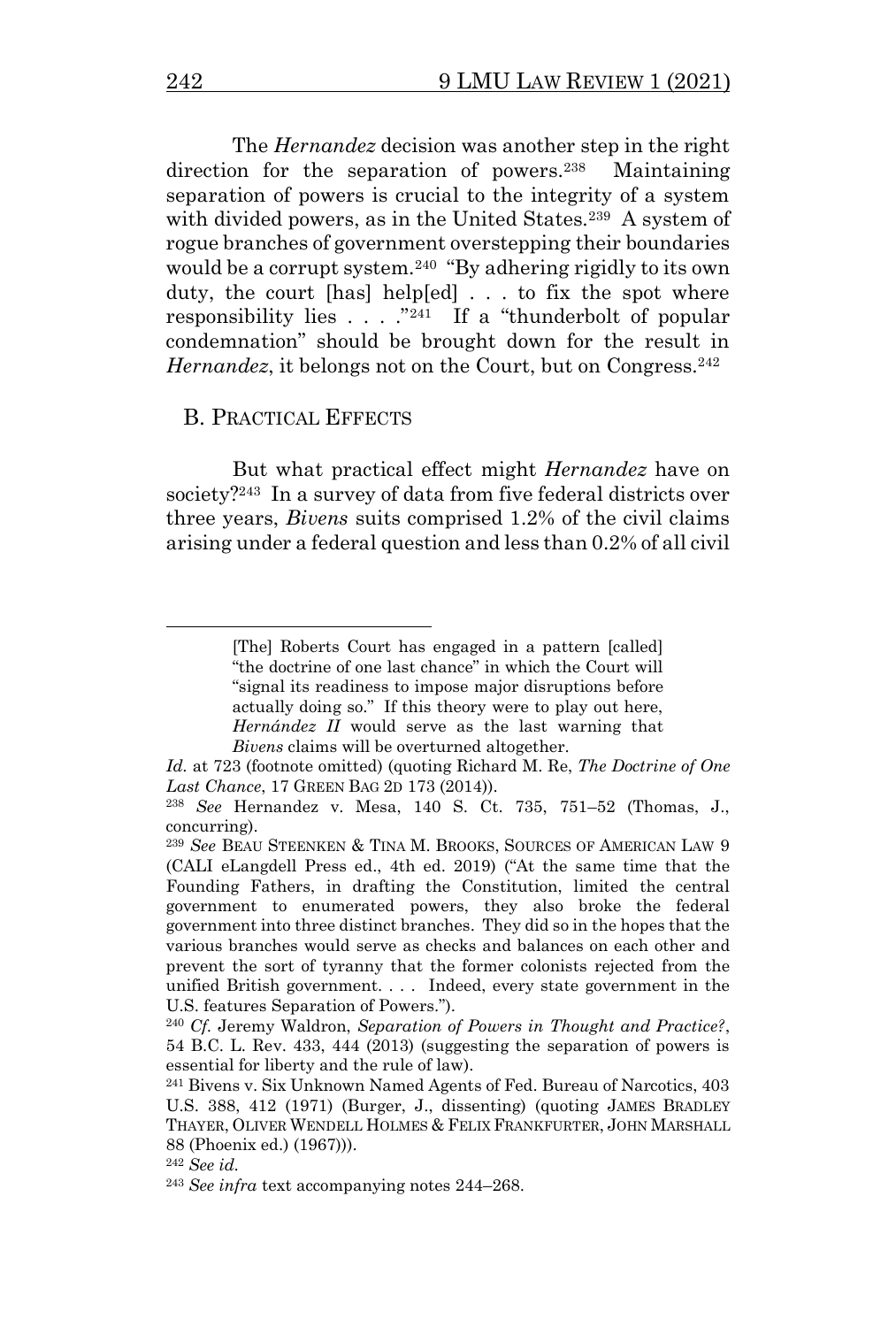<span id="page-38-1"></span><span id="page-38-0"></span>claims.<sup>244</sup> *Bivens* claims involving a cross-border shooting of a foreign national would be a significantly smaller portion than that.<sup>245</sup> In fact, only 15.8% of the *Bivens* claims were based on the Fourth Amendment.<sup>246</sup> And of the *Bivens*  claims in these districts, just  $16.2\%$  were successful.<sup>247</sup> Confining *Hernandez*'s ruling to cases with similar facts, then, this holding will hardly be noticed as a speed bump to the courts—more like a pebble in the road.<sup>248</sup> If the Supreme Court puts *Bivens* to rest permanently, the number of potential plaintiffs that otherwise would have seen some relief as a result of their *Bivens* claims would be infinitesimal.<sup>249</sup>

Among the perspectives surrounding *Bivens* is the idea that a holding such as the one in *Hernandez* would "create a dangerous loophole where federal law enforcement officials will face no consequences for extraterritorial killings."<sup>250</sup> However, this is ignorant to the fact that law enforcement can be held liable for crimes committed in the scope of the officer's official capacity, including murder and violations of constitutional rights, <sup>251</sup> and the employer agency can hold its employees accountable for violating its

<sup>244</sup> Alexander A. Reinert, *Measuring the Success of Bivens Litigation and Its Consequences for the Individual Liability Model*, 62 STAN. L. REV. 809, 837 (2010).

<sup>245</sup> *See id.* Forty-nine percent of these *Bivens* claims were about conditions in prison while the remaining fifty-one percent were all other *Bivens*  claims. *Id.*

<sup>246</sup> *See id.* at 836 n.138.

<sup>247</sup> *Id.* The success rate for Fourth Amendment *Bivens* cases was higher than the overall rate, at 28.9%—a sheer total of eleven successful cases for the three-year period. *Id.* For this study, success was measured as "a judgment entered in favor of the plaintiff, a settlement of some kind, or a stipulated/voluntary dismissal by the plaintiff." *Id.* at 812 n.13.

<sup>248</sup> *Cf. id.* at 386–87 (discussing the rare frequency with which *Bivens*  lawsuits are brought and successful).

<sup>249</sup> *See supra* text accompanying notes [244](#page-38-0)–[247.](#page-38-1)

<sup>250</sup> Green, *supra* note [84.](#page-12-3)

<sup>251</sup> *See* Rodriguez v. Swartz, 899 F.3d 719, 734 (9th Cir. 2018); *Law Enforcement Misconduct*, U.S. DEP'T OF JUST., https://www.justice.gov/crt/law-enforcement-misconduct (last updated July 6, 2020) ("The Department of Justice . . . vigorously investigates and, where the evidence permits, prosecutes allegations of Constitutional violations by law enforcement officers. . . . The Department's authority extends to all law enforcement conduct, regardless of whether an officer is on or off duty, so long as he/she is acting, or claiming to act, in his/her official capacity.").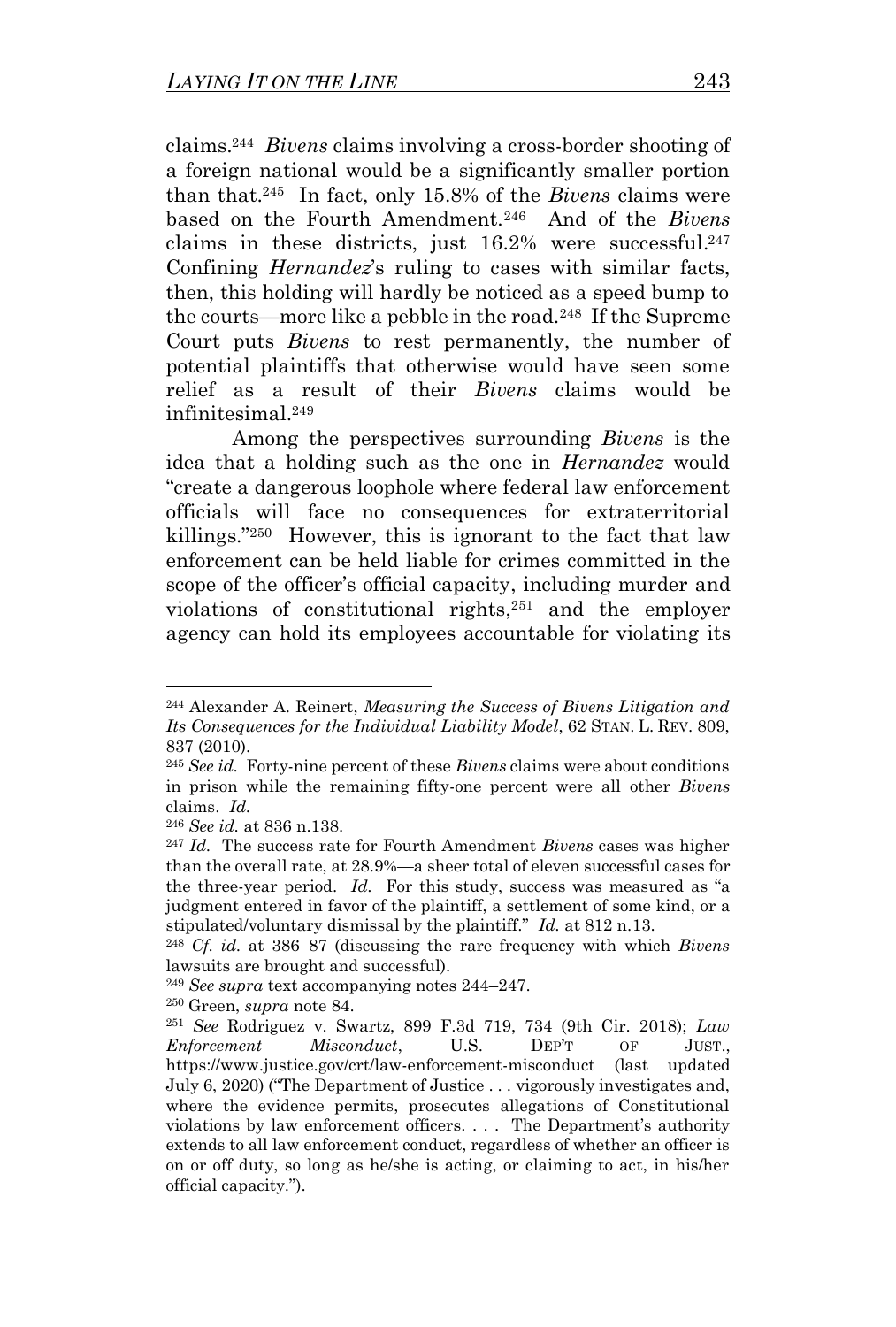policies.<sup>252</sup> Additionally, one might argue that the importance of the job federal law enforcement agents perform outweighs the small chance that an agent may violate someone's constitutional rights, and thus the actual risk of danger after *Hernandez* is not at an unacceptable level.<sup>253</sup>

Alternatively, it is possible that *Bivens* may not be having the full deterrent effect it was designed to have on federal officials.<sup>254</sup> If the purpose of *Bivens* was to keep federal officials in line through fear of having to pay exorbitant amounts because of potential lawsuits,<sup>255</sup> data

relations (last updated Aug. 29, 2014) (setting out disciplinary procedures for Department of Justice employees); *see also* Kent, *supra* note 191, at 1181–82 (describing a "thick new web of accountability mechanisms in the national security area" that developed after 9/11). *But cf. DHS Needs to Improve Its Oversight of Misconduct and Discipline*, OVERSIGHT.GOV, https://www.oversight.gov/report/dhs/dhs-needs-improve-its-oversight-

<sup>254</sup> *See* Pfander et al., *supra* note [191.](#page-29-0)

<sup>255</sup> *See* FDIC v. Meyer, 510 U.S. 471, 485 (1994) (citing Carlson v. Green,

<sup>252</sup> *See HR Order DOJ1200.1: Part 3. Labor/Employee Relations: Chapter 3-1, Discipline and Adverse Actions (Aug. 25, 1998)*, U.S. DEP'T OF JUST., https://www.justice.gov/jmd/hr-order-doj12001-part-3-laboremployee-

misconduct-and-discipline (last visited Jan. 24, 2021) ("DHS does not have sufficient policies and procedures to address employee misconduct. . . . DHS also does not effectively manage the misconduct program throughout the Department, lacking data monitoring and metrics to gauge program performance.").

<sup>253</sup> *Cf. About*, FBI, https://www.fbi.gov/about (last visited Jan. 22, 2021) (describing the FBI mission as "to help protect you, your children, your communities, and your businesses . . . from international and domestic terrorists to spies on U.S. soil, from cyber villains to corrupt government officials, from mobsters to violent street gangs, from child predators to serial killers."); *Careers*, U.S. CUSTOMS AND BORDER PROTECTION, https://www.cbp.gov/careers (last visited Jan. 22, 2021) (describing the CBP mission as to "[p]revent terrorists and terrorists [sic] weapons from entering the United States" and noting that "on a typical day, CBP makes 900+ apprehensions and seizes 9,000+ pounds of illegal drugs."). While this is not the argument this Note makes, one could plausibly judge the importance of those missions, consider the stringent requirements federal law enforcement officials frequently must meet to be hired—minimum education, background checks, and polygraph interviews, for example plus the quality of training each must undergo before arriving at their first assignment, and reach such a conclusion. *See, e.g.*, *Border Patrol Agent Application Process*, U.S. CUSTOMS AND BORDER PROTECTION,https://www.cbp.gov/careers/frontline-careers/bpa/app-proc (last visited Jan. 22, 2021); Eligibility Requirements for Special Agent Position, FBI JOBS, https://www.fbijobs.gov/career-paths/specialagents/eligibility (last visited Jan. 22, 2021).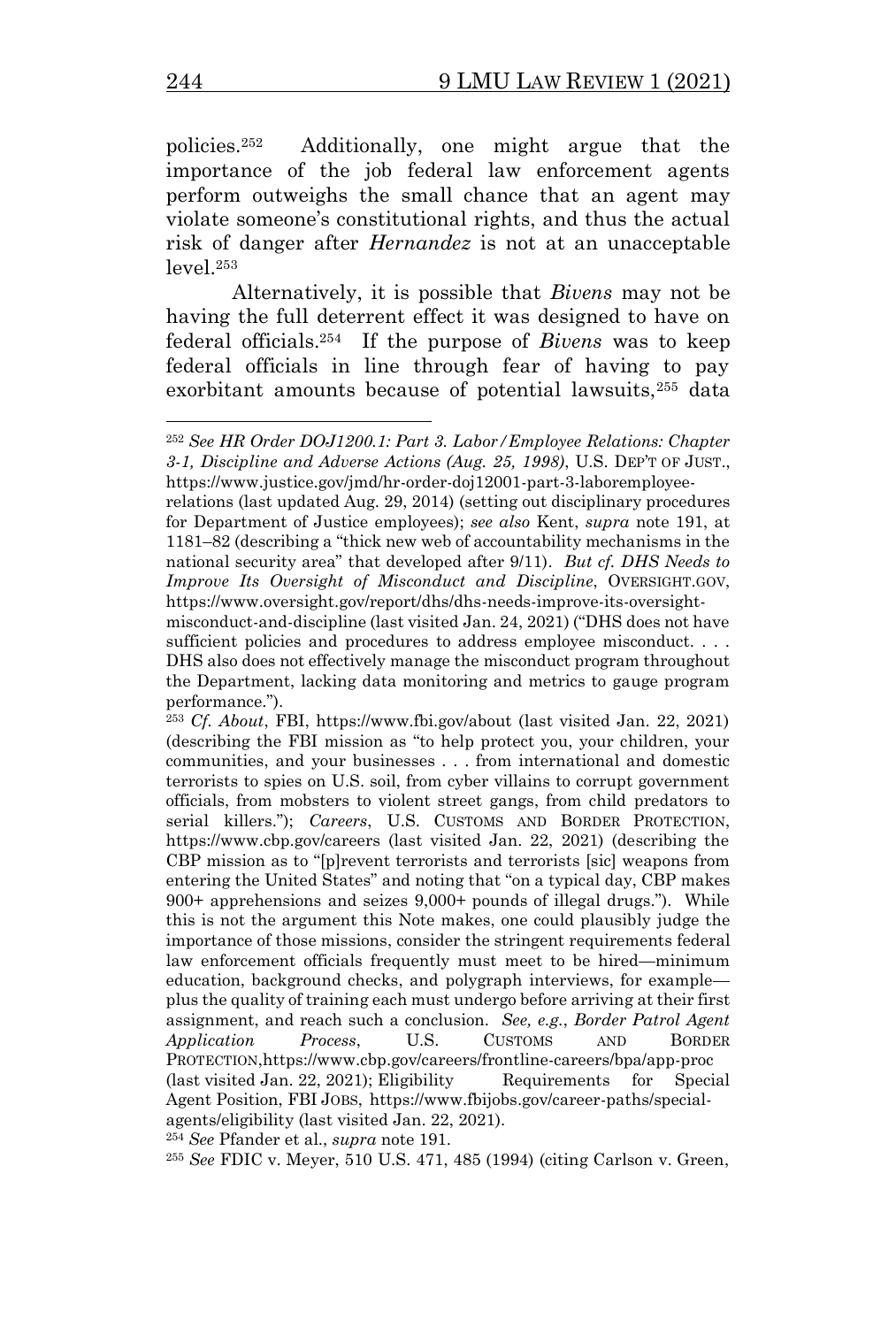shows that the individual officers are generally not fronting the bill. 256 In a study of *Bivens* cases involving the Bureau of Prisons over a ten-year period, the individual officer and the officer's insurance contributed financially to the settlement in less than five percent of cases that resulted in a payment.<sup>257</sup> The actual amount that officers and their insurance contributed was far lower, totaling 0.32% of the amounts plaintiffs received in these successful cases.<sup>258</sup> The government essentially covered the rest of the payouts via the Judgment Fund in the U.S. Treasury.<sup>259</sup> By these figures, one may wonder if *Bivens* truly serves as a deterrent to official misconduct at all.<sup>260</sup> If such was already the case, *Hernandez* further delimiting the *Bivens* doctrine would not likely create or even exacerbate any "dangerous loophole" for law enforcement.<sup>261</sup>

<sup>446</sup> U.S. 14, 21 (1980)) ("It must be remembered that the purpose of *Bivens*  is to deter the officer."); *Carlson*, 446 U.S. at 25 ("[T]o prevent frustration of the deterrence goals of § 1983 (which in part also underlie *Bivens* actions) '[a] state official contemplating illegal activity must always be prepared to face the prospect of a § 1983 action being filed against him.' A federal official contemplating unconstitutional conduct similarly must be prepared to face the prospect of [a *Bivens*] action.") (second alteration in original) (citations omitted) (quoting Robertson v. Wegmann, 436 U.S. 584, 592 (1978))).

<sup>256</sup> *See* Pfander et al., *supra* note [191.](#page-29-0)

<sup>257</sup> *Id.* at 579. Out of 171 of these cases, eight made up this subset. *Id.*

<sup>&</sup>lt;sup>258</sup> *Id.* The average contribution by officers and their insurance in these eight cases was \$7645. *Id.* at 581.

<sup>259</sup> *Id.* at 594; *see also* Kent, *supra* note [191,](#page-29-0) at 1153 n.126 ("It is widely asserted or assumed by scholars that, when sued under *Bivens*, nearly all officials are defended and indemnified by their government employers so that they do not incur an actual risk of monetary liability.").

<sup>260</sup> *See* Pfander et al., *supra* note [191,](#page-29-0) at 596 ("At the most basic level, the data contradict the Supreme Court's repeated assertion that federal officials face a threat of significant personal financial responsibility in these cases: The threat of personal liability appears from our data to be far more theoretical than real."). *But see* Kent, *supra* note [191,](#page-29-0) at 1153– 54. Although the prospects of a successful *Bivens* lawsuit are not excellent and employers may indemnify their employees while the defendants will be represented by the government, Professor Kent believes that *Bivens*  does still serve a deterrent purpose because indemnification is not an entitlement and the defendant officers typically do not know whether they will be indemnified until after disposition of the case. *See id.* The fact that many of these employees are acquiring insurance policies itself shows that personal liability is on their minds. *Id.* ("[T]his might well shape the incentives or behavior of those officials.").

<sup>261</sup> *Cf.* Pfander et al., *supra* note [191](#page-29-0) (comparing the financial impact of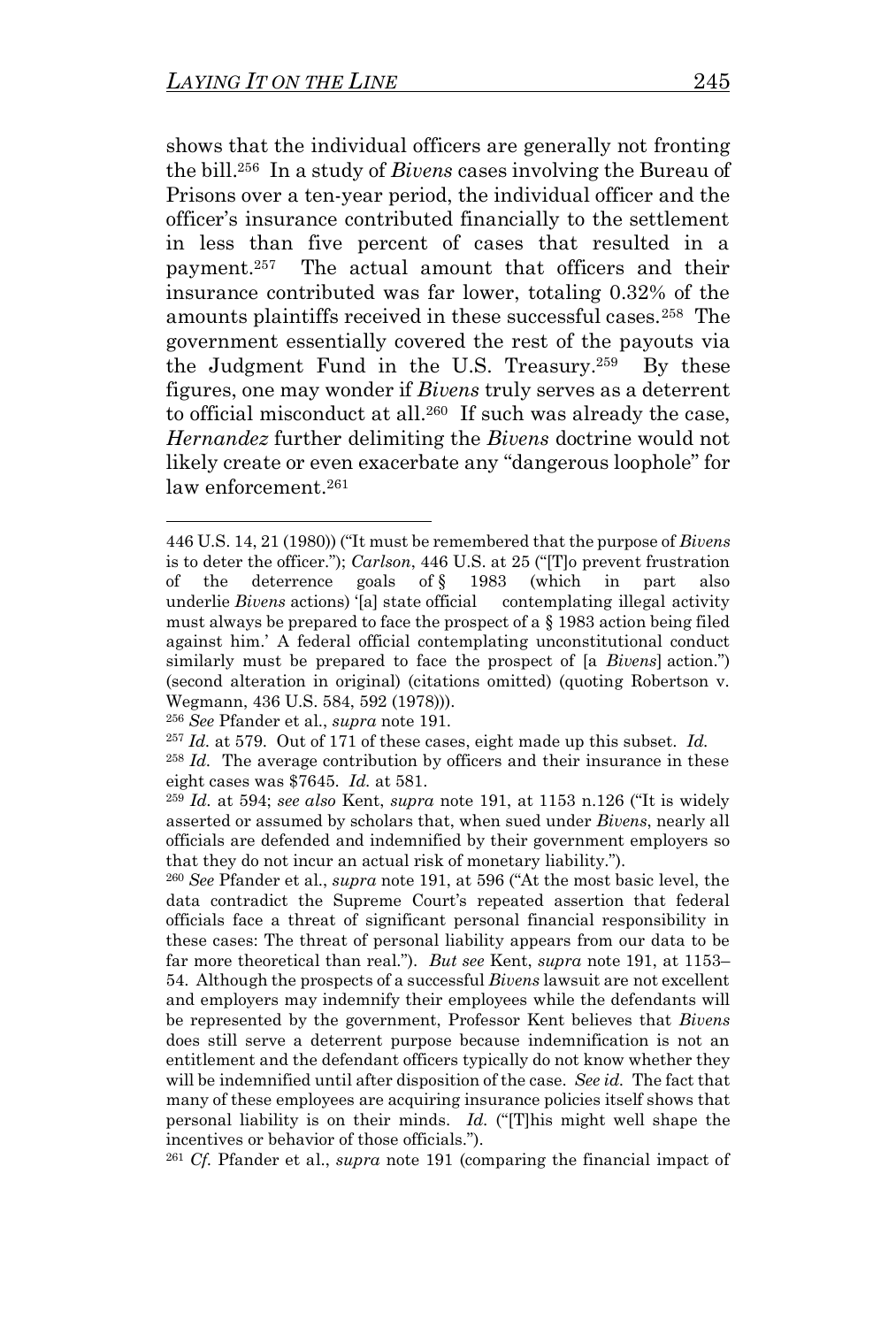<span id="page-41-0"></span>While *Bivens* may not be the legal solution to government intrusion, it is still important to recognize the human aspect encompassing *Hernandez*. 262 It is a tragedy that a young man was killed.<sup>263</sup> The perception that a Border Patrol agent could get away with wrongfully killing an innocent teenager could negatively impact relationships between the United States and Mexico.<sup>264</sup> Such a thought would undoubtedly incense people's emotions and could strain the relationships that communities on the border have with each other as well as the relationship between the United States and Mexico governments.<sup>265</sup> It may also damage the United States' global reputation for its commitment to justice and legal principles.<sup>266</sup> People's constitutional rights are vital, and safeguarding those rights is imperative if they are to mean anything.<sup>267</sup> As *Bivens*  withers away, it remains to be seen how Congress will respond to the crescendo of demands for action on *Bivens* and

*Bivens* claims on officers against that on the government); Green, *supra*  not[e 84,](#page-12-3) at II.-32 (documenting the fear that *Hernandez* will allow federal officers to escape consequences for cross-border shootings).

<sup>262</sup> *See* Hernandez v. Mesa, 140 S. Ct. 735, 759–60 (Ginsburg, J., dissenting).

<sup>263</sup> *Id.*

<sup>264</sup> *See id.* at 758 (quoting Brief for Government of the United Mexican States as *Amicus Curiae* in Support of the Petitioners 12 (Aug. 9, 2019)); Green, *supra* not[e 84,](#page-12-3) at II.-32.

<sup>265</sup> *See Hernandez*, 140 S. Ct. at 758 (Ginsburg, J., dissenting) (quoting Brief for Government of the United Mexican States as *Amicus Curiae* in Support of the Petitioners 12 (Aug. 9, 2019)); Green, *supra* note [84,](#page-12-3) at II.- 32.

<sup>266</sup> *Cf.* Dominic Carman, *Where Can You Find the Best Justice System?*, GLOBAL LEGAL CHRONICLE (June 14, 2019),

https://www.globallegalchronicle.com/where-can-you-find-the-best-

justice-system/. (reporting that the Rule of Law Index published by the World Justice Project, which "measures how the rule of law is experienced and perceived by the general public worldwide," found the United States at twentieth out of 126 countries examined).

<sup>267</sup> *See* Blair, *supra* note [213](#page-32-2) ("[T]he liberties of none are safe unless the liberties of all are protected." (alteration in original) (quoting WILLIAM O. DOUGLAS, A LIVING BILL OF RIGHTS 64 (Doubleday & Co. ed., 1961))).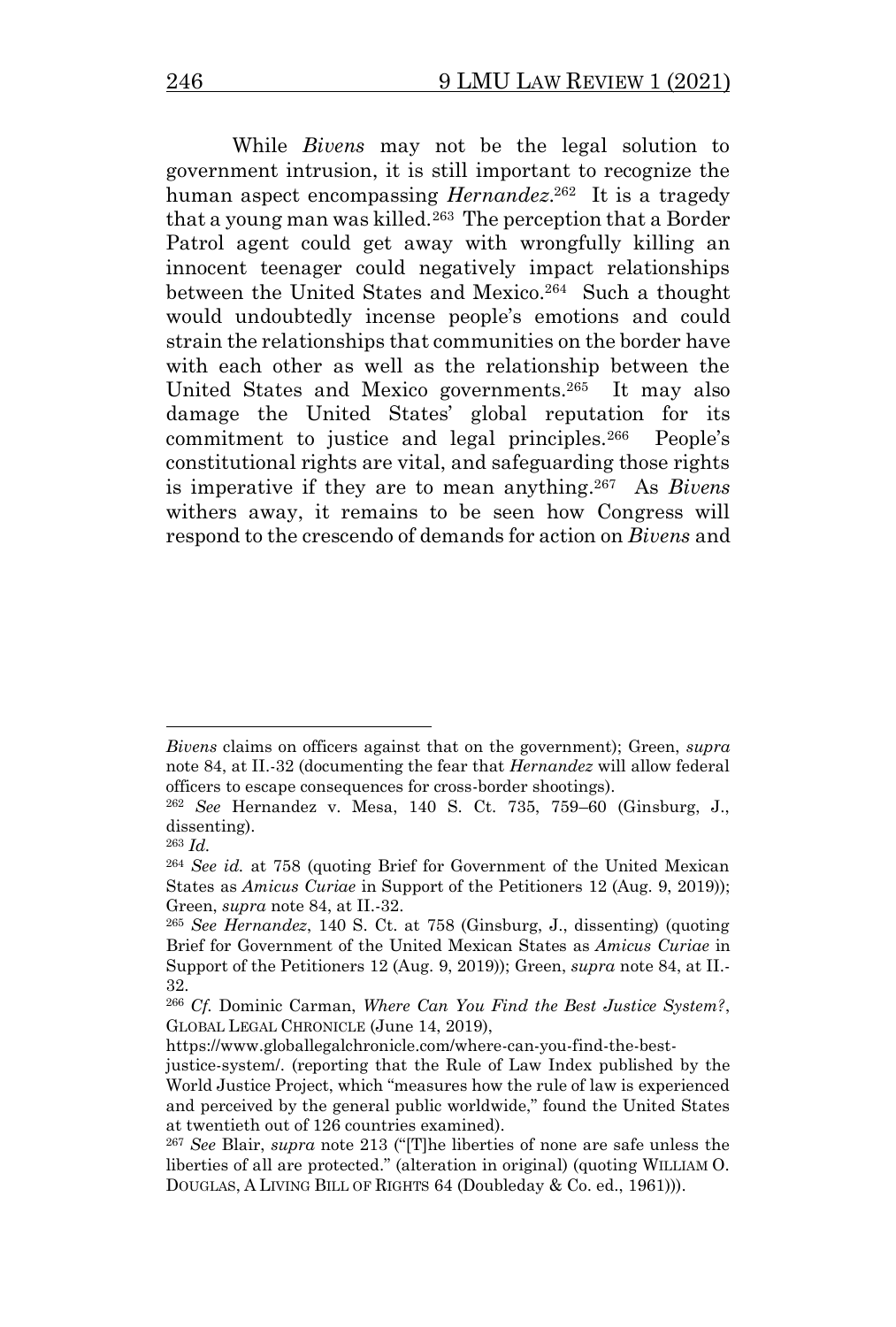<span id="page-42-0"></span>the related qualified immunity doctrine.<sup>268</sup>

## VI. CONCLUSION: SIT NOT IDLY BY

<span id="page-42-1"></span>A border, whether marked by a physical barrier or not, demarcates where significant differences appear differences of nationalities, of languages, of heritage, of dreams, and of legal authority.<sup>269</sup> Even within a country, these differences can be found by crossing borders into different provinces or states.<sup>270</sup> When an issue arises that implicates a border, the rules change; no longer are the interests of just one political, legal, or cultural body implicated.<sup>271</sup> When this happens at the international level and no legal authority dictates what should happen, diplomatic efforts must take place to weigh the costs and

Because qualified immunity is a product of statutory interpretation, Congress has wide authority to amend, expand, or even abolish the doctrine.

Questions could remain, however . . . . [A]bout whether eliminating qualified immunity for state law enforcement agents (or some subset of state actors) under Section 1983—as several proposals would do would create an anomaly where the doctrine would still exist for federal law enforcement agents under *Bivens*.

NOVAK, *supra*.

<sup>269</sup> *See Border*, NAT'L GEOGRAPHIC,

https://www.nationalgeographic.org/encyclopedia/border/ (last visited Feb. 6, 2021).

<sup>271</sup> *See Border*, *supra* note [269.](#page-42-1) In the United States, for example, when a crime crosses from one state into another, federal authorities may get involved to investigate and prosecute what would normally have been investigated and prosecuted at the state level. *See Federal Crimes*, JUSTIA,

https://www.justia.com/criminal/offenses/other-crimes/federalcrimes/ (last updated Apr. 2018).

<sup>268</sup> *See* WHITNEY K. NOVAK, POLICING THE POLICE: QUALIFIED IMMUNITY AND CONSIDERATIONS FOR CONGRESS 1, 4, 5 (Cong. Research Serv. ed., 2020). Qualified immunity (another court-made doctrine) provides a defense for public officials, including law enforcement officers, who are defendants in lawsuits for constitutional rights violations. *Id.* at 1. Justice Thomas has equally called for a revisitation of qualified immunity, stating the Court has likewise made "freewheeling policy choices" and done Congress's job as it advanced this doctrine. *See* Ziglar v. Abbasi, 137 S. Ct. 1843, 1871– 72 (Thomas, J., concurring). Novak noted:

<sup>270</sup> *See, e.g.*, Mark Abadi, *This Map Shows the US Really Has 11 Separate 'Nations' with Entirely Different Cultures*, BUSINESS INSIDER (June 18, 2018, 2:04 PM), https://www.businessinsider.com/regional-differencesunited-states-2018-1.